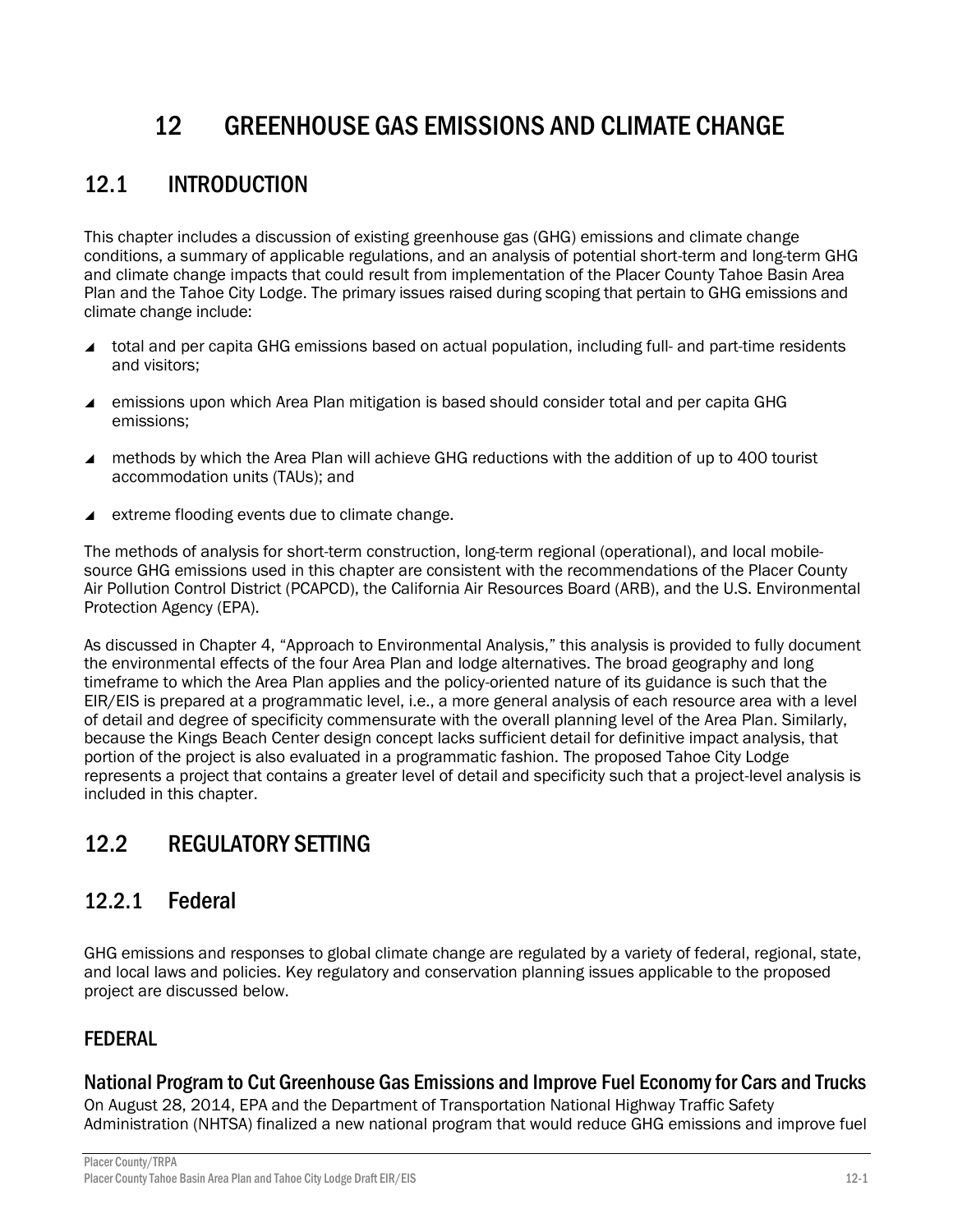economy for all new cars and trucks sold in the United States. (NHTSA 2012). EPA proposed the first-ever national GHG emissions standards under the CAA, and NHTSA proposed Corporate Average Fuel Economy standards under the Energy Policy and Conservation Act. This proposed national program allows automobile manufacturers to build a single light-duty national fleet that satisfies all requirements under both federal programs and the standards of California and other states. This program will increase fuel economy to the equivalent of 54.5 miles per gallon (mpg) for cars and light-duty trucks by Model Year 2025, and additional phases are being developed by NHTSA and EPA that address GHG emission standards for new medium- and heavy-duty trucks (NHTSA 2015).

# 12.2.2 Tahoe Regional Planning Agency

The Tahoe Regional Planning Agency (TRPA) has not specifically identified any goals, policies, or Environmental Threshold Carrying Capacities (environmental threshold standards) related to GHG emissions or climate change. Through its Regional Plan and Code of Ordinances, however, TRPA has defined conformance requirements for area plans relative to GHG reduction strategies. In addition, through its Regional Transportation Plan and Sustainability Action Plan, both prepared in partnership with the Tahoe Metropolitan Planning Organization (TMPO), TRPA addresses GHG reduction targets for cars and light trucks mandated by Senate Bill (SB) 375, and defines a GHG emissions target and broader GHG reduction strategies, respectively.

### Regional Plan and Code of Ordinances

The Regional Plan Update Environmental Impact Statement (RPU EIS) proposed mitigation measures to address potentially significant impacts of GHG emissions from implementation of the Regional Plan. Mitigation Measure 3.5-1 of the RPU EIS required TRPA to coordinate implementation of a GHG Emission Reduction Policy through TRPA-approved plans, project permitting, or projects/programs (TRPA 2012). In accordance with that measure, Subsection 13.5.3.E, Greenhouse Gas Reduction Strategy, was added to the TRPA Code of Ordinances in November 2013. It requires area plans to include a strategy to reduce GHGs from the construction and operation of buildings. Specifically, Subsection 13.5.3.E reads:

Greenhouse Gas Reduction Strategy. To be found in conformance with the Regional Plan, area plans shall include a strategy to reduce emissions of greenhouse gases from the operation or construction of buildings. The strategy shall include elements in addition to those included to satisfy other state requirements or requirements of this code. Additional elements included in the strategy may include but are not limited to the following:

- ▲ a local green building incentive program to reduce the energy consumption of new or remodeled buildings;
- a low interest loan or rebate program for alternative energy projects or energy efficiency retrofits;
- ▲ modifications to the applicable building code or design standards to reduce energy consumption; or
- capital improvements to reduce energy consumption or incorporate alternative energy production into public facilities.

## Mobility 2035: Lake Tahoe Regional Transportation Plan

In 2012, TMPO prepared the *Mobility 2035: Lake Tahoe Regional Transportation Plan* (RTP), which seeks to improve mobility and safety for the commuting public while at the same time delivering environmental improvements throughout the transportation network in the Tahoe Basin. Important directions of the plan are to reduce the overall environmental impact of transportation in the region, create walkable, vibrant communities, and provide real alternatives to driving. The plan also supported an update of the Transportation Element of TRPA's Regional Plan. Finally, the plan met the challenge of California's Senate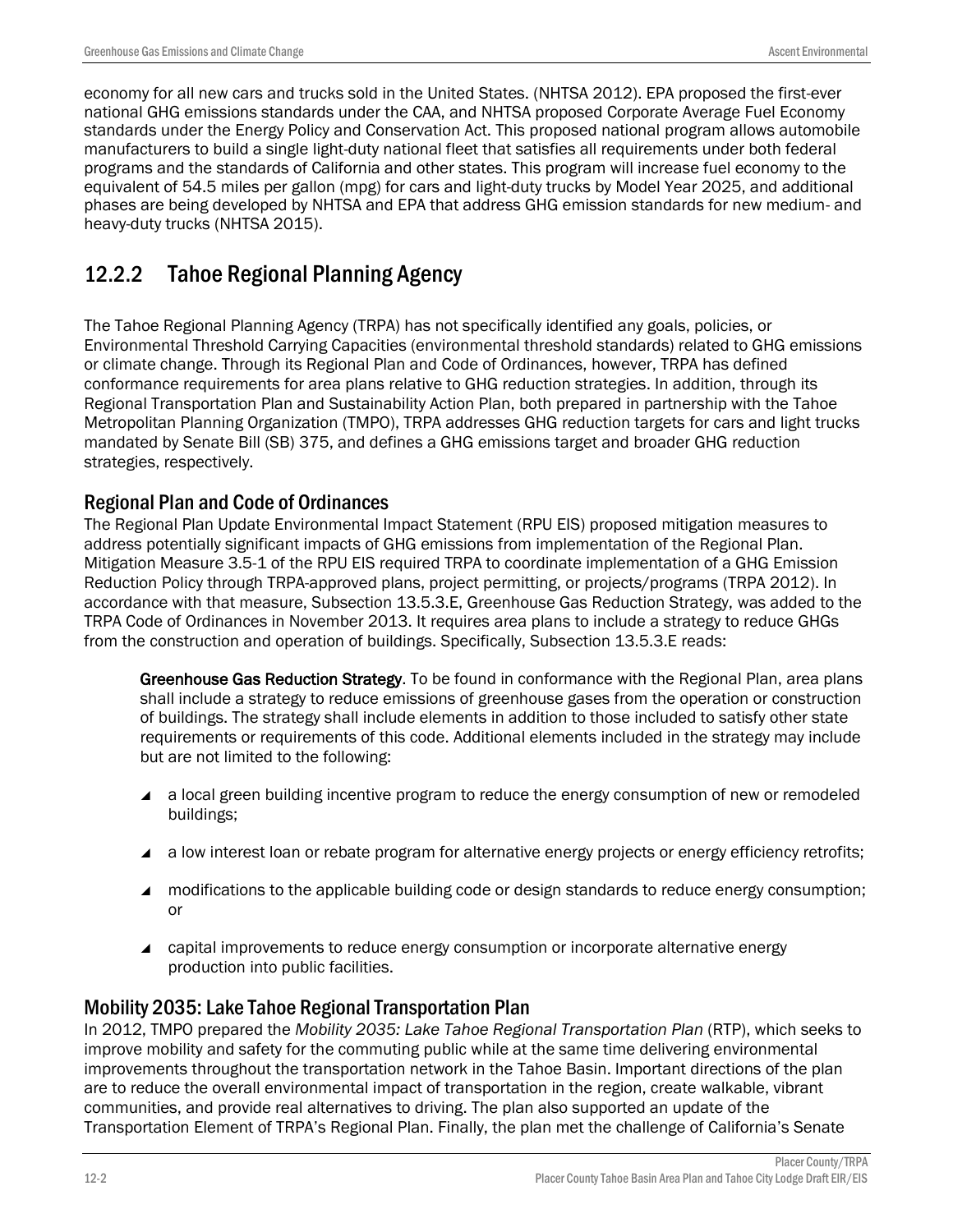Bill (SB) 375 by presenting an integrated land use and transportation strategy that would allow the region to achieve targets for reducing GHG emissions by 2035. The RTP included fulfilled requirements of Senate Bill (SB) 375 for a regional Sustainable Communities Strategy (SCS). TMPO is currently in the process of updating the RTP in 2016. (TMPO and TRPA 2012, TMPO and TRPA 2016). The reduction targets assigned by ARB to TMPO for its next SCS include a 7 percent reduction in GHG per capita by 2020 and a 5 percent reduction in GHG/capita by 2035, as compared to 2005 levels.

## Lake Tahoe Sustainability Action Plan

The Sustainability Action Plan (SAP) provides tools to assist local governments, agencies, businesses, residents, visitors, and community groups with prioritizing and adopting consistent sustainability actions throughout the Tahoe Region. The SAP represents an integrated approach to reducing GHG emissions and striving toward zero-impact in all aspects of sustainability. The SAP includes the revised GHG emissions inventory and reduction targets, and climate change and adaptation strategies vetted through the Lake Tahoe Sustainability Collaborative and the Tahoe Basin Partnership for Sustainable Communities. Table 12- 1 below summarizes major recommended actions in the SAP that have the potential to reduce GHG emissions during construction and operation of land uses and protect against the effects of climate change. Within the SAP, TMPO and TRPA established a GHG reduction goal for the Tahoe Region of 5 percent and 49 percent below the 2005-2010 average baseline by 2020 and 2035, respectively. The baseline inventory is shown in Table 12-2 under Section 12.3 "Affected Environment." Note that the SAP and the recommended actions shown in Table 12-1 have not been officially adopted. Thus, the recommended actions are not currently required by TRPA or TMPO (Lake Tahoe Sustainable Communities Program 2013).

| <b>Sustainability Benefit</b>                     | <b>Sustainability Action</b>                                 |
|---------------------------------------------------|--------------------------------------------------------------|
|                                                   |                                                              |
|                                                   | Local Construction Materials Procurement in New Development  |
| <b>Construction-Related GHG Reduction Actions</b> | <b>Best Construction Practices</b>                           |
|                                                   | <b>Enforce Idling Time Limitations</b>                       |
|                                                   | <b>Construction and Demolition Debris Diversion</b>          |
|                                                   | Alternative Fueled Vehicle Fleet                             |
|                                                   | Green Building Ordinance                                     |
|                                                   | Property Assessed Clean Energy Financing Program             |
|                                                   | Energy Efficient Lighting Development Standards              |
|                                                   | <b>Energy Star Appliances</b>                                |
|                                                   | Community Choice Aggregation                                 |
|                                                   | Renewable Energy Standards or Incentives for New Development |
|                                                   | Innovative Approaches to Energy Generation and Distribution  |
|                                                   | Complete Neighborhoods                                       |
| Operation-Related GHG Reduction Actions           | Expand Bicycle and Pedestrian Network                        |
|                                                   | Improve Transit Services                                     |
|                                                   | Streetscape and Bicycle Amenities                            |
|                                                   | <b>Electric Vehicle Changing Network</b>                     |
|                                                   | Alternative Fueled Vehicle Fleet                             |
|                                                   | Solid Waste Diversion                                        |
|                                                   | Water Efficiency Measures/Water Conservation                 |
|                                                   | Replace Wood Stoves and Wood Fireplaces                      |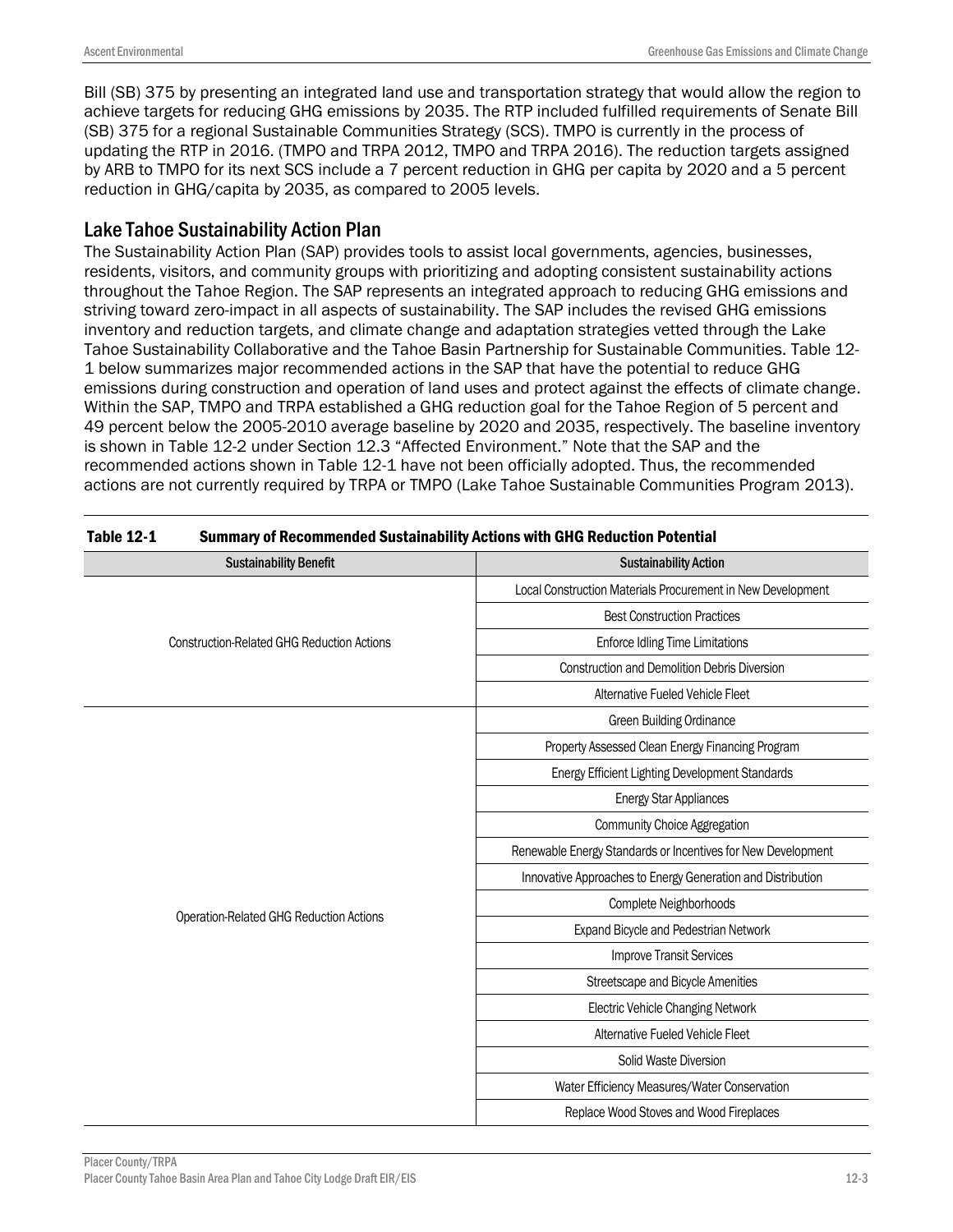| <b>Sustainability Benefit</b> | <b>Sustainability Action</b>                        |
|-------------------------------|-----------------------------------------------------|
|                               | Local Food Production & Farmers Markets             |
|                               | Urban Forestry                                      |
|                               | Vulnerability Assessment and Outreach               |
|                               | Wildfire Emergency Response                         |
|                               | <b>Emergency and Disaster Preparedness Training</b> |
| Climate Change Impacts        | 100-year Storm Event Planning                       |
|                               | Prohibit Development in 100-Year Flood Plain        |
|                               | <b>Evacuation Access</b>                            |
|                               | Coordinated Hazard Mitigation Planning              |

#### Table 12-1 Summary of Recommended Sustainability Actions with GHG Reduction Potential

Notes: GHG = greenhouse gas, TRPA = Tahoe Regional Planning Association

Source: Lake Tahoe Sustainable Communities Program 2013: Table 1.1

### TRPA Best Construction Practices Policy for Construction Emissions

TRPA is committed to continue to monitor and adaptively manage construction emissions through existing permit compliance programs. Pre-grade inspections occur for every permitted project prior to any grounddisturbing activities. These inspections verify that all required permit conditions, such as the location of staging areas and the use of approved power sources are in place prior to intensive construction activities. In addition, compliance inspections occur throughout the period of construction activity to verify compliance with all permit requirements. These compliance inspections are a core function of TRPA and local jurisdiction building departments, and will continue into the future. If an inspection determines that a project is not in compliance with permit conditions, then enforcement actions are taken, which can include stopping activity at the construction site and monetary fines.

In addition to existing permit limits, TRPA developed a Best Construction Practices Policy for Construction Emissions, pursuant to the requirements of RPU EIS mitigation measures adopted by the TRPA Governing Board. This policy addresses potentially significant construction-generated emissions of GHGs associated with development under the RPU, including development within the Plan area. The following items constitute TRPA's development of its Best Construction Practices Policy for Construction Emissions:

- TRPA Code Section 65.1.8, Idling Restrictions, was revised to, among other things, limit idling for certain diesel engines to no longer than 5 minutes in California and 15 minutes in Nevada.
- TRPA's Standard Conditions of Approval for projects involving grading (Attachment Q, "Standard Conditions of Approval for Construction Projects") and residential projects (Attachment R, "Standard Conditions of Approval for Residential Projects") were revised to:
	- **F** limit idling time for diesel powered vehicles exceeding 10,000 pounds in Gross Vehicle Weight and selfpropelled equipment exceeding 25 horsepower to no more than 15 minutes in Nevada and 5 minutes in California, or as otherwise required by state or local permits (TRPA Code Section 65.1.8); and
	- $\blacktriangleright$  utilize existing power sources (e.g., power poles) or clean-fuel generators rather than temporary diesel power generators, wherever feasible.

These changes were approved at the November 20, 2013 meeting of the TRPA Governing Board and became effective at that time.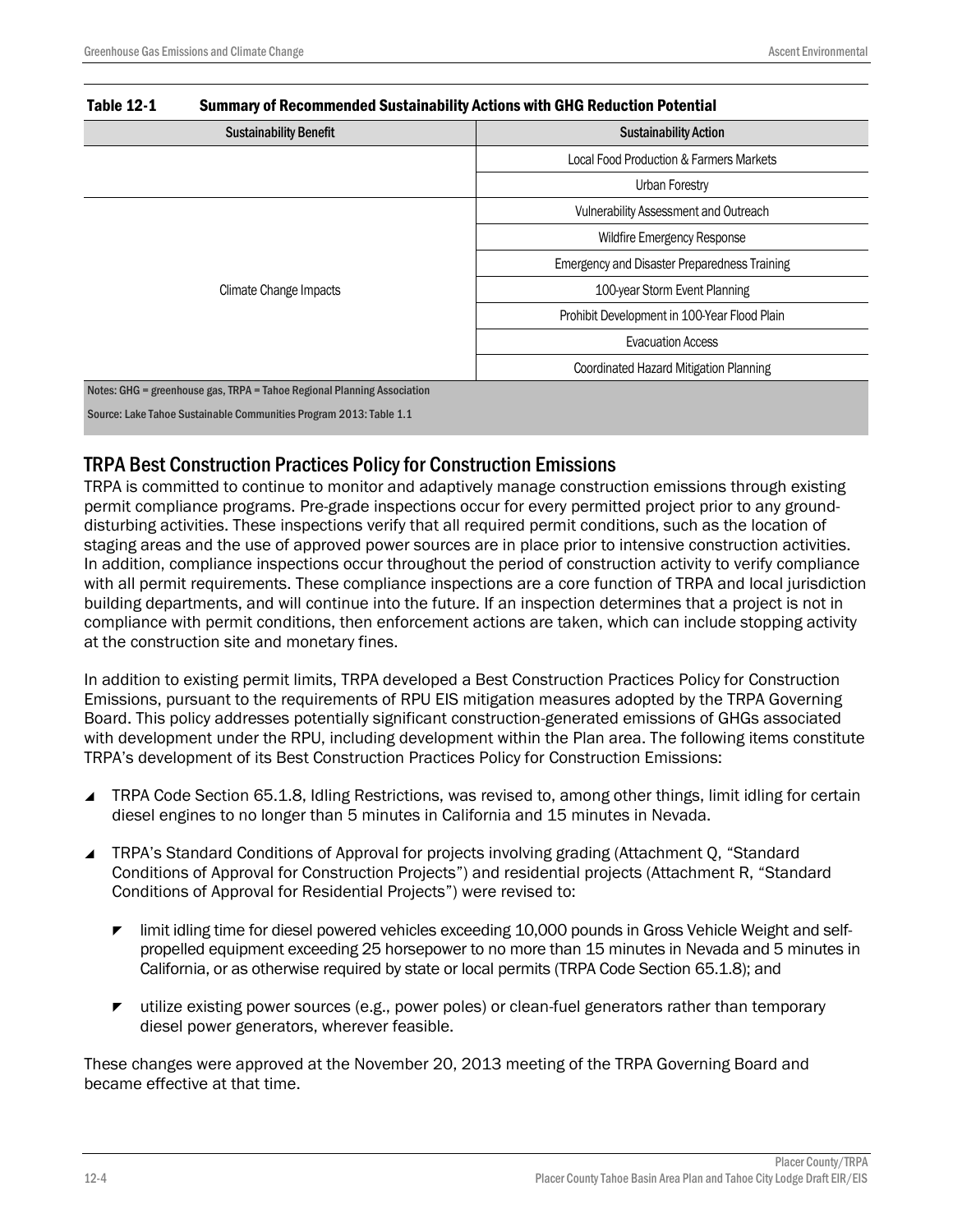The overall effectiveness of these measures and other efforts to attain and maintain air quality standards will continue to be monitored through a comprehensive multi-agency air quality program. The existing air quality monitoring program is being expanded to ensure adequate data continues to be available to assess the status and trends of a variety of constituents. In 2011, TRPA established additional ozone and particulate monitoring at the Stateline Monitoring Site. Working under a cooperative agreement with the TRPA, PCAPCD installed additional ozone and PM<sub>10</sub> monitors in Tahoe City and Kings Beach in 2011. In 2013, TRPA installed an additional Visibility Monitoring Station and an ozone monitor in South Lake Tahoe.

If ongoing monitoring determines that these measures and other efforts to achieve adopted air quality standards have not been successful, then TRPA will develop and implement additional compliance measures as required by Chapter 16 of the TRPA Code. Additional compliance measures could include additional required construction best practices, an expanded rebate program to replace non-conforming woodstoves or other emission-producing appliances, or restrictions on other emission sources such as offhighway vehicles or boats.

# 12.2.3 State

## Executive Order S-3-05

Executive Order S-3-05, signed by Governor Arnold Schwarzenegger in 2005, proclaims that California is vulnerable to the impacts of climate change. It declares that increased temperatures could reduce the Sierra Nevada snowpack, further exacerbate California's air quality problems, and potentially cause a rise in sea levels. To combat those concerns, the Executive Order established total GHG emission targets for the State. Specifically, emissions are to be reduced to the 2000 level by 2010, the 1990 level by 2020, and to 80 percent below the 1990 level by 2050.

## Assembly Bill 32, the California Global Warming Solutions Act of 2006

In September 2006, Governor Schwarzenegger signed the California Global Warming Solutions Act of 2006 (Assembly Bill [AB] 32). AB 32 establishes regulatory, reporting, and market mechanisms to achieve quantifiable reductions in GHG emissions and a cap on statewide GHG emissions. AB 32 requires that statewide GHG emissions be reduced to 1990 levels by 2020. AB 32 also requires that these reductions "…shall remain in effect unless otherwise amended or repealed. (b) It is the intent of the Legislature that the statewide greenhouse gas emissions limit continue in existence and be used to maintain and continue reductions in emissions of greenhouse gases beyond 2020. (c) The [Air Resources Board]) shall make recommendations to the Governor and the Legislature on how to continue reductions of greenhouse gas emissions beyond 2020." (California Health and Safety Code, Division 25.5, Part 3, Section 38551)

# Assembly Bill 32 Climate Change Scoping Plan and Updates

In December 2008, ARB adopted its Climate Change Scoping Plan, which contains the main strategies California will implement to achieve reduction of approximately 118 million metric tons (MMT) of CO2 equivalent (CO2e) emissions, or approximately 21.7 percent from the State's projected 2020 emission level of 545 MMT of  $CO<sub>2</sub>e$  under a business-as-usual scenario (this is a reduction of 47 MMT CO<sub>2</sub>e, or almost 10 percent, from 2008 emissions). In May 2014, ARB released and has since adopted the *First Update to the Climate Change Scoping Plan* to identify the next steps in reaching AB 32 goals and evaluate the progress that has been made between 2000 and 2012 (ARB 2014:4 and 5). According to the update, California is on track to meet the near-term 2020 GHG limit and is well positioned to maintain and continue reductions beyond 2020 (ARB 2014a:ES-2). Statewide measures initiated by the Scoping Plan include the Low Carbon Fuel Standard (LCFS), energy efficiency measures, and renewable portfolio and electricity standards for electricity production. The update also reports the trends in GHG emissions from various emission sectors. ARB is moving forward to release a second update to the Scoping Plan to reflect the 2030 target established in Executive Order B-30-15, described below (ARB 2016).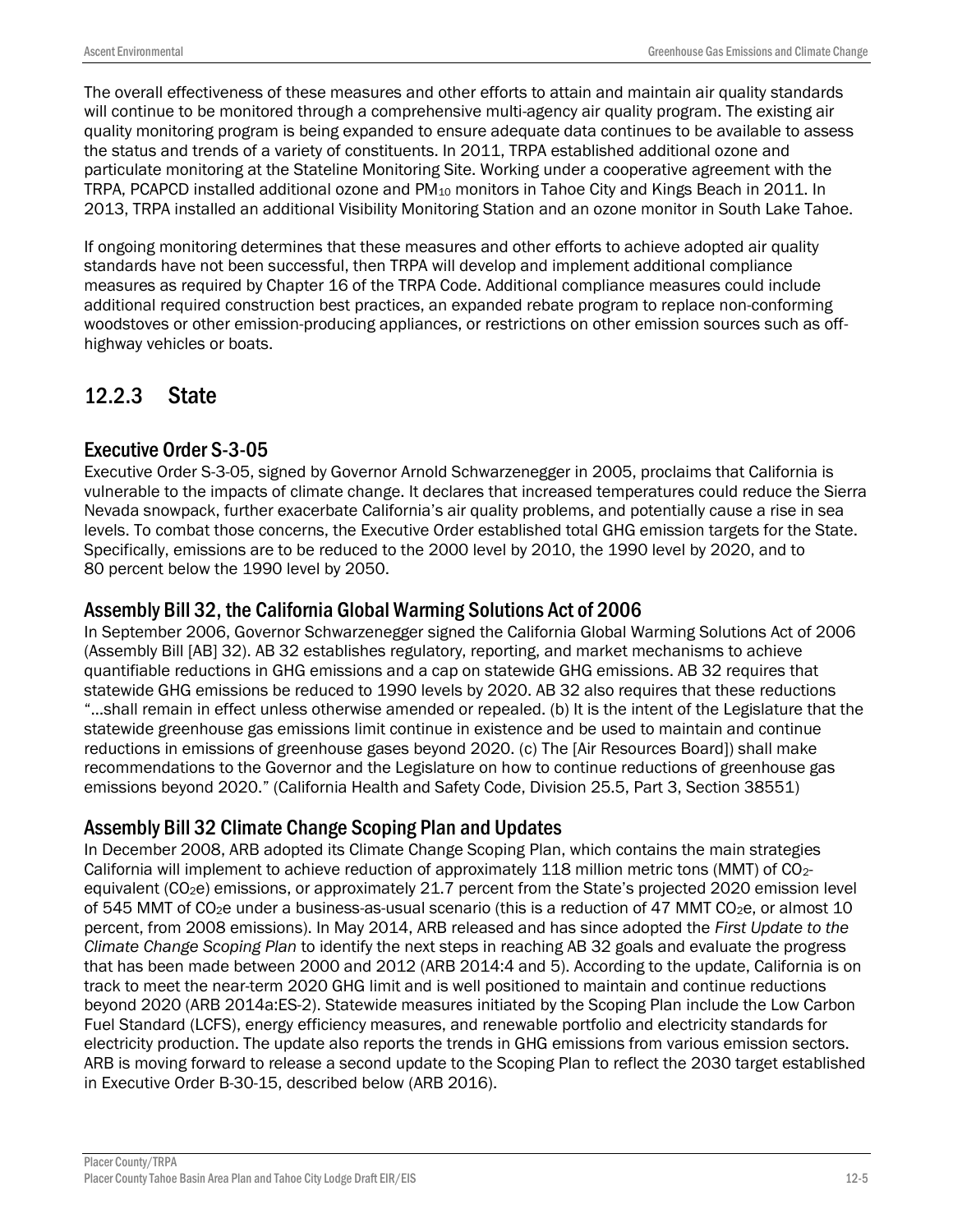## Senate Bill 375

SB 375, signed by the Governor in September 2008, aligns regional transportation planning efforts, regional GHG emission reduction targets, and land use and housing allocation. SB 375 requires Metropolitan Planning Organizations (MPOs) to adopt a SCS or Alternative Planning Strategy, showing prescribed land use allocation in each MPO's RTP. ARB, in consultation with the MPOs, is to provide each affected region with reduction targets for GHGs emitted by passenger cars and light trucks in their respective regions for 2020 and 2035.

TMPO and TRPA, together, serve as the MPO for counties within the Tahoe Basin, including portions of Placer and El Dorado counties as well as Douglas, Carson, and Washoe counties in Nevada. The ARB-issued targets for the California portion of the Tahoe Region are a 7 percent reduction in GHG emissions per capita by 2020 relative to 2005 per capita GHG emissions and a 5 percent reduction by 2035 (ARB 2013a). As mentioned, TMPO and TRPA adopted the *Mobility 2035: Lake Tahoe Regional Transportation Plan* to serve as the RTP/SCS for the region. The RTP/SCS demonstrated that, if implemented, the Tahoe Region would achieve a 12.1 percent passenger vehicle GHG per capita reduction in 2020, and a 7.2 percent reduction in 2035 from 2005 levels, which is consistent with ARB-issued targets for the Tahoe Region (ARB 2013b).

### Executive Order B-30-15

On April 20, 2015 Governor Edmund G. Brown Jr. signed Executive Order B-30-15 to establish a California GHG reduction target of 40 percent below 1990 levels by 2030. The Governor's executive order aligns California's GHG reduction targets with those of leading international governments such as the 28-nation European Union which adopted the same target in October 2014. California is on track to meet or exceed its legislated target of reducing GHG emissions to 1990 levels by 2020, as established in the California Global Warming Solutions Act of 2006 (AB 32, summarized above). California's new emission reduction target of 40 percent below 1990 levels by 2030 will make it possible to reach the ultimate goal of reducing emissions 80 percent below 1990 levels by 2050. This is in line with the scientifically established levels needed in the U.S. to limit global warming below 2 degrees Celsius (°C), the warming threshold at which there will likely be major climate disruptions such as super droughts and rising sea levels. The targets stated in Executive Order B-30-15 have not been adopted by the California Legislature.

## Advanced Clean Cars Program

In January 2012, ARB approved the Advanced Clean Cars (ACC) program which combines the control of GHG emissions and criteria air pollutants, as well as requirements for greater numbers of zero-emission vehicles, into a single package of standards for vehicle model years 2017 through 2025. The new rules strengthen the GHG standard for 2017 models and beyond. The program's zero-emission vehicle regulation requires battery, fuel cell, and/or plug-in hybrid electric vehicles to account for up to 15 percent of California's new vehicle sales by 2025. By 2025, when the rules will be fully implemented, the statewide fleet of new cars and light trucks will emit 34 percent fewer global warming gases and 75 percent fewer smog-forming emissions than the statewide fleet in 2016 (ARB 2011).

## Senate Bill X1-2, the California Renewable Energy Resources Act of 2011

SB X1-2 of 2011 requires all California utilities to generate 33 percent of their electricity from renewables by 2020, referred to as California's Renewable Portfolio Standard (RPS). SB X1-2 sets a three-stage compliance period requiring all California utilities, including independently owned utilities, energy service providers, and community choice aggregators, to generate 20 percent of their electricity from renewables by December 31, 2013; 25 percent by December 31, 2016; and 33 percent by December 31, 2020. SB X1-2 also requires the renewable electricity standard to be met increasingly with renewable energy that is supplied to the California grid from sources within, or directly proximate to, California. SB X1-2 mandates that renewables from these sources make up at least 50 percent of the total renewable energy for the 2011-2013 compliance period, at least 65 percent for the 2014-2016 compliance period, and at least 75 percent for 2016 and beyond.

## California Building Efficiency Standards of 2016 (Title 24, Part 6)

Buildings in California are required to comply with California's Energy Efficiency Standards for Residential and Nonresidential Buildings established by the California Energy Commission (CEC) regarding energy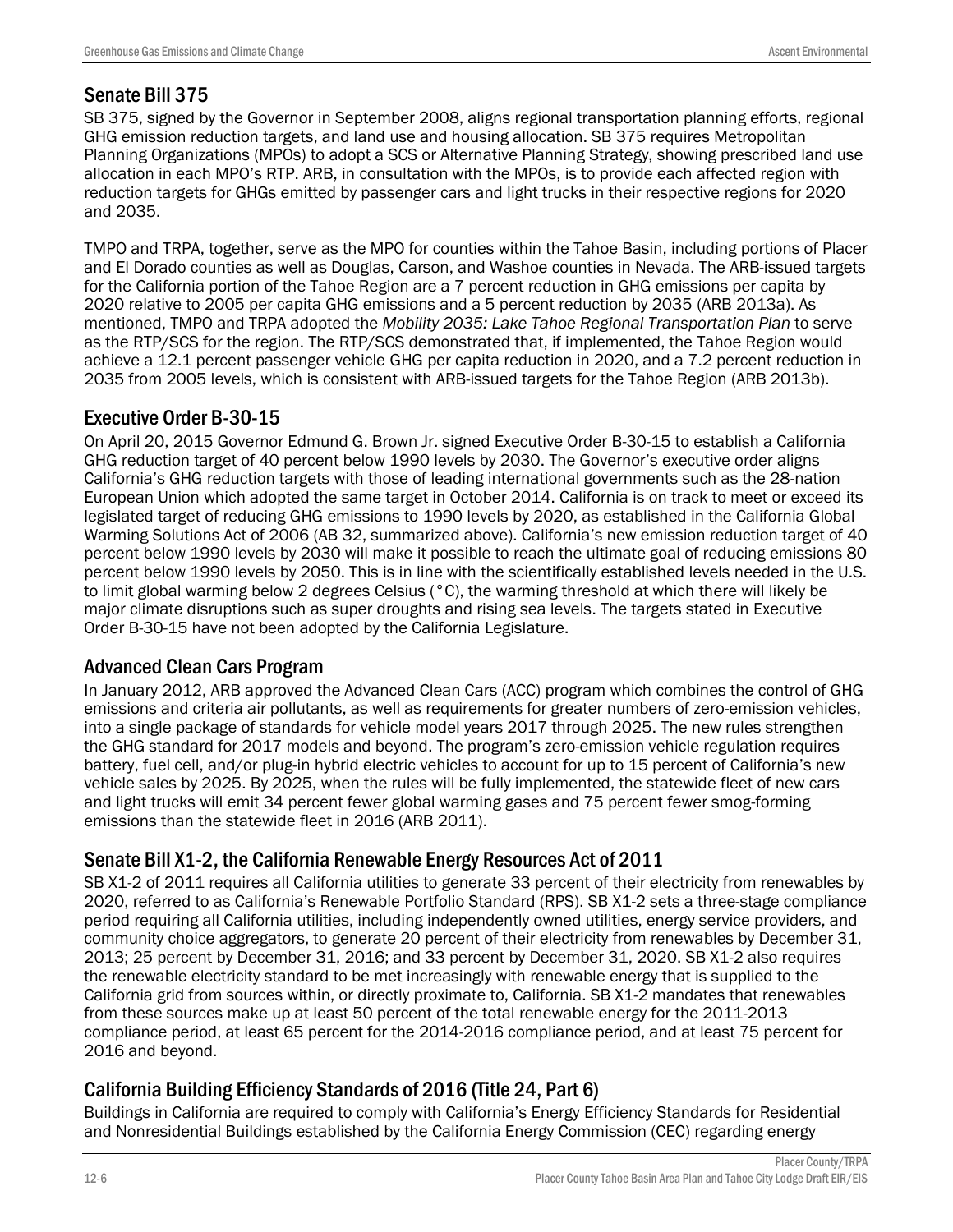conservation standards and found in Title 24, Part 6 of the California Code of Regulations. California's Energy Efficiency Standards for Residential and Nonresidential Buildings was first adopted in 1978 in response to a legislative mandate to reduce California's energy consumption. The standards are updated on an approximately 3-year cycle to allow consideration and possible incorporation of new energy efficient technologies and methods. All buildings for which an application for a building permit is submitted on or after January 1, 2017 must follow the 2016 standards (CEC 2012). Energy efficient buildings require less electricity; therefore, increased energy efficiency reduces fossil fuel consumption and decreases GHG emissions. The CEC Impact Analysis for California's 2016 Building Energy Efficiency Standards estimates that the 2016 Standards are 28 percent more efficient than the previous 2013 standards for single-family residential construction (CEC 2016a).

## Senate Bill 350

Approved by the Governor on October 7, 2015, SB 350 targets a 50 percent renewable mix in California electricity by December 31, 2030 and a cumulative doubling of statewide energy efficiency savings in electricity and natural gas final end uses of retail customers by January 1, 2030 with annual targets established by the California Energy Commission. This bill is meant as an extension of the State's current 2020 RPS goal. SB 350's energy efficiency goals are applicable to both existing building stock and new construction, but would have the most impact on existing building stock.

## California Zero Net Energy Targets

In 2007, the California Public Utilities Commission (CPUC) adopted California's Zero Net Energy (ZNE) Building Goals under which all new residential construction and all new commercial construction in the State would have net zero energy consumption by 2020 and 2030, respectively. These goals were reiterated in CPUC's California Long Term Energy Efficiency Strategic Plan, adopted in 2008. The ZNE goals would be achieved through a combination of building efficiency requirements including: the triennial iterations of the California Building Efficiency Standard, technical assistance and incentives for owners and design teams, investing in new technologies in energy efficiency, and incentives for rooftop solar installations.

# 12.2.4 Local

# PLACER COUNTY AIR POLLUTION CONTROL DISTRICT

Currently, Placer County and PCAPCD have not adopted climate change- or GHG-related laws, regulations, policies, programs, or plans that are applicable to the proposed project. However, as explained in Section 12.3.1, "Significance Criteria," PCAPCD participated with other local air districts in development of a GHG threshold of significance for CEQA.

# TAHOE BASIN AREA PLAN OBJECTIVES

The following objective from the Area Plan applies to GHG and climate change impacts.

▲ Encourage a range of housing types in close proximity to employment centers to reduce vehicle miles traveled and provide for related environmental benefits.

# PLACER AREA PLAN POLICIES AND PROGRAMS

The following policies from the Placer County Tahoe Basin Area Plan applies to greenhouse gas emissions and climate change.

AQ-P-4 Prioritize projects and services that reduce vehicle miles traveled (VMT) and support alternative modes of transportation.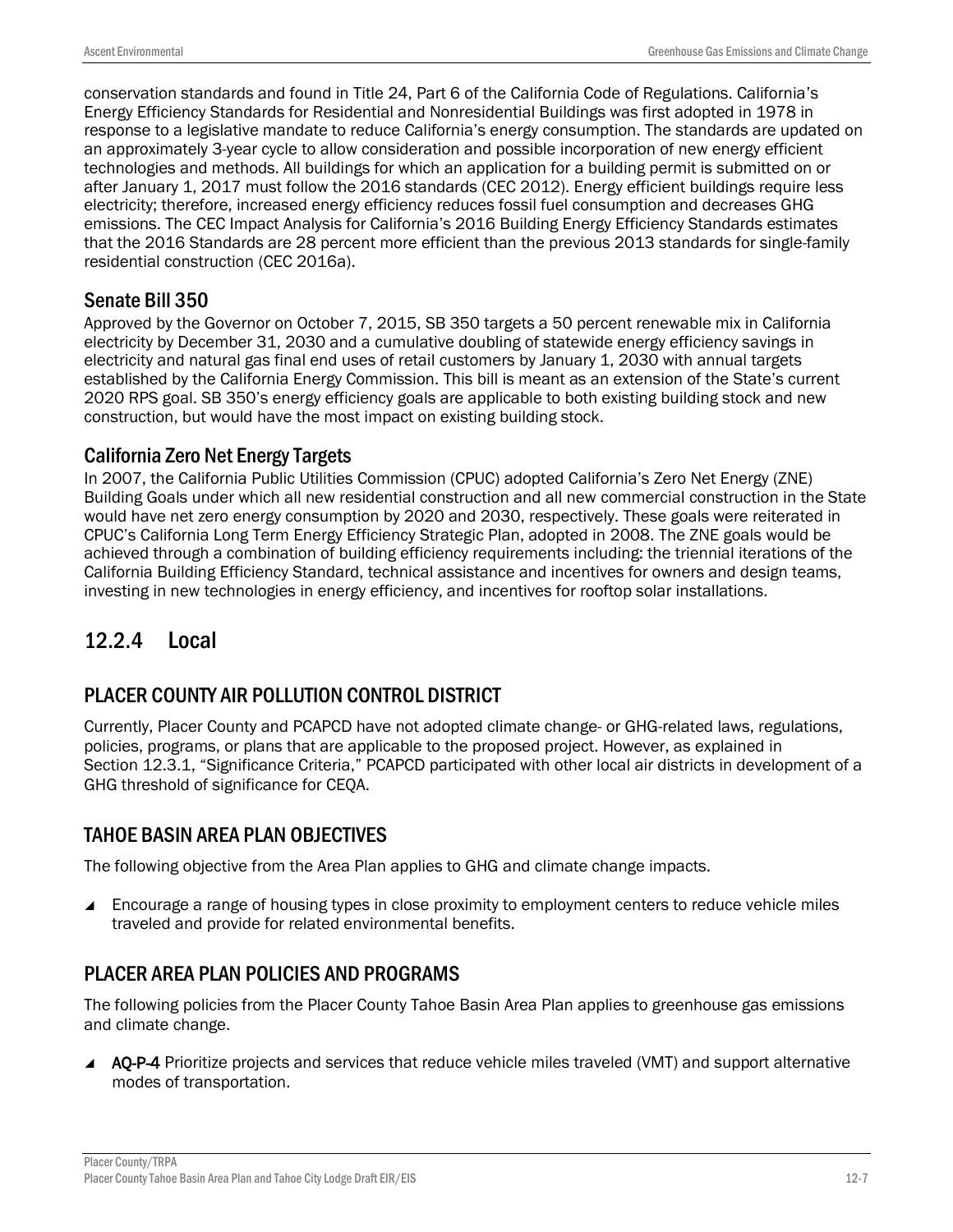- ▲ AQ-P-6 Continue to implement the mPOWER incentive program to reduce greenhouse gas emissions from buildings and other site improvements.
- AQ-P-7 Implement building design standards and design capital improvements to reduce energy consumption and where feasible to incorporate alternative energy production.

The following projects related to GHG reduction are being pursued to implement the Area Plan (Part 8, Implementation Plan).

- Evaluation of GHG Reduction Strategies: This project began in 2011 and completes science-based evaluations of the effectiveness of alternative strategies to control and reduce GHG throughout the region. The program includes annual monitoring and evaluation of the effectiveness of specific actions and strategies implemented to reduce GHG at achieving regional Reduction Targets as directed in the Climate Sustainability Plan. (Lead Agency: Pacific Southwest Research Station- Southern Nevada Public Land Management Act, CA)
- ▲ Placer County mPOWER (Money for Property Owner Water and Energy Efficiency Retrofitting) Program: This program was launched in 2010 and provides residential and non-residential property owners with financing opportunities to retrofit existing buildings with energy efficiency and water conservation improvements and renewable energy systems. The program promotes energy and water efficiency, reduces reliance on fossil fuels, and reduces GHG emissions. (Lead Agency: Placer County)
- Cabin Creek Biomass Facility: Placer County is developing the Cabin Creek Biomass Facility (outside the Tahoe basin) to dispose of woody debris generated from forest management and fuel reduction activities, ultimately to reduce the risk of catastrophic wildfire. (Lead Agency: Placer County)

## TAHOE CITY LODGE OBJECTIVES

The following objectives of the Tahoe City Lodge apply to GHG and climate change impacts:

- build an energy efficient and environmentally sensitive project using Green Building Design methods and features in addition to operating the facility according to green hotel standards; and
- minimize VMT.

# 12.3 ENVIRONMENTAL SETTING

GHG emissions have the potential to adversely affect the environment because they contribute, on a cumulative basis, to global climate change. This section provides background on global climate change and summarizes the California GHG emissions inventory.

## GREENHOUSE GAS EMISSIONS AND CLIMATE CHANGE

Prominent GHGs contributing to the greenhouse effect are  $CO<sub>2</sub>$ , methane (CH<sub>4</sub>), nitrous oxide (N<sub>2</sub>O), hydrofluorocarbons, perfluorocarbons, and sulfur hexafluoride. Human-caused emissions of these GHGs in excess of natural ambient concentrations are believed responsible for intensifying the greenhouse effect and leading to a trend of unnatural warming of the earth's climate, known as global climate change or global warming. It is "extremely likely" that more than half of the observed increase in global average surface temperature from 1951 to 2010 was caused by the anthropogenic increase in GHG concentrations and other anthropogenic forcings together (Intergovernmental Panel on Climate Change [IPCC] 2014a:52). See Appendix I-1 for further discussion on the physical scientific basis for the relationship between greenhouse gases and climate change.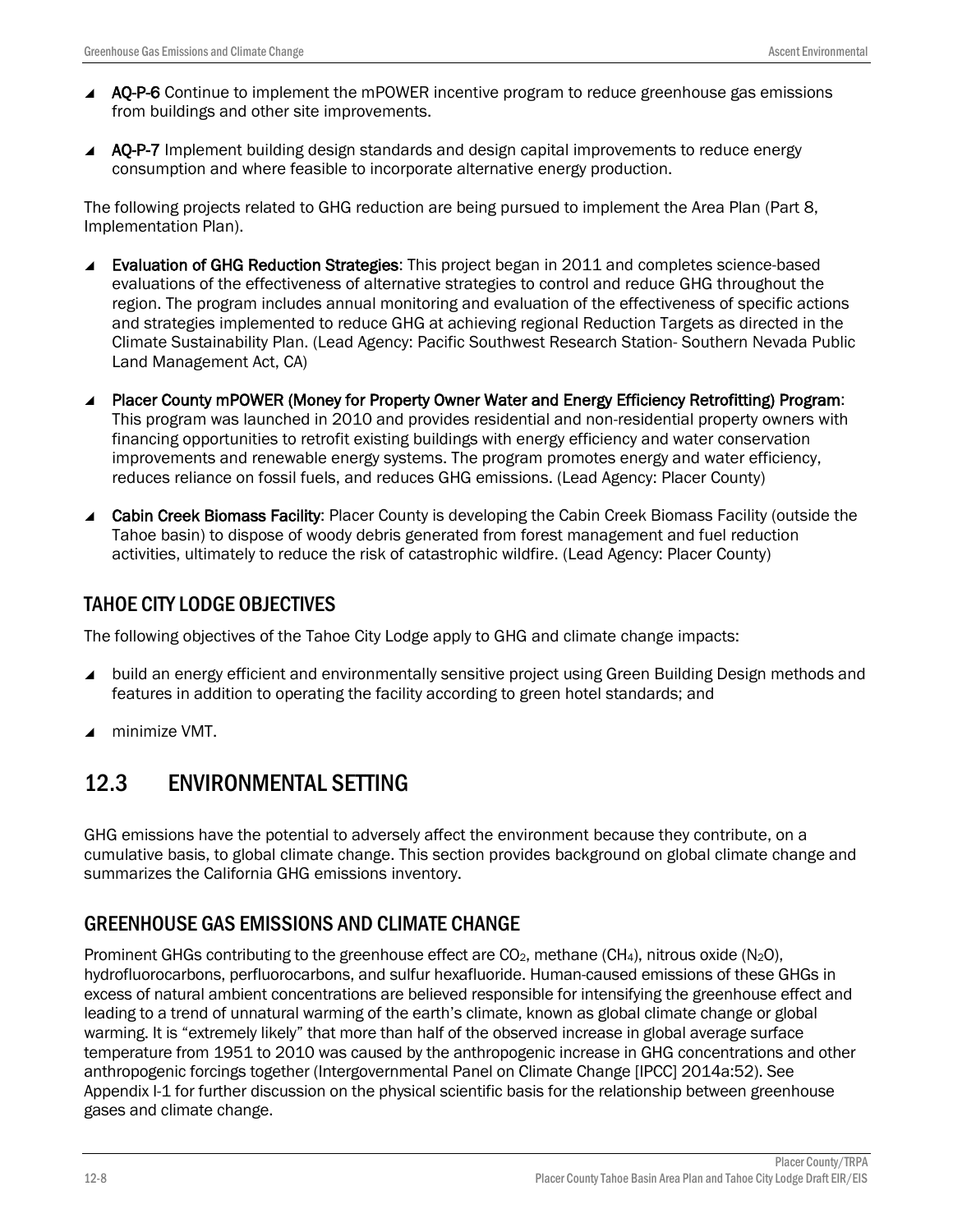## Greenhouse Gas Emission Sources

GHG emissions are attributable in large part to human activities associated with the transportation, industrial/manufacturing, utility, residential, commercial, and agricultural emissions sectors. In California, the transportation sector is the largest emitter of GHGs, followed by electricity generation. Emissions of  $CO<sub>2</sub>$ are byproducts of fossil fuel combustion. CH<sup>4</sup> is a highly potent GHG that primarily results from escaped emissions of natural gas and from anaerobic decomposition of organic substances in agricultural practices and landfills. N<sub>2</sub>O is also largely attributable to agricultural practices and soil management. CO<sub>2</sub> sinks, or reservoirs, include vegetation and the ocean, which absorb  $CO<sub>2</sub>$  through sequestration and dissolution ( $CO<sub>2</sub>$ dissolving into the water), respectively, two of the most common processes for removing CO<sub>2</sub> from the atmosphere. (ARB 2015a).

### Tahoe Region Emissions Inventory

In 2013, TMPO and TRPA prepared an emissions inventory as part of the SAP. The SAP used a baseline year of 2005 to be consistent with other planning efforts in the Tahoe Region, and 2010 to quantify the effects of the economic downturn after 2005. Source categories were determined based on unique characteristics of the Tahoe Region including forestry, wildfires, and recreational boating, which are not typically significant in urban areas. Emissions estimates were also classified as direct and indirect. Direct emissions are those that result from activity contained entirely within the Tahoe Basin, and indirect sources take into account emissions from activities outside of the Tahoe Basin that are attributable to activity within it (e.g., electricity generated outside of the Tahoe Basin that is consumed within it).

As shown in Table 12-2, in 2010, the largest sources of emissions in the region were electricity generation (39 percent), on-road transportation (23 percent), and natural gas combustion (17 percent). The largest increase in emissions between 2005 and 2010 occurred in the electricity consumption sector where emissions increased by nearly 75,000 MT  $CO<sub>2</sub>e$  per year. During the same time, emissions from on-road transportation sources decreased by approximately  $21,000$  MT CO<sub>2</sub>e. Per capita passenger vehicle emissions and 2005-2010 average baseline emissions are presented in Table 12-2 for comparison with SB 375 and SAP targets, respectively.

| Table 12-2           |                                       |         |                                                                       |           |                    |                                      |                                                                                     |
|----------------------|---------------------------------------|---------|-----------------------------------------------------------------------|-----------|--------------------|--------------------------------------|-------------------------------------------------------------------------------------|
| <b>Source Sector</b> | <b>Source Category</b>                | 2005    | total                                                                 | 2010      | % of 2010<br>total | 2005-2010 Average<br><b>Baseline</b> | % of Baseline<br><b>Total</b>                                                       |
|                      | On-road mobile sources                | 325,282 | 24                                                                    | 304,348   | 21                 | 314,815                              | 23                                                                                  |
| Transportation       | Recreational boats                    | 22,403  | $\overline{2}$                                                        | 15,994    | 1                  | 19,199                               | 1                                                                                   |
|                      | Other off-road equipment              | 53,860  | 4                                                                     | 58,751    | 4                  | 56,306                               | 4                                                                                   |
|                      | Wood combustion                       | 97,700  | $\overline{7}$                                                        | 104,297   | 7                  | 100,999                              | 7                                                                                   |
|                      | Natural gas combustion                | 236,232 | 17                                                                    | 243,075   | 17                 | 239,654                              | 17                                                                                  |
|                      | Other combustion                      | 5,858   | $<$ 1                                                                 | 6,161     | $<$ 1              | 6.010                                | 0                                                                                   |
| <b>Fires</b>         | Wildfires and prescribed burns        | 4,284   | 0                                                                     | 91,652    | 6                  | 47,968                               | 3                                                                                   |
| Land use             | Livestock                             | 12,734  | $\leq$ 1                                                              | 12,734    | 1                  | 12,734                               | 1                                                                                   |
| Waste                | Wastewater treatment                  | 57      | $<$ 1                                                                 | 62        | $\leq$ 1           | 60                                   | 0                                                                                   |
|                      | Electricity consumption               | 487,553 | 36                                                                    | 562,543   | 39                 | 525,048                              | 38                                                                                  |
|                      | Wastewater treatment                  | 2,115   | $<$ 1                                                                 | 2,300     | $\leq$ 1           | 2,208                                | 0                                                                                   |
| Transportation       | Aircraft                              | 5,131   | $\leq$                                                                | 4,739     | $\leq$ 1           | 4,935                                | 0                                                                                   |
|                      | Municipal solid waste                 | 110,512 | 8                                                                     | 26,704    | $\overline{2}$     | 68,608                               | 5                                                                                   |
|                      | Wastewater treatment                  | 12      | <1                                                                    | 12        | <1                 | 12                                   | 0                                                                                   |
|                      |                                       |         | 100                                                                   | 1,433,374 | 100                | 1,398,554                            | 100                                                                                 |
|                      | Population                            | 51,089  | <b>NA</b>                                                             | 54,473    | <b>NA</b>          | 52,781                               | <b>NA</b>                                                                           |
|                      |                                       | 6.4     | <b>NA</b>                                                             | 5.6       | <b>NA</b>          | 6.0                                  | <b>NA</b>                                                                           |
|                      | Fuel<br>combustion<br>Energy<br>Waste |         | <b>Total Emissions</b><br>On-Road Transportation Emissions per Capita | 1,363,734 | % of 2005          |                                      | Tanoe Region Greenhouse Gas Emission Inventory in 2005 and 2010 (IVIT CO2E/ Year) + |

### Table 12-2 Tahoe Region Greenhouse Gas Emission Inventory in 2005 and 2010 (MT CO2e/year) <sup>1</sup>

Notes: IPCC = Intergovernmental Panel on Climate Change; MT CO<sub>2</sub>e = metric tons of carbon dioxide equivalents; NA = not applicable; TRPA = Tahoe Regional Planning Association

<sup>1</sup> CO2e emissions based on global warming potential factors from IPCC's Second Assessment Report (IPCC 2007).

Source: Lake Tahoe Sustainable Communities Program 2013: Table 3-1 and A-1, IPCC 2007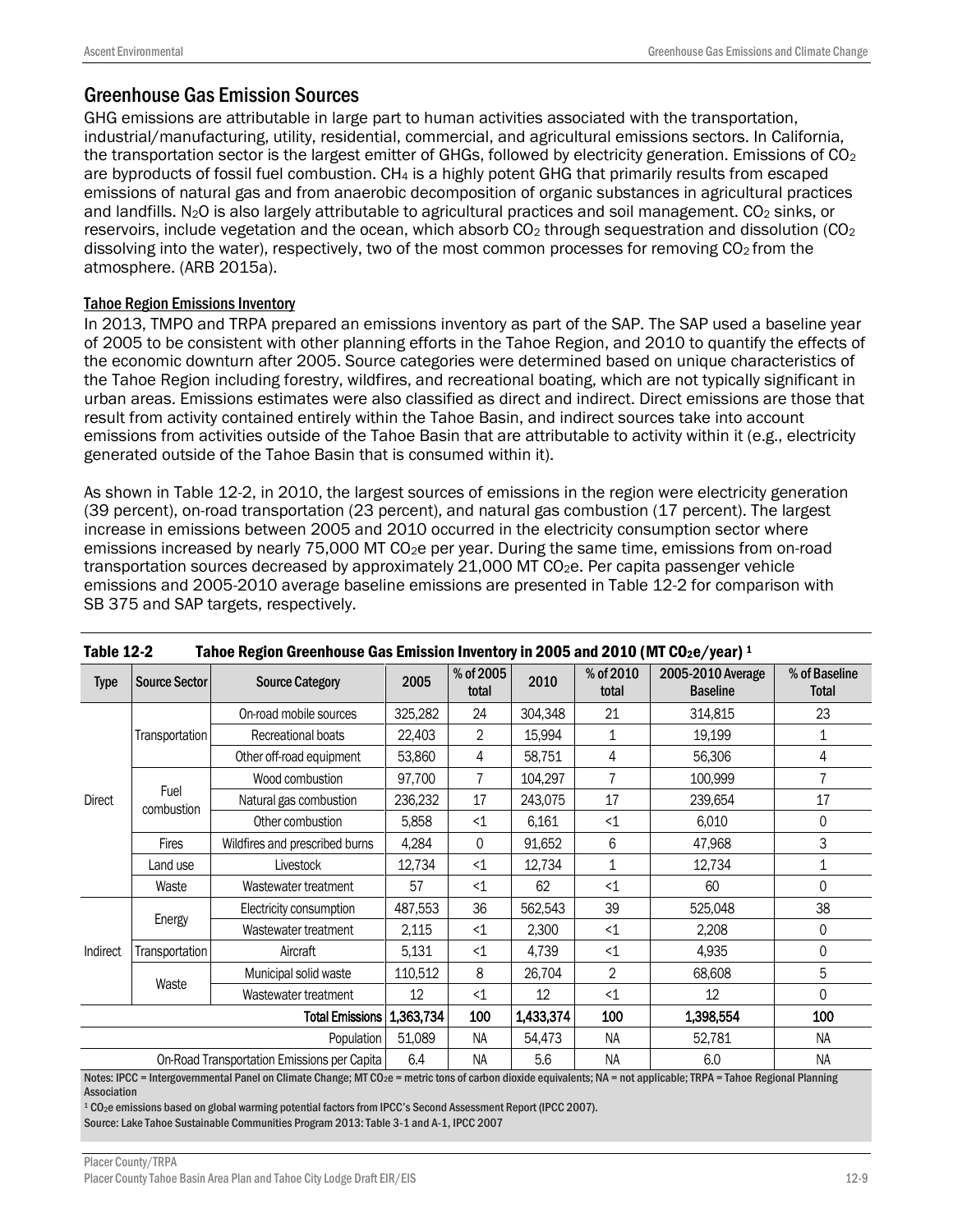### Placer County Tahoe Basin Area Emissions Inventory

Additionally, the SAP estimated the 2005 and 2010 GHG emissions inventory for the Placer County portion of the Tahoe Basin, or Plan area. As shown in Table 12-3, the electricity consumption sector accounted for approximately 39 percent of total Plan area GHG emissions in 2010. On-road transportation and natural gas consumption were the next largest non-biogenic sources of GHG emissions in the Plan area (17 and 11 percent, respectively). Wood combustion and wildfires, combined, accounted for 24 percent of emissions in 2010, due to a wildfire event that year. In 2005, wildfires accounted for less than 1 percent of annual emissions. To establish an average baseline from which to reduce GHG emissions, the SAP used an average of the 2005 and 2010 inventories. With respect to SB 375 metrics, on-road transportation per-capita emissions increased to approximately 12 percent from 2005 to 2010 in the Plan area.

| <b>Table 12-3</b> | Area Plan Greenhouse Gas Emission Inventory in 2005 and 2010 (MT CO2e/year) 1 |                                             |         |                 |                |                          |
|-------------------|-------------------------------------------------------------------------------|---------------------------------------------|---------|-----------------|----------------|--------------------------|
| <b>Type</b>       | <b>Source Sector</b>                                                          | <b>Source Category</b>                      | 2005    | % of 2005 total | 2010           | % of 2010 total          |
|                   |                                                                               | On-road mobile sources                      | 62,904  | 20              | 68,567         | 17                       |
|                   | Transportation                                                                | Recreational boats                          | 8,001   | 3               | 5,712          | 1                        |
|                   |                                                                               | Other off-road equipment                    | 9,602   | 3               | 9,571          | 2                        |
|                   |                                                                               | Wood combustion                             | 39,022  | 12              | 41,657         | 10                       |
| <b>Direct</b>     | Fuel combustion                                                               | Natural gas combustion                      | 44,792  | 14              | 46,200         | 11                       |
|                   |                                                                               | Other combustion                            | 1,073   | <1              | 1,046          | $\leq$ 1                 |
| <b>Fires</b>      |                                                                               | Wildfires and prescribed burns              | 1,345   | <1              | 58,372         | 14                       |
| Land use          | Livestock                                                                     | 9,809                                       | 3       | 9,809           | $\overline{2}$ |                          |
|                   | Waste                                                                         | Wastewater treatment                        |         | $\blacksquare$  |                | $\overline{\phantom{a}}$ |
|                   |                                                                               | Electricity consumption                     | 120,258 | 38              | 157,801        | 39                       |
|                   | Energy                                                                        | Wastewater treatment                        | 2,115   | 1               | 2,300          | 1                        |
| Indirect          | Transportation                                                                | Aircraft                                    |         |                 |                |                          |
|                   |                                                                               | Municipal solid waste                       | 18,251  | 6               | 4,446          | 1                        |
| Waste             |                                                                               | Wastewater treatment                        | 12      | $<$ 1           | 12             | $<$ 1                    |
|                   |                                                                               | <b>Total Emissions</b>                      | 317,184 | 100             | 405,493        | 100                      |
|                   |                                                                               | Population                                  | 9,108   | <b>NA</b>       | 8,874          | <b>NA</b>                |
|                   |                                                                               | On-Road Transportation Emissions per Capita | 6.9     | <b>NA</b>       | 7.7            | NA                       |

Notes: "-" = zero or not available, MT CO<sub>2</sub>e = metric tons of carbon dioxide equivalents; NA = not applicable; TRPA = Tahoe Regional Planning Association

<sup>1</sup> CO2e emissions based on global warming potential factors from IPCC's Second Assessment Report (IPCC 2007).

Source: Lake Tahoe Sustainable Communities Program 2013: Table 3-2, 3-3, and A-1, IPCC 2007

# EFFECTS OF CLIMATE CHANGE ON THE ENVIRONMENT

The IPCC was established in 1988 by the World Meteorological Organization and the United Nations Environment Programme to provide the world with a scientific view on climate change and its potential effects. According to the IPCC global average temperature is expected to increase relative to the 1986-2005 period by 0.3-4.8 °C (0.5-8.6 degrees Fahrenheit [°F]) by the end of the 21<sup>st</sup> century (2081-2100), depending on future GHG emission scenarios (IPCC 2014b:13). According to the California Natural Resources Agency (CNRA), temperatures in California are projected to increase 2.7°F above 2000 averages by 2050 and, depending on emission levels, 4.1–8.6°F by 2100 (CNRA 2012:2).

Physical conditions beyond average temperatures could be affected by the accumulation of GHG emissions. For example, changes in weather patterns resulting from increases in global average temperature are expected to result in a decreased volume of precipitation falling as snow in California and an overall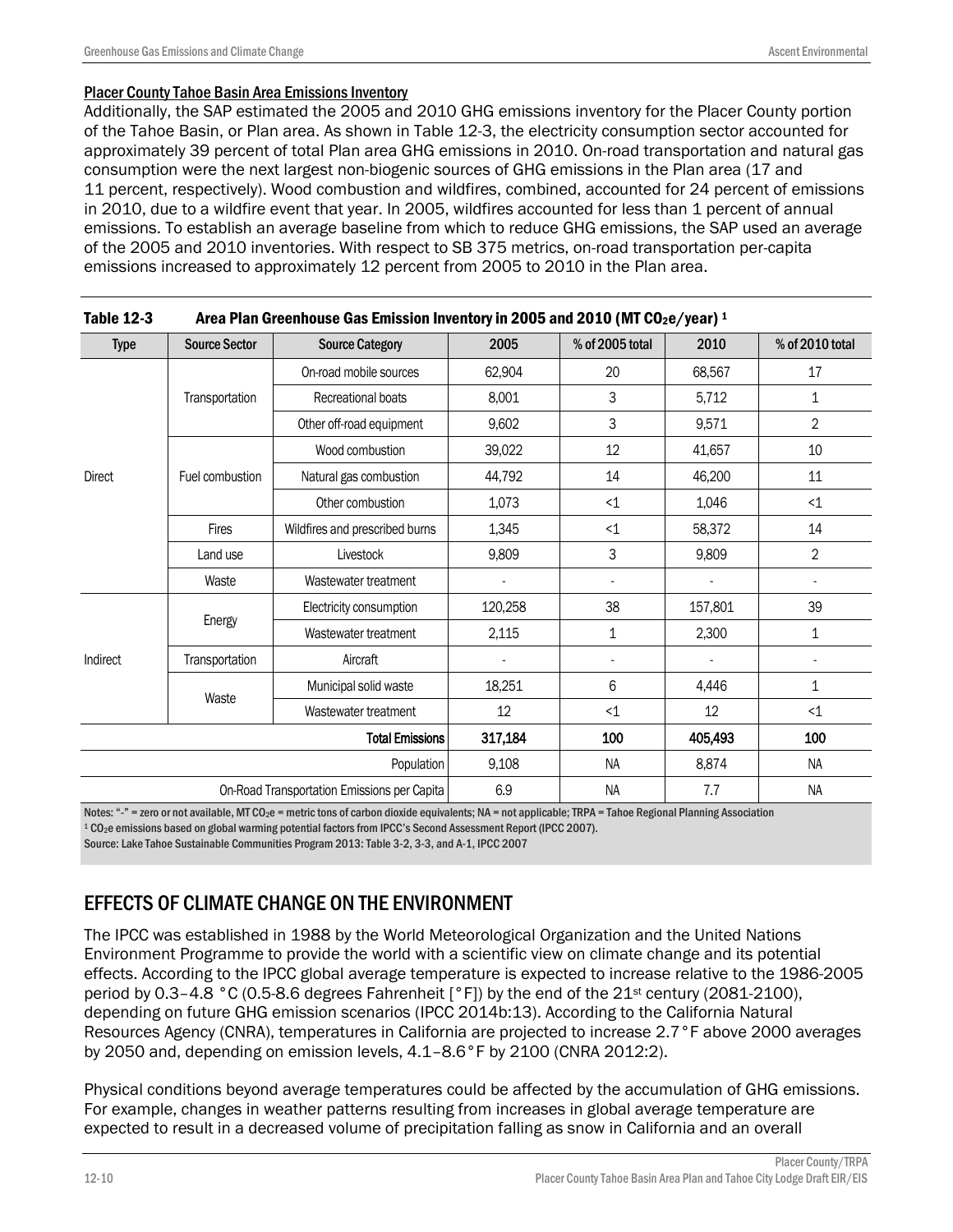reduction in snowpack in the Sierra Nevada. Based upon historical data and modeling, the California Department of Water Resources (DWR) projects that the Sierra snowpack will decrease by 25 to 40 percent from its historic average by 2050 (DWR 2008:4). An increase in precipitation falling as rain rather than snow also could lead to increased potential for floods because water that would normally be held in the Sierra Nevada until spring could flow into the Central Valley concurrently with winter storm events (CNRA 2012:5). This scenario would place more pressure on California's levee/flood control system.

As the existing climate throughout California changes over time, the ranges of various plant and wildlife species could shift or be reduced, depending on the favored temperature and moisture regimes of each species. In the worst cases, some species would become extinct or be extirpated from the state if suitable conditions are no longer available (CNRA 2012:11 and 12).

Changes in precipitation patterns and increased temperatures are expected to alter the distribution and character of natural vegetation and associated moisture content of plants and soils. An increase in frequency of extreme heat events and drought are also expected. These changes are expected to lead to increased frequency and intensity of large wildfires (CNRA 2012:11).

Cal-Adapt is a climate change scenario planning tool developed by CEC that downscales global climate model data to local and regional resolution under an A-2 and a B-1 emissions scenarios: the A-2 scenario represents a business-as-usual future emissions scenario, and the B-1 scenario represents a lower GHG emissions future. According to Cal-Adapt, annual average temperatures in the Tahoe Basin are projected to rise by 3.9-6.8°F by 2100, with the range based on low and high emissions scenarios (Cal-Adapt 2016).

# 12.4 ENVIRONMENTAL IMPACTS AND MITIGATION MEASURES

# 12.4.1 Methods and Assumptions

# PLACER COUNTY TAHOE BASIN AREA PLAN/KINGS BEACH CENTER DESIGN CONCEPT

# **Construction**

It is not possible to speculate on the specific type, number, location, timing, or construction details of future projects that would be proposed over the planning horizon of the Area Plan, so short-term constructiongenerated emissions of GHGs were assessed qualitatively.

# **Operation**

The operational GHG emissions of the Plan area at build-out were already evaluated at a programmatic level in the Regional Plan Update (RPU) EIS. The RPU EIS quantified emissions from mobile sources using the 2007 and 2011 versions of ARB's Mobile-Source Emission Factor Model (EMFAC). As explained in Chapter 11, "Air Quality," of this EIR/EIS for the Area Plan and Tahoe City Lodge estimated mobile-source emissions using emission factors from EMFAC2014. EMFAC2014 is the most current version of the model with the most up-todate mobile-source emission factors and accounts for recent advances in GHG reduction through incorporation of measures designed for that purpose. To calculate annual mobile-source GHG emissions, EMFAC2014 emission factors were applied to VMT estimates for the Area Plan and the proposed lodge project based on the land use buildout for each alternative, as provided by LSC Transportation Consultants, Inc. (See Table 12-5 and Appendix G-2 – *Traffic Volumes and VMT for Placer Area Plan EIR/EIS*).

Operational GHG emissions from area, energy, solid waste, and water-related sources were estimated for each alternative using the California Emissions Estimator Model (CalEEMod) Version 2013.2.2 computer program (South Coast Air Quality Management District [SCAQMD] 2013), as recommended by PCAPCD and other air districts in California. Emissions associated with waterborne transit vehicles were assumed to be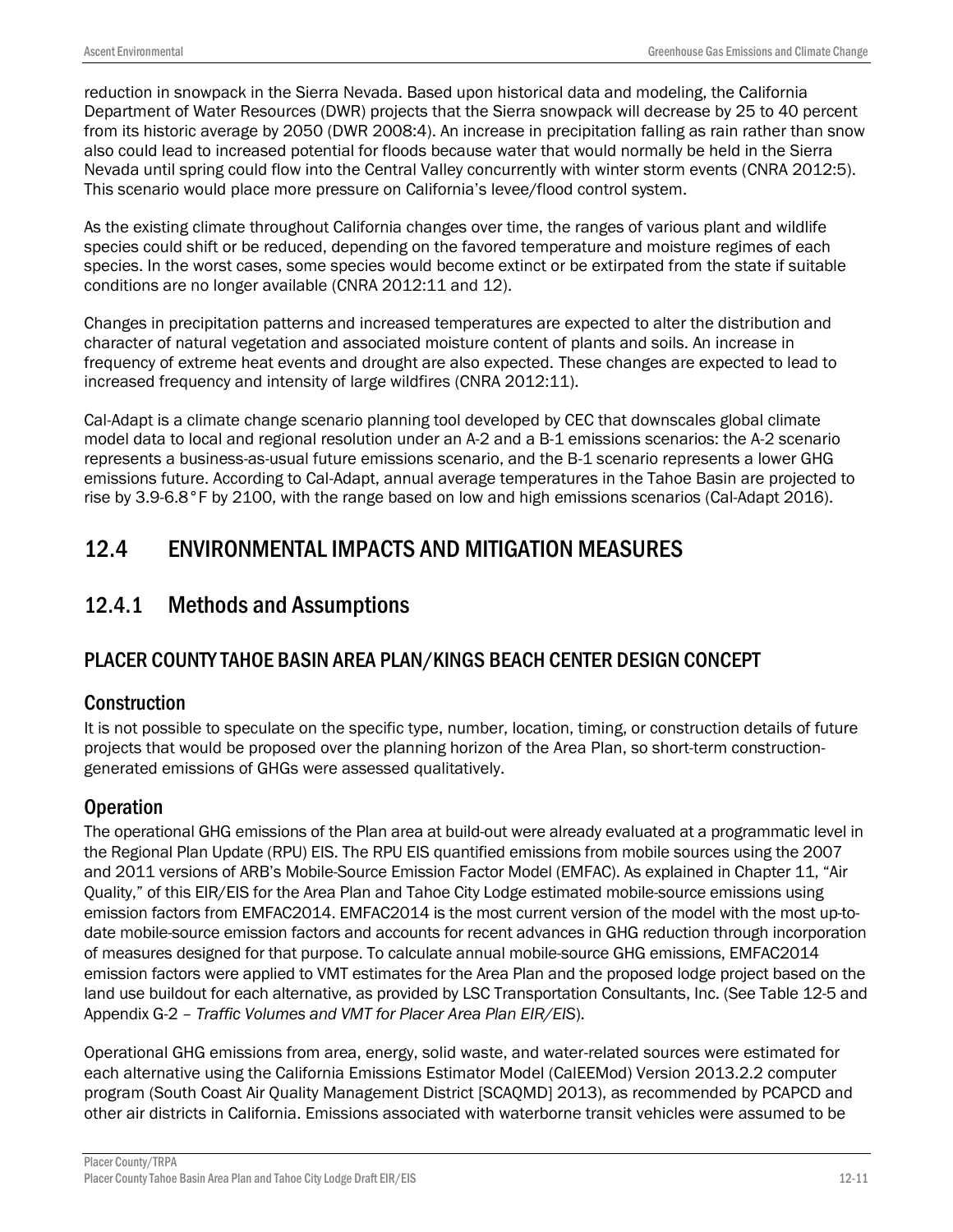unchanged from the RPU EIS analysis because the changes proposed by the Area Plan would not substantially change watercraft activity than what was assumed under the RPU EIS.

Indirect emissions associated with electricity consumption were calculated using GHG emission factors for Liberty Utilities (also known as CalPeco Electric). A 2015 emissions factor of 589 MT CO<sub>2</sub>e per megawatt hour (MWh) was calculated from the utility's total 2013 emissions reported in ARB's Mandatory Reporting Rule database and the total 2013 electricity generation available from CEC, assuming emissions factors in 2015 are essentially unchanged from 2013 (ARB 2015b, CEC 2016b). Liberty Utilities also reported a 21.7 percent renewable mix in 2015 (Liberty Utilities 2015). Assuming Liberty Utilities is on trajectory to meet the state's RPS and SB 350 renewable portfolio goals, the utility is estimated to emit 345 MT CO<sub>2</sub>e per MWh in 2035.

For building energy use, the level of energy usage in the operation of new construction operating between 2015 and 2035 is assumed to be 28 percent lower than default consumption rates provided by CalEEMod. This is based on CEC estimates of improvements in residential energy efficiency under the State's Title 24 2016 Building Energy Efficiency Standards versus those built to the 2013 standards (CEC 2016a). Although the CEC did not make similar statements for commercial energy use, new construction is assumed to be at least 28 percent more efficient than the default Title 24 energy usage rates which are based on 2008 standards. For the lodge analysis, the level of energy use during operations was calculated based on CalEEMod defaults, as a conservative assumption. Emissions from watercraft and other off-road equipment were estimated using ARB's OFFROAD 2007 model. Emissions from wildfires and livestock were not included in this estimate. Off-road, wildfire, and livestock emissions are assumed to occur independently from the land uses under the Regional Plan or Area Plan.

Global warming potential (GWP) factors from IPCC's Fourth Assessment Report were used to calculated  $CO<sub>2</sub>$ equivalent emissions to be consistent with what is used in the State's GHG inventory.

### Kings Beach Center Design Concept

The Kings Beach Center design concept was modeled using the same approach as discussed above for the lodge analysis. Option A was quantified because this option is more intensive (e.g., represents greater emissions) than Option B, based on total building area and anticipated daily trips (see Table 3-4 and Chapter 3). For purposes of analysis, it is assumed that the Kings Beach Center design concept would be constructed between 2017 and 2019 and begin operations in 2020. The analysis also compares future operation of the Kings Beach Center design concept in 2020 to existing conditions in 2015. Currently, approximately 30,000 square feet of retail space operates on the site. The resulting net emissions are compared to PCAPCD criteria to determine significance. See Appendix H-5 for detailed assumptions related to construction and operational emissions due to implementation of the Kings Beach Center design concept.

## TAHOE CITY LODGE

### **Construction**

Short-term construction-generated GHG emissions were calculated using CalEEMod. Modeling was based on project-specific information (e.g., size, number of units, amounts of demolition, area to be graded), where available; reasonable assumptions based on typical construction activities; and default values in CalEEMod that are based on the project's location and land use types. Detailed model construction assumptions and inputs, such as building floor area by alternative, and schedule are provided in Appendix H-3 Construction is assumed only to occur between May 1 and October 1 per TRPA rules.

## **Operation**

Operational mobile-source emissions were modeled based on estimated VMT by visitors, workers, and truck and vendor deliveries as provided by LSC Transportation Consultants for both the Area Plan and lodge. mobile emission factors were obtained from EMFAC2014 for the existing (2015) and built-out (2035) years. For emissions from building operations, the level of energy use during operations was calculated based on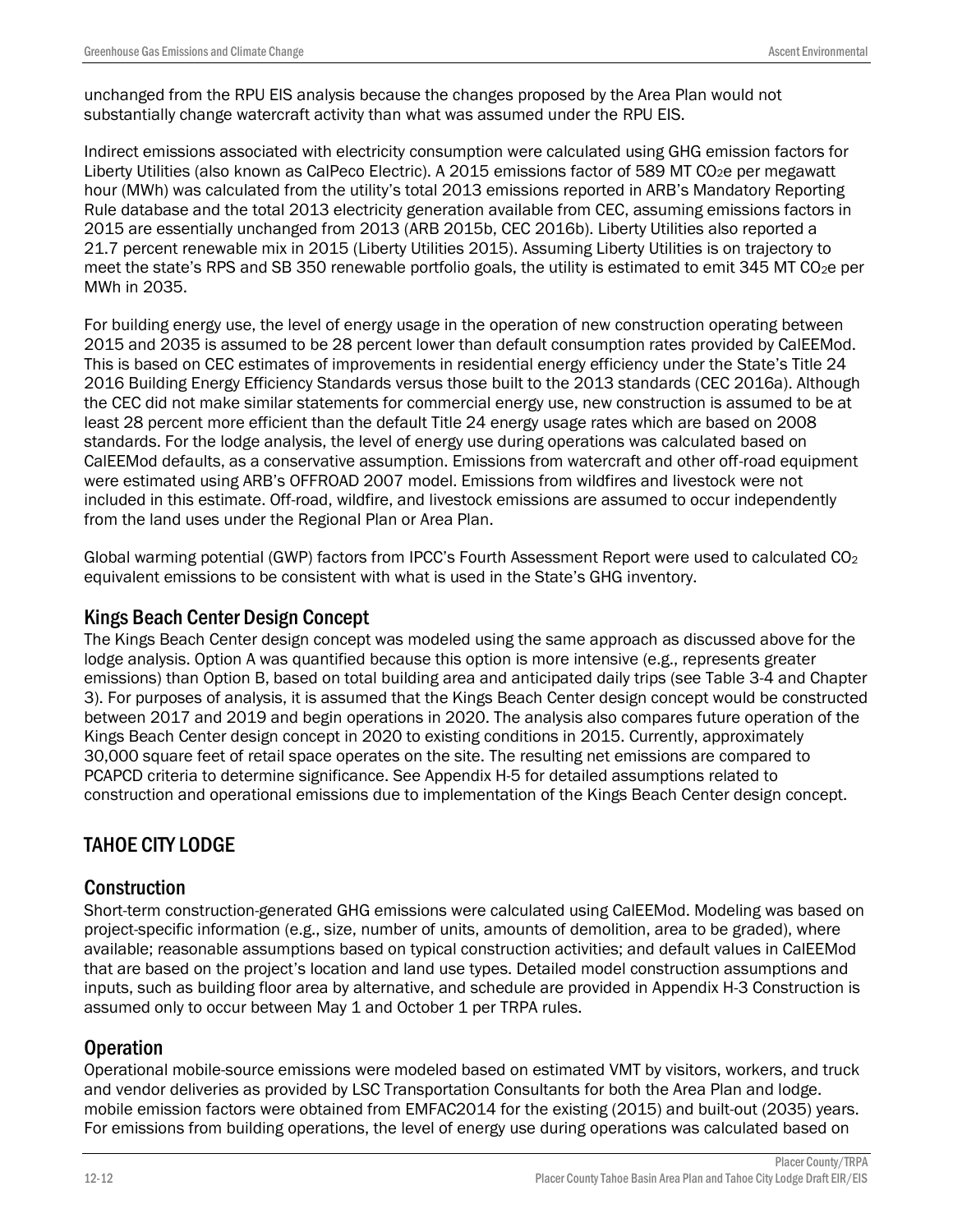CalEEMod defaults, as a conservative assumption, and applied to the proposed building land use types and sizes. Electricity emission factors and GWP factors were the same as those used in the Area Plan analysis.

Other specific model assumptions and inputs for all of these calculations can be found in Appendix H-3.

# 12.4.2 Significance Criteria

Significance criteria relevant to GHGs and climate change are summarized below.

## TRPA CRITERIA

While TRPA considers GHG emissions and climate change within its EISs, TRPA has not adopted specific significance criteria for analyzing GHG emissions generated by a proposed project, or endorsed a particular methodology for analyzing impacts related to GHG emissions or global climate change.

## CEQA CRITERIA

Based on Appendix G of the State CEQA Guidelines and the Placer County CEQA Checklist, impacts related to greenhouse gas emissions and climate change would be significant if the project would:

- **4** generate GHG emissions, either directly or indirectly, that may have a significant impact on the environment; or
- ▲ conflict with any applicable plan, policy or regulation of an agency adopted for the purpose of reducing the emissions of GHGs.

### Plan-Level Criteria

At the plan-level, total operational GHG emissions from the Area Plan alternatives are compared to existing conditions to determine whether the net increase in GHG emissions would be substantial in the context of California's GHG reduction goals (Impact 12-1). Additionally, mobile-source GHG emissions associated with VMT attributable to the Plan area were quantified for each alternative to assess the ability of each to meet the applicable SB 375 per-capita GHG reduction targets (Impact 12-2). These results are included herein because the Area Plan is the land use plan that would influence VMT and GHG as they relate to the RTP/SCS.

To reduce GHG emissions to less-than-significant levels on a cumulative basis, California would need to reduce GHG emissions below current levels. AB 32, EO S-3-05, and EO B-30-15 demonstrate California's commitment to reducing GHG emissions and its associated contribution to climate change, without the intent to limit population or economic growth in the state. These policies are based on scientific evidence showing the rate of GHG reduction needed to lessen the impacts of climate change. To meet the state's GHG reduction goals, which are tied to GHG emission rates of specific benchmark years (e.g., 1990), California would need to achieve an even lower per capita rate of emissions than was achieved in 1990. Thus, land use plans, such as the Area Plan, which would reduce the area's future GHG emissions per capita relative to existing conditions and consistent with the targets, would be considered to have a less-than-significant effect on GHG emissions and climate change. For example, a plan that would result in annual emissions per capita in 2030 that are 40 percent lower than in 1990 would comply with state mandates, specifically EO B-30-15. With respect to the 2015 baseline that is used in the Area Plan analysis, Table 12-4 below shows the percent reduction in emissions in future milestone years that would be consistent with the state's targets.

As shown in Table 12-4, buildout of the Area Plan in 2035 should show a 54 percent reduction from 2015 annual GHG emissions to be consistent with state GHG reduction goals. Although California has not specifically set a percent reduction target for 2035, consistency with the 2035 targets shown in Table 12-4 would demonstrate that the area is on a trajectory toward meeting both 2030 and 2050 state targets.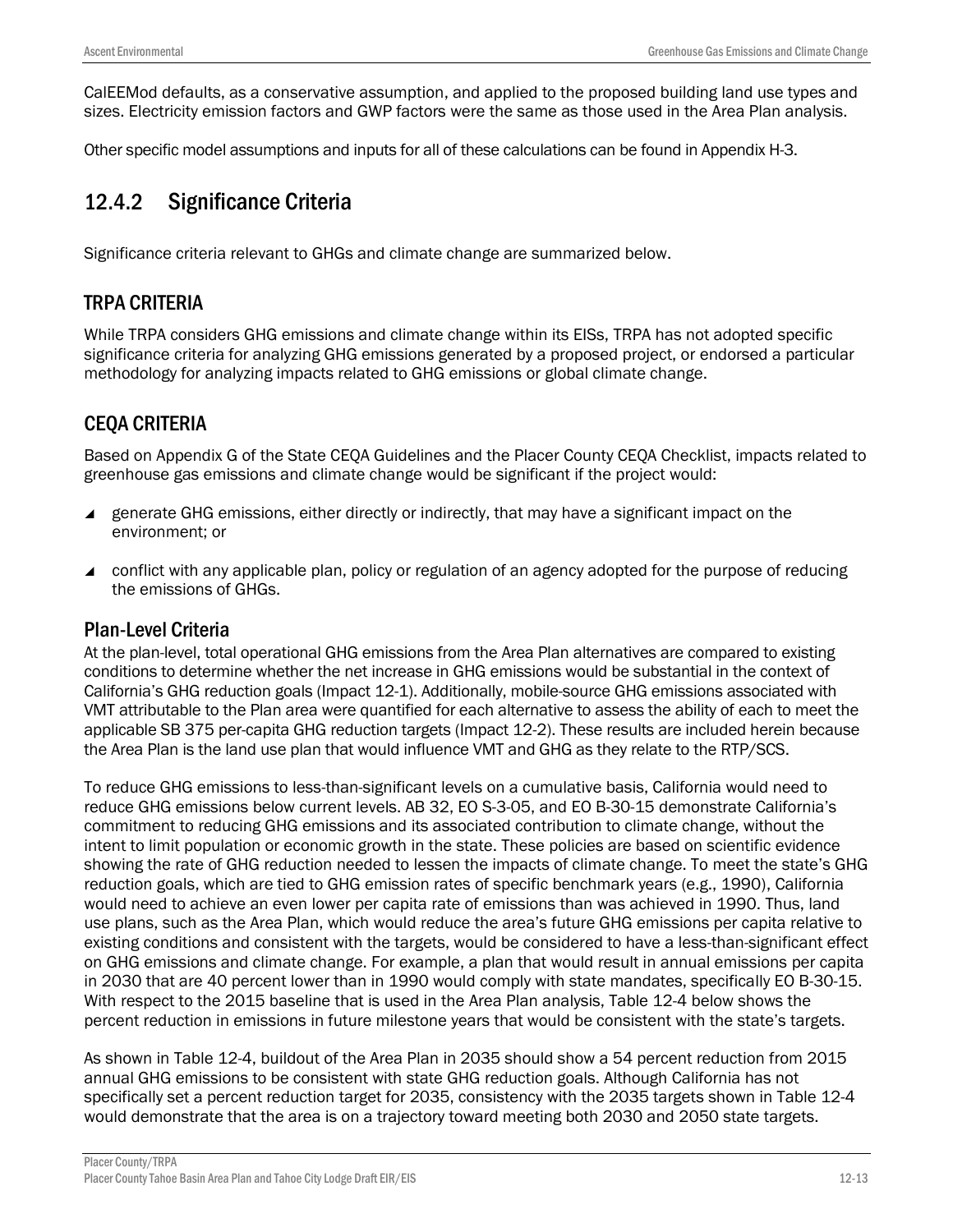| <b>Table 12-4</b> | California GHG Percent Reduction Targets (adjusted for a 2015 baseline) <sup>1</sup> |
|-------------------|--------------------------------------------------------------------------------------|
|-------------------|--------------------------------------------------------------------------------------|

| <b>Inventory Year</b>                      | California's GHG Inventory (MMT CO2e) |                                    |                                    |  |  |
|--------------------------------------------|---------------------------------------|------------------------------------|------------------------------------|--|--|
| 1990                                       |                                       | 431                                |                                    |  |  |
| 2013                                       |                                       | 459                                |                                    |  |  |
| 2015 <sup>2</sup>                          | 468                                   |                                    |                                    |  |  |
| <b>GHG Reduction Target Milestone Year</b> | <b>Applicable Policy</b>              | <b>Percent Reduction from 1990</b> | <b>Percent Reduction from 2015</b> |  |  |
| 2020                                       | AB 32                                 | 0                                  | 8                                  |  |  |
| 2030                                       | EO B-30-15                            | 40                                 | 45                                 |  |  |
| 20353                                      | Interpolated for Area Plan purposes   | 50                                 | 54                                 |  |  |
| 2050                                       | EO S-3-05                             | 80                                 | 82                                 |  |  |

Note: AB = assembly bill; ARB = California Air Resources Board; EO = executive order; GHG = greenhouse gas; IPCC = Intergovernmental Panel on Climate Change; MMT CO2e = million metric tons of carbon dioxide equivalent; Area Plan = Placer County Tahoe Basin Area Plan

<sup>1</sup> Based on global warming potential factors from IPCC's Fourth Assessment Report.

<sup>2</sup> As of March 2016, ARB's latest official inventory is available for the 2013 calendar year. The 2015 inventory was scaled by the growth in the state's population from 2013 to 2015, a 1.8 percent growth, based on data from the California Department of Finance (DOF 2015).

32035 was not identified as a milestone target year in state policies, but is the build out year for the Area Plan. Percent reduction goals for 2035 were interpolated based on state targets for 2030 and 2050.

Source: ARB 2015a, DOF 2015

### Project-Level Criteria

PCAPCD developed recommended thresholds of significance for evaluating construction- and operationrelated GHG emissions for proposed land use development projects in their jurisdiction. These thresholds were developed in collaboration with the Sacramento Metropolitan Air Quality Management District, the Yolo Solano Air Quality Management District, and the Feather River Air Quality Management District (Green, pers. comm. 2014). These thresholds were intended to evaluate a project for consistency with GHG targets established in AB 32, particularly for emissions occurring by 2020. The term "no action taken" (NAT, sometimes also referred to as a business-as-usual [BAU] scenario) is used here to reflect conditions, including regulations, in place when GHG reduction targets were established by ARB; ARB evaluated potential GHG emissions in 2020 if no actions were taken, and determined the level of reduction that would be needed to attain 2020 targets.

- For the evaluation of construction-related emissions, PCAPCD recommends using the mass emission threshold of  $1,100$  MT CO<sub>2</sub>e /year (metric tons of carbon dioxide-equivalent per year);
- For the evaluation of operational emissions PCAPCD recommends a two-tiered approach:
	- $\blacktriangleright$  (Tier I) Operational emissions of a project would not have a significant impact on the environment if they are less than  $1,100$  MT CO<sub>2</sub>e/year, and
	- $\blacktriangleright$  (Tier II) Projects with operational emissions that exceed 1,100 MT CO<sub>2</sub>e/year, but are able to demonstrate a 21.7 percent reduction from a "no action taken" (NAT) scenario compared to the proposed project operating in 2020 would not conflict with ARB's Scoping Plan.

For projects with operational emissions that exceed 1,100 MT CO<sub>2</sub>e/year, but are able to demonstrate a 21.7 percent reduction from the NAT scenario, PCAPCD allows lead agencies discretion about whether an exceedance of the Tier I threshold (i.e., 1,100 MT/year) constitutes a significant impact (Green, pers. comm., 2014).

In the period since the two-tiered approach for operational emissions was developed, the California Supreme Court issued a decision in November 2015 in a case known as the Center for Biological Diversity v. California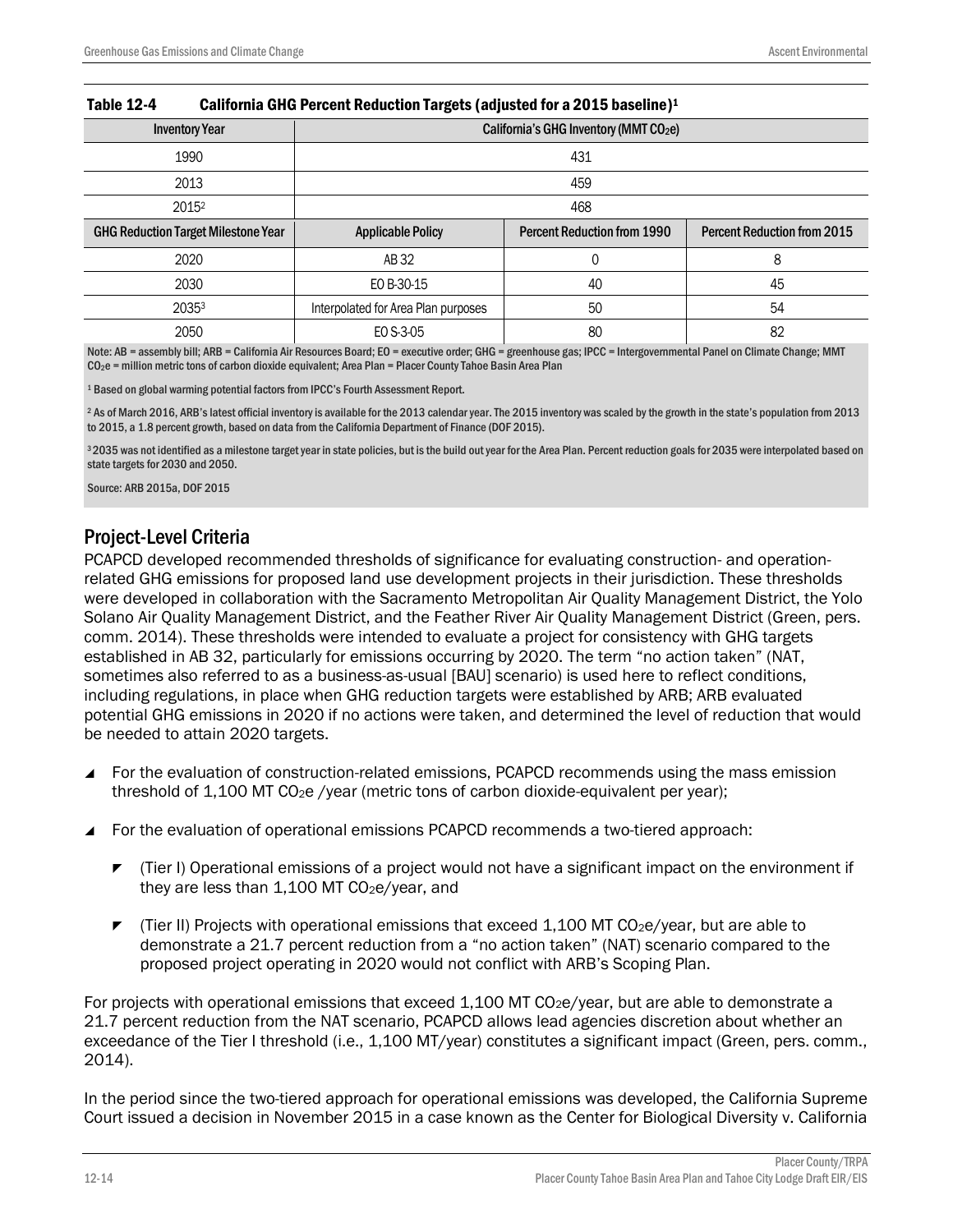Department of Fish and Wildlife (also known as CBD v. CDFW, or the "Newhall Ranch" decision). The Court held that the California Department of Fish and Wildlife (CDFW) record lacked substantial evidence to support the conclusion that GHG impacts associated with the proposed Newhall Ranch development project would be less than significant. In assessing the significance of GHGs in this case, the EIR inquired as to whether project-generated emissions (i.e., 269,053 MT CO<sub>2</sub>e) "would impede the State of California's compliance with the statutory emissions reduction mandate established by AB 32 (the Global Warming Solution Act of 2006)." For this analysis, the EIR compared project-generated emissions against those that would occur under a "business as usual (BAU)" scenario (i.e., 390,046 MT  $CO<sub>2</sub>e$ ).

Because the Newhall Ranch project would reduce GHG emissions 31 percent below the BAU scenario by 2020, which was better than the 29 percent average reduction required for the State as a whole, the EIR concluded the project would not impede achievement of state goals and; therefore, the GHG emissions impact would be less than significant. The Court concluded that "the Scoping Plan nowhere related the statewide level of reduction effort to the percentage of reduction that would or should be required from individual project" and that "nothing … in CDFW's … record indicates that required percentage reduction from BAU is the same for an individual project as for the entire state population and economy." In addition, the Court stated that "at bottom, the EIR's deficiency stems from taking a quantitative comparison method developed by the Scoping Plan as a measure of the GHG emissions reduction effort required by the State as a whole, and attempting to use that method, without consideration of any changes or adjustments, for a purpose very different from its original design: To measure the efficiency and conservation measures incorporated in a specific land use development proposed for a specific location." Thus, the Newhall Ranch decision reveals the challenges of using a BAU (or NAT) threshold comparison that is based on achieving the average statewide level of GHG reduction from the Scoping Plan in the context of an individual land use development project.

In reaching its decision, the Court also identified several potential pathways in which the significance of a project's GHG emissions could be determined based on substantial evidence, one of which includes the use of a mass emissions threshold. Therefore, in view of the Newhall Ranch decision by the CA Supreme Court, the PCAPCD-recommended Tier 1 bright-line threshold of 1,100 MT CO<sub>2</sub>e/year is used in this analysis for both construction and operational GHG emissions at the project-level.

# 12.4.3 Environmental Effects of the Project Alternatives

# Impact 12-1: Generation of GHG emissions

Implementation of Alternatives 1 through 4 would result in a modest level of population growth from existing conditions in 2015, and development/redevelopment would result in construction- and operation-related GHG emissions. Construction-related emissions would primarily be associated with heavy-duty construction equipment and truck and vehicle exhaust associated with project development. Long-term operational sources of GHG emissions associated with the Area Plan and lodge would include area sources (e.g., landscaping equipment, snow removal equipment, wood-burning appliances), mobile sources (e.g., vehicle exhaust), energy consumption (e.g., electricity and natural gas), solid waste (e.g., emissions that would occur at a landfill associated with solid waste decomposition), and water consumption (e.g., electricity used to deliver and treat water to serve the region).

Buildout of Area Plan Alternatives 1 and 4 would result in slightly more building square footage than considered in the RPU EIS, and Alternatives 2 and 3 would be the same (as shown in Table 12-5). Conversely (as explained in Section 12.4.1), vehicle activity in the Plan area would be lower under all Area Plan alternatives, as compared to that evaluated in the RPU EIS. By 2035, the combination of increased building area and decreased vehicle activity under the Area Plan would result in a net decrease in long-term operational GHG emissions from existing 2015 conditions and lower emissions than would have occurred under the RPU EIS analyses under all four alternatives. Generally, because a substantial portion of "new" development would actually be redevelopment, that is, new, more energy-efficient buildings would replace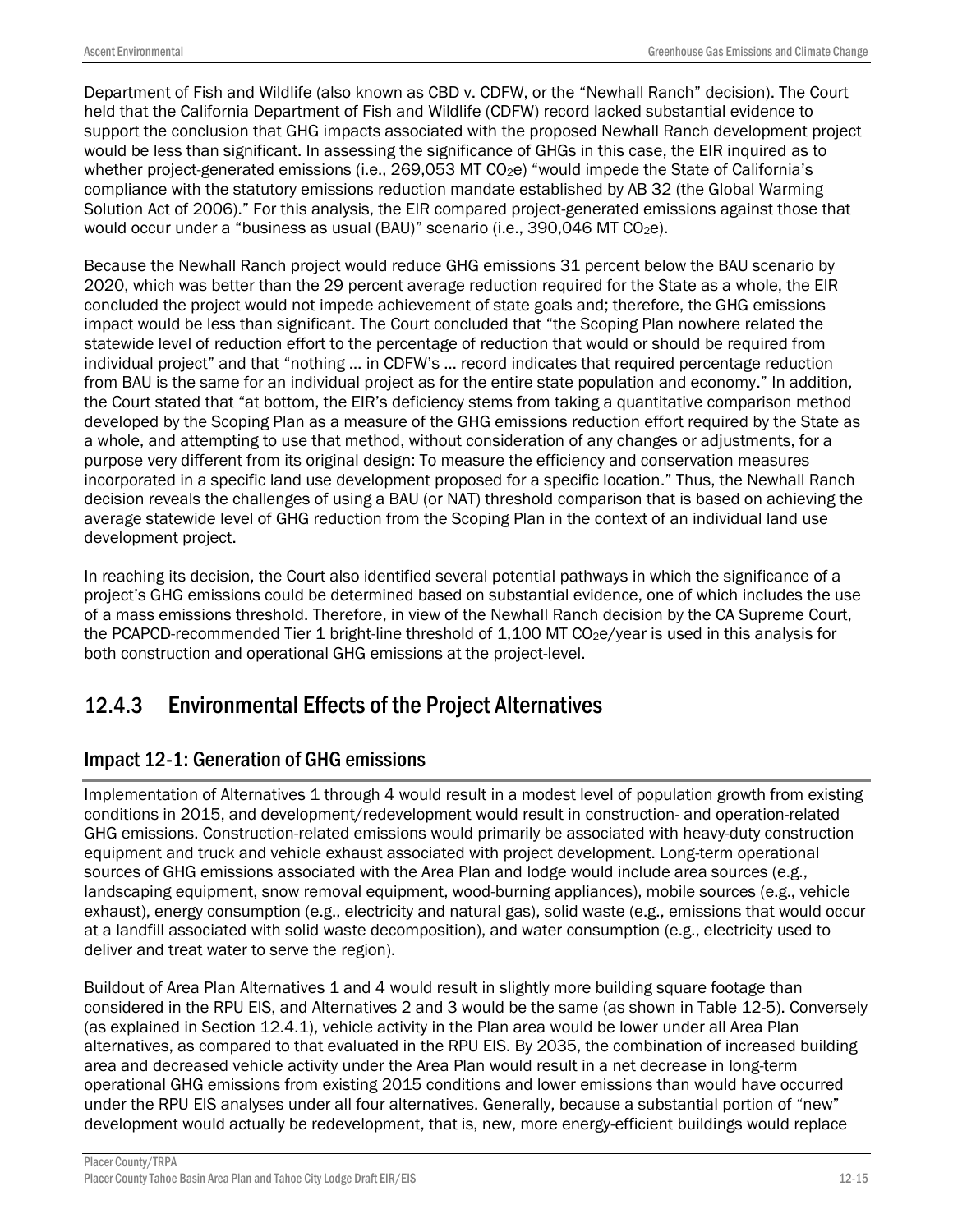older, less efficient ones, GHG emissions per unit of development would be reduced. The level of construction-generated GHG emissions from all new development and redevelopment in accordance with the Area Plan cannot be known at the time of writing this EIR/EIS. Although construction activities in the Plan area would be subject to TRPA's Best Construction Practices Policy that were compiled pursuant to RPU EIS mitigation measures, emissions from construction activities over the buildout period of the Area Plan could still be substantial. While an overall reduction in GHG emissions from existing conditions is anticipated, it would not, however, be sufficient to meet California's GHG reduction goals. Thus, anticipated future GHG emissions in the Plan area would not result in more severe impacts than already analyzed in the RPU but the GHG impact in the region and would remain significant and unavoidable. Implementation of Mitigation Measure 12-1 would reduce GHG emissions further, but the extent of this additional reduction depends on market conditions, available technology, and general participation rates, and does not guarantee that Area Plan emissions would meet California GHG reduction goals.

For the lodge, construction and operational emissions would be below PCAPCD thresholds for project-level GHG emissions. Thus, the lodge would result in a less-than-significant impact and would not have a cumulatively considerable contribution to global climate change.

Future projects under the Area Plan may include development, redevelopment, commercial and tourist uses, transit and transportation, recreation, public/quasi-public facilities, and natural resources restoration. New construction would be subject to revised building code standards that result in facilities with higher efficiency than those built under previous codes. For example, homes built to the 2016 Title 24 building code would be 28 percent more efficient than homes built under the 2013 code (CEC 2016a). Future mobile activity would also result in fewer emissions per mile due to increased fuel efficiency and lower carbon content of fuels as a result of ARB policies such as LCFS and the ACC program.

The GHG impacts for the Tahoe Basin under the Regional Plan were already analyzed in the RPU EIS, but were not available by jurisdiction. To determine GHG impacts from the proposed Plan area, the current analysis compares the anticipated changes in land use and vehicle activity in the Plan area between that assumed in the RPU EIS and the Area Plan and applies revised future emission factors and energy efficiency assumptions that were not accounted for in the RPU EIS analysis. For the lodge, a separate analysis was performed using CalEEMod and mobile-source emission factors from EMFAC2014.

### Placer County Tahoe Basin Area Plan Program-Level Analysis

According to the RPU EIS, GHG emissions would increase in the Tahoe Basin from 2010 to 2035 by 75,592 MT CO2e as a result of additional development that would be allowed under the Regional Plan. However, the RPU EIS did not provide similar estimates at the county level. To estimate existing and future GHG emissions generated in the Plan area, emission factors and energy efficiency assumptions were applied to the land use and VMT estimates specific to the Plan area under the existing 2015 conditions and 2035 buildout conditions under the Regional Plan and Area Plan alternatives, as shown in Table 12-5.

Emission factors and energy efficiency assumptions were derived for both 2015 and 2035 calendar years. For comparison to AB 32 targets, 2020 emissions were interpolated between 2015 and 2035 estimates. Emissions from watercraft and other off-road equipment were estimated using ARB's OFFROAD 2007 model. Emissions from livestock were assumed to be unchanged from existing conditions through future years. Offroad equipment and livestock emissions were assumed to occur independently of the applicable area plans. Although included in the Tahoe SAP inventory, wildfire emissions were excluded from this analysis because this sector is not included in ARB's California GHG inventory and therefore, not included in the state's GHG reduction goals.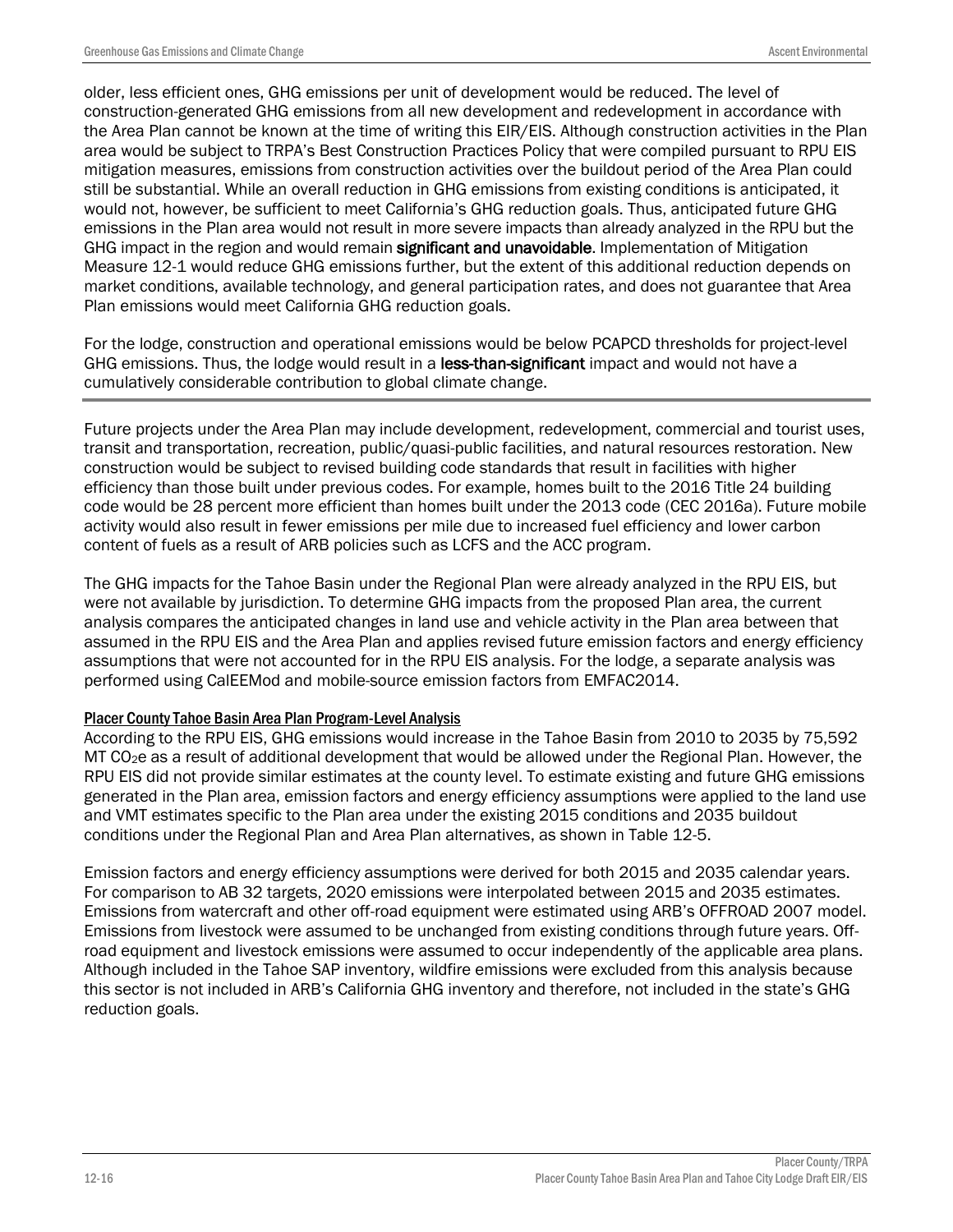| Land Use or VMT type                       | Existing $(2015)$ | <b>RPU (2035)</b> | Alternative 1<br>(2035) | <b>Alternative 2</b><br>(2035) | Alternative 3<br>(2035) | <b>Alternative 4</b><br>(2035) |
|--------------------------------------------|-------------------|-------------------|-------------------------|--------------------------------|-------------------------|--------------------------------|
| <b>Total Residential Units</b>             | 11,190            | 12,206            | 12,206                  | 12,206                         | 12,206                  | 12,206                         |
| Full-time occupied<br>residential units    | 3.698             | 4,192             | 4,192                   | 4,192                          | 4.191                   | 4.170                          |
| Seasonal/part-time<br>residential units    | 7,492             | 8.014             | 8.014                   | 8.014                          | 8.015                   | 8.038                          |
| Commercial Floor Area (sq. ft.)            | 1,306,564         | 1,576,882         | 1,396,882               | 1,576,882                      | 1,486,882               | 1,576,882                      |
| <b>Tourist Accommodation Units</b>         | 1,340             | 1,511             | 1.911                   | 1,511                          | 1.711                   | 1,511                          |
| Total Building Area (sq. ft.) <sup>1</sup> | 23,394,244        | 25,741,654        | 26,142,454              | 25,741,654                     | 25.942.054              | 25,741,654                     |
| Peak Summer Daily VMT <sup>2</sup>         | 437.576           | 481,739           | 446.197                 | 447.609                        | 447.314                 | 448,384                        |
| Annual VMT <sup>3</sup>                    | 115.082.440       | 126,697,357       | 117,349,934             | 117.721.286                    | 117,643,579             | 117,924,977                    |

| <b>Table 12-5</b> | Area Plan Land Use Assumptions under Existing Conditions, RPU, and Area Plan Alternatives |  |  |
|-------------------|-------------------------------------------------------------------------------------------|--|--|
|-------------------|-------------------------------------------------------------------------------------------|--|--|

Notes: CalEEMod = California Emissions Estimator `` Model; Area Plan = Placer County Tahoe Basin Area Plan, RPU = Regional Plan Update, sq. ft. = square feet, VMT = vehicle miles travelled

<sup>1</sup> Assumes the average single family residential unit and tourist accommodation unit are 1,800 sq. ft. and 1,425 sq. ft. per unit, on average, based on CalEEMod defaults. <sup>2</sup> Calculated from Tahoe region estimate from LSC Transportation Consultants in 2016 (Appendix G-4 - LOS Intersection Output). Scaled to Area Plan assumed Placer County accounts for 23% of VMT. The same ratio is assumed in the RPU analysis.

<sup>3</sup> Based on a scaling factor of 263 to convert peak summer daily VMT to annual VMT, as recommended by LSC Transportation Consultants (Shaw pers. comm., 2016) Source: TRPA 2012, Shaw, pers. comm. 2016, LSC Transportation Consultants 2016 (Appendix G-4 – LOS Intersection Output); data compiled by Ascent Environmental in 2016

Depending on the Area Plan Alternative, the Area Plan would slightly alter land use plans as evaluated in the RPU EIS and correspondingly affect the level of vehicle activity. Buildout of the Area Plan would allow slightly more building square footage under Alternatives 1 (approximately 1.6 percent more) and 4 (approximately 0.8 percent more) and the same square footage under Alternative 2 and 3, as compared to the RPU. Conversely, vehicle activity in the Plan area would be lower under all Placer Area Plan alternatives compared to the RPU. Discussed in detail below, by 2035, the combination of increased building area and decreased vehicle activity under the Area Plan would result in a net decrease in GHG emissions from existing conditions and lower emissions than that considered in the RPU EIS analyses under all alternatives.

Construction-generated GHG emissions would depend on the timing and degree of construction activities over time, which in turn would depend on market conditions and other factors. Although the Area Plan and Regional Plan guide the size and scope of building developments and include an overall cap on development rights and allocations, they do not prescribe the rate at which construction would occur. GHG impacts from construction are qualitatively addressed in the discussion below for each alternative.

Construction and operational activities under the Area Plan would also be subject to local and Area Plan policies and ordinances that require energy efficient building designs for private projects and public infrastructure, as discussed under Section 12.2.4. For example, under Area Plan Policy AQ-P-6, Placer County's mPOWER program provides residential and non-residential property owners with financing opportunities to retrofit existing buildings with energy efficiency and water conservation improvements and renewable energy systems. Under AQ-P-4 and AQ-P-7, the Area Plan also seeks to limit GHG emissions by transitioning to a more walkable development pattern in town centers and improving pedestrian, bicycle and transit facilities. (These policies are set out in Section 11.2.2 under the heading "Placer County Tahoe Basin Area Plan Policies and Programs.") The intent of these actions is to promote more efficient use of water and energy within the built environment, reduce reliance on fossil fuels, and reduce GHG emissions. However, the GHG reduction benefits of these and other applicable plan policies and ordinances are dependent on participation rates and available technology, and are not quantified.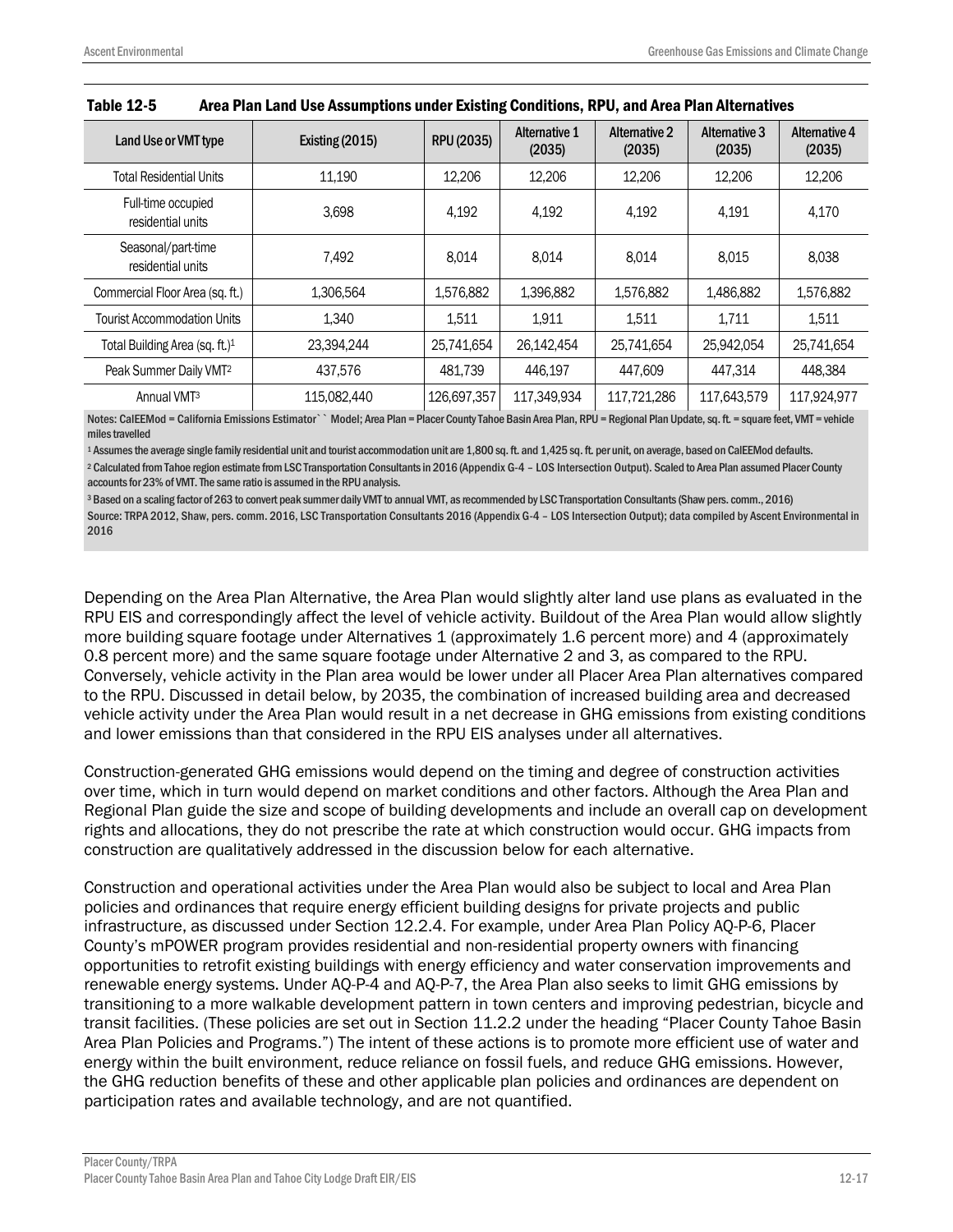#### Alternative 1: Proposed Area Plan

Alternative 1 would result in 180,000 fewer square feet of commercial floor area and 400 additional TAUs than what was estimated for Placer County in the RPU EIS. Assuming an average of 1,452 square feet per TAU, based on CalEEMod assumptions for a hotel room, this would result in a net increase of 400,800 square feet of building space. CalEEMod assumptions for a hotel room include space for hotel lobbies and other shared amenities. According to the transportation analysis prepared for this project, Alternative 1 would decrease vehicle activity in the Plan area by approximately 9.35 million VMT per year, or 7 percent, compared to the 2035 VMT estimates under the RPU.

### Construction Emissions

Construction under Alternative 1 would occur at slightly higher rates than assumed in the RPU EIS due to the slight increase in allowable development. All construction activity would be subject to TRPA standard conditions of approval and applicable ordinances that limit construction activity and reduce emissions. Although project-specific details cannot be known, the types of construction activities that would be associated with land use development and redevelopment projects typically result in GHG emissions from fuel use in construction equipment that could exceed PCAPCD thresholds and contribute substantially to climate change.

#### Operational Emissions

As shown in Table 12-6, Alternative 1 would result in slightly lower GHG emissions in the Plan area than calculated in the RPU EIS and would also result in a net reduction in emissions from existing conditions. Alternative 1 GHG reductions are primarily from mobile source emissions.

|                                     | 2015            |                  | 2020                                    |            | 2035                              |  |
|-------------------------------------|-----------------|------------------|-----------------------------------------|------------|-----------------------------------|--|
| <b>Source</b>                       | <b>Existing</b> | RPU <sup>1</sup> | Area Plan<br>Alternative 1 <sup>1</sup> | <b>RPU</b> | Area Plan<br><b>Alternative 1</b> |  |
| <b>Energy-Related Emissions</b>     | 30,422          | 29,523           | 29,693                                  | 26,826     | 27,509                            |  |
| Mobile-Source Emissions             | 57,373          | 51,684           | 51,045                                  | 34,617     | 32,063                            |  |
| Area-Source Emissions               | 9,299           | 9,535            | 9,535                                   | 10,242     | 10,242                            |  |
| Water Consumption-Related Emissions | 2,205           | 2,269            | 2,255                                   | 2,462      | 2,404                             |  |
| Solid Waste-Related Emissions       | 4,246           | 4,372            | 4,378                                   | 4,750      | 4,776                             |  |
| Watercraft <sup>2</sup>             | 5,465           | 6,624            | 6,624                                   | 10,103     | 10,103                            |  |
| Off-Road <sup>2</sup>               | 8,010           | 7,235            | 7,235                                   | 4,909      | 4,909                             |  |
| Livestock <sup>3</sup>              | 10,442          | 10,442           | 10,442                                  | 10,442     | 10,442                            |  |
| <b>TOTAL</b>                        | 127,461         | 121,684          | 121,208                                 | 104,352    | 102,448                           |  |
| Population                          | 9,708           | 9,802            | 9,802                                   | 10,083     | 10,083                            |  |
| Emissions per Capita                | 13.1            | 12.4             | 12.4                                    | 10.3       | 10.2                              |  |
| Percent Reduction from 2015         | NA              | $-5%$            | $-6%$                                   | $-21%$     | $-23%$                            |  |
| Target Percent Reduction from 2015  | <b>NA</b>       | $-8%$            | $-8%$                                   | $-54%$     | $-54%$                            |  |
| Meets State Targets?                | NA              | <b>No</b>        | No                                      | No         | No                                |  |

### Table 12-6 2015 Existing and 2035 Build-Out GHG Emissions in the Plan Area under Area Plan Alternative 1 and  $RPU$  (MT  $CO<sub>2</sub>e$ )

Note: CO<sub>2</sub>e= carbon dioxide equivalents; IPCC = Intergovernmental Panel on Climate Change; MT = metric tons; NA = not applicable; Area Plan = Placer County Tahoe Basin Area Plan; RPU = Regional Plan Update; SAP = Sustainability Action Plan

<sup>1</sup> 2020 emissions were interpolated between 2015 and 2035 estimates.

<sup>2</sup> Available for the Plan area from ARB's OFFROAD 2007 model. This source is the same source used in the GHG inventory in the Tahoe SAP.

3 Assumes livestock emissions are unchanged from the Tahoe SAP 2005/2010 baseline for Placer County into future years. These emissions were adjusted to match the global warming potential factors from IPCC's Fourth Assessment Report to be consistent with the rest of the analysis.

Source: Lake Tahoe Sustainable Communities Program 2013, data compiled by Ascent Environmental in 2016.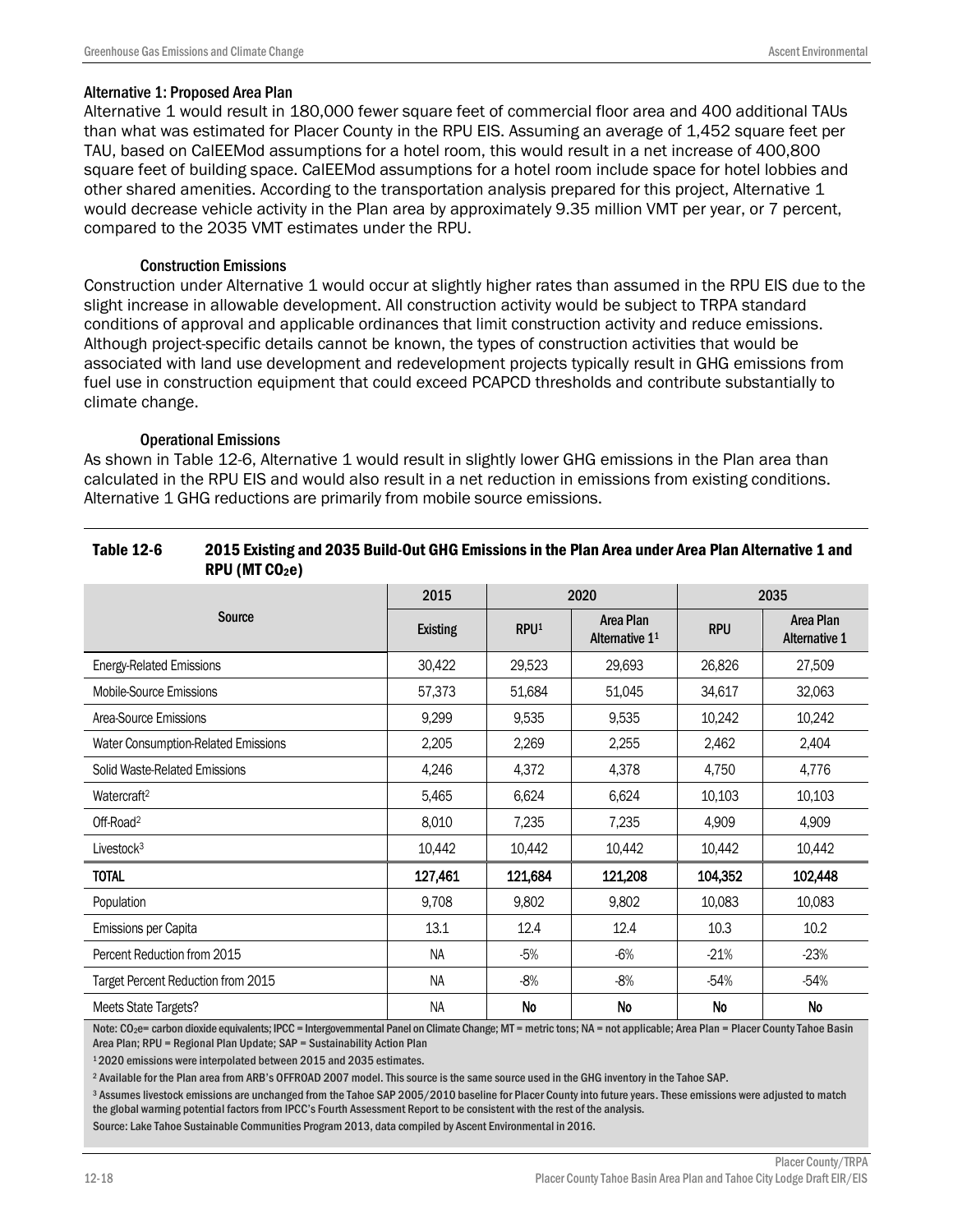Based on the results of the GHG emissions modeling presented in Table 12-6, overall GHG emissions in the Plan area would decrease by approximately 25,012 MT CO<sub>2</sub>e/year in 2035 (or 25 percent) under Alternative 1, as compared to existing conditions. Achievement of California's ZNE goals could result in additional emissions reductions from new residential and commercial facilities. Despite an overall reduction in emissions, Alterative 1 would not meet AB 32 goals for 2020 or demonstrate that the Plan area is on a trajectory to meet the state's 2030 and 2050 targets. The RPU EIS also concluded a significant and unavoidable GHG impact for the Tahoe Region, but made this determination based on an estimated increase in emissions.

Additionally, the land use allowances under the Area Plan would include the Kings Beach Center design concept. Based on modeling conducted, the emissions from implementation of the Kings Beach Center design concept would not exceed project-level PCAPCD significance criteria for GHGs. See Appendix H-5 for detailed results and assumptions related to this project-level analysis.

The analysis for Alternative 1 shows an overall decrease in emissions within the Plan area, including the Kings Beach Center design concept. However, as shown in Table 12-6, the reduction in emissions would not be sufficient to meet the state's future GHG reduction targets. Thus, Alternative 1 would not result in more severe impacts than already analyzed in the RPU EIS, but the GHG impact in the region would remain **potentially** significant.

### Alternative 2: Area Plan with No Substitute Standards

According to the transportation analysis prepared for this project, the Alternative 2 would decrease vehicle activity in the Plan area by 9.0 million VMT per year, or 7 percent, compared to the 2035 VMT estimates under the RPU EIS. However, Alternative 2 would have the same land uses as assumed in the RPU EIS, as shown in Table 12-5.

### Construction Emissions

Construction under Alternative 2 would occur at the same rate as that assumed in the RPU EIS because proposed land uses would be the same. Although project-specific details cannot be known, the types of construction activities that would be associated with land use development and redevelopment projects typically result in GHG emissions from fuel use in construction equipment that could exceed PCAPCD thresholds and contribute substantially to climate change.

### Operational Emissions

As shown in Table 12-7, Alternative 2 would result in slightly lower GHG emissions in the Plan area than calculated in the RPU EIS and would also result in a net reduction in emissions from existing conditions. Alternative 2 reductions are primarily from mobile source emissions.

Based on the results of the GHG emissions modeling presented in Table 12-7, overall GHG emissions in the Plan area would decrease by approximately 25,561 MT CO2e/year (or 23 percent) in 2035 under Alternative 2, as compared to existing conditions. Achievement of California's ZNE goals could result in additional emissions reductions from new residential and commercial facilities. Despite an overall reduction in emissions, Alterative 2 would not meet AB 32 goals for 2020 or demonstrate that the Plan area is on a trajectory to meet the state's 2030 and 2050 targets. The RPU EIS also concluded a significant and unavoidable GHG impact for the Tahoe Region, but made this determination based on an estimated increase in emissions. As described above, emissions from implementation of the Kings Beach Center design concept would not exceed project-level PCAPCD significance criteria for GHGs (see Appendix H-5).

The analysis for Alternative 2 shows an overall decrease in emissions within the Plan area, including the Kings Beach Center design concept. However, as shown in Table 12-7, the reduction in emissions would not be sufficient to meet the state's future GHG reduction targets. Thus, Alternative 2 would not result in more severe impacts than already analyzed in the RPU EIS, but the GHG impact in the region would remain potentially significant.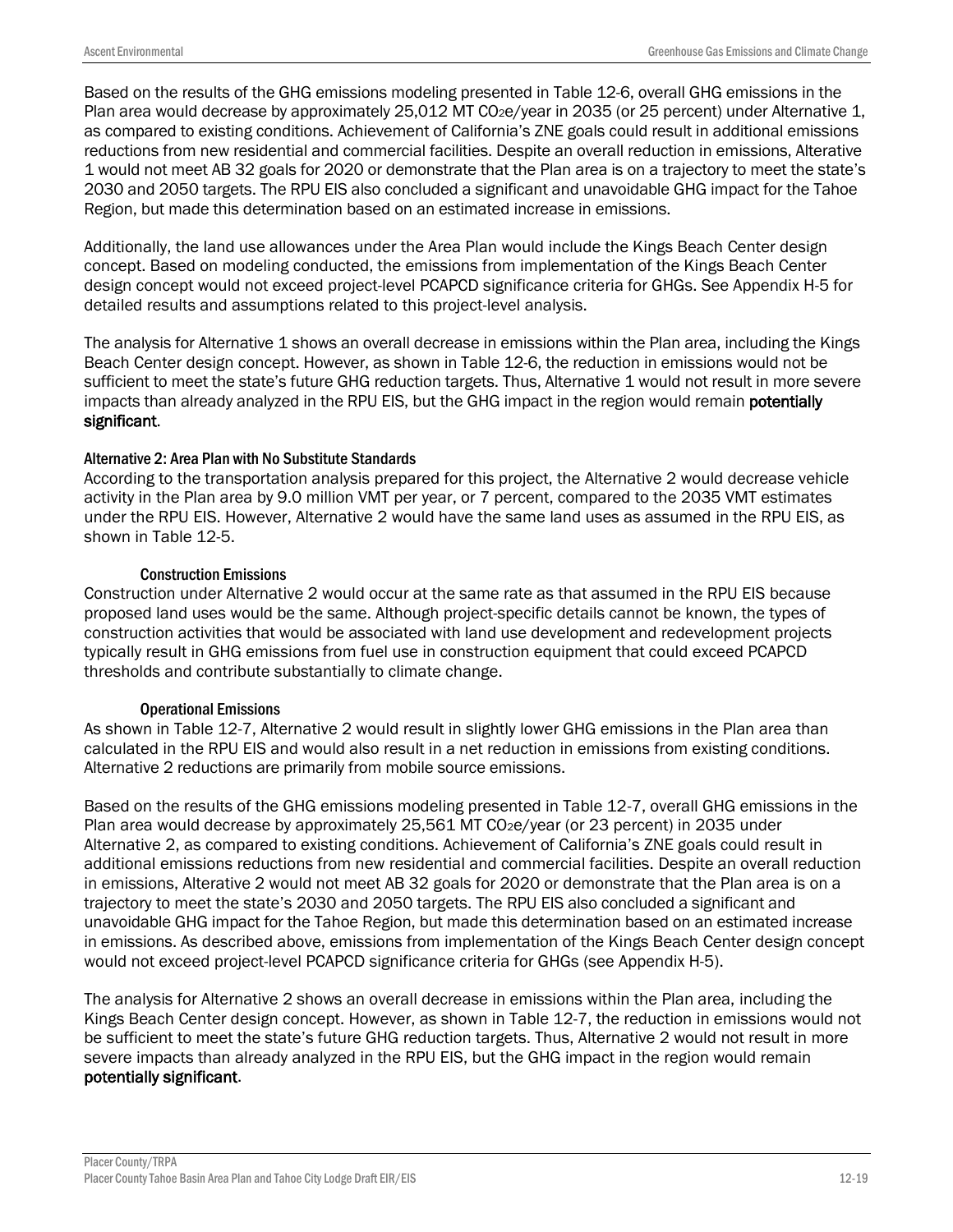### Table 12-7 2015 Existing and 2035 Build-Out GHG Emissions in the Plan Area under Area Plan Alternative 2 and  $RPU$  (MT  $CO<sub>2</sub>e$ )

|                                     | 2015            |                  | 2020                                    |            | 2035                              |  |
|-------------------------------------|-----------------|------------------|-----------------------------------------|------------|-----------------------------------|--|
| Source                              | <b>Existing</b> | RPU <sup>1</sup> | Area Plan<br>Alternative 2 <sup>1</sup> | <b>RPU</b> | Area Plan<br><b>Alternative 2</b> |  |
| <b>Energy-Related Emissions</b>     | 30,422          | 29,523           | 29,523                                  | 26,826     | 26,826                            |  |
| Mobile-Source Emissions             | 57,373          | 51,684           | 51,070                                  | 34,617     | 32,164                            |  |
| Area-Source Emissions               | 9,299           | 9,535            | 9,535                                   | 10,242     | 10,242                            |  |
| Water Consumption-Related Emissions | 2,205           | 2,269            | 2,269                                   | 2,462      | 2,462                             |  |
| Solid Waste-Related Emissions       | 4,246           | 4,372            | 4,372                                   | 4,750      | 4,750                             |  |
| Watercraft <sup>2</sup>             | 5,465           | 6,624            | 6,624                                   | 10,103     | 10,103                            |  |
| Off-Road <sup>2</sup>               | 8,010           | 7,235            | 7,235                                   | 4,909      | 4,909                             |  |
| Livestock <sup>3</sup>              | 10,442          | 10,442           | 10,442                                  | 10,442     | 10,442                            |  |
| TOTAL                               | 127,461         | 121,684          | 121,070                                 | 104,352    | 101,900                           |  |
| Population                          | 9,708           | 9,802            | 9,802                                   | 10,083     | 10,083                            |  |
| Emissions per Capita                | 13.1            | 12.4             | 12.4                                    | 10.3       | 10.1                              |  |
| Percent Reduction from 2015         | <b>NA</b>       | $-5%$            | $-5%$                                   | $-21%$     | $-23%$                            |  |
| Target Percent Reduction from 2015  | <b>NA</b>       | -8%              | $-8%$                                   | $-54%$     | $-54%$                            |  |
| Meets State Targets?                | <b>NA</b>       | No               | No                                      | No         | No                                |  |

Note: CO<sub>2</sub>e= carbon dioxide equivalents; IPCC = Intergovernmental Panel on Climate Change; MT = metric tons; NA = not applicable; Area Plan = Placer County Tahoe Basin Area Plan; RPU = Regional Plan Update; SAP = Sustainability Action Plan

<sup>1</sup>2020 emissions were interpolated between 2015 and 2035 estimates.

<sup>2</sup> Available for the Plan area from ARB's OFFROAD 2007 model. This source is the same source used in the GHG inventory in the Tahoe SAP.

3 Assumes livestock emissions are unchanged from the Tahoe SAP 2005/2010 baseline for Placer County into future years. These emissions were adjusted to match the global warming potential factors from IPCC's Fourth Assessment Report to be consistent with the rest of the analysis.

Source: Lake Tahoe Sustainable Communities Program 2013, data compiled by Ascent Environmental in 2016.

### Alternative 3: Reduced Intensity Area Plan

Alternative 3 would result in 90,000 fewer square feet of commercial floor area and 200 additional TAUs than what was estimated for Placer County in the RPU EIS. Assuming an average of 1,452 square feet per TAU, based on CalEEMod assumptions for a hotel room, the changes proposed by the Area Plan would result in a net addition of 200,400 square feet of building space. CalEEMod assumptions for a hotel room include space for hotel lobbies and other shared amenities. According to the transportation analysis prepared for this project, the Alternative 3 would decrease vehicle activity in the Plan area by approximately 9.0 million VMT per year, or 7 percent, compared to the 2035 VMT estimates under the RPU.

#### Construction Emissions

Construction under Alternative 3 would occur at slightly higher rates than assumed in the RPU EIS due to the increase in allowable development. Although project-specific details cannot be known, the types of construction activities that would be associated with land use development and redevelopment projects typically result in GHG emissions from fuel use in construction equipment that could exceed PCAPCD thresholds and contribute substantially to climate change.

#### Operational Emissions

As shown in Table 12-8, Alternative 3 would result in lower GHG emissions in the Plan area than calculated in the RPU EIS and would also result in a net reduction in emissions from existing conditions. Alternative 3 reductions from RPU estimates are primarily from mobile source emissions.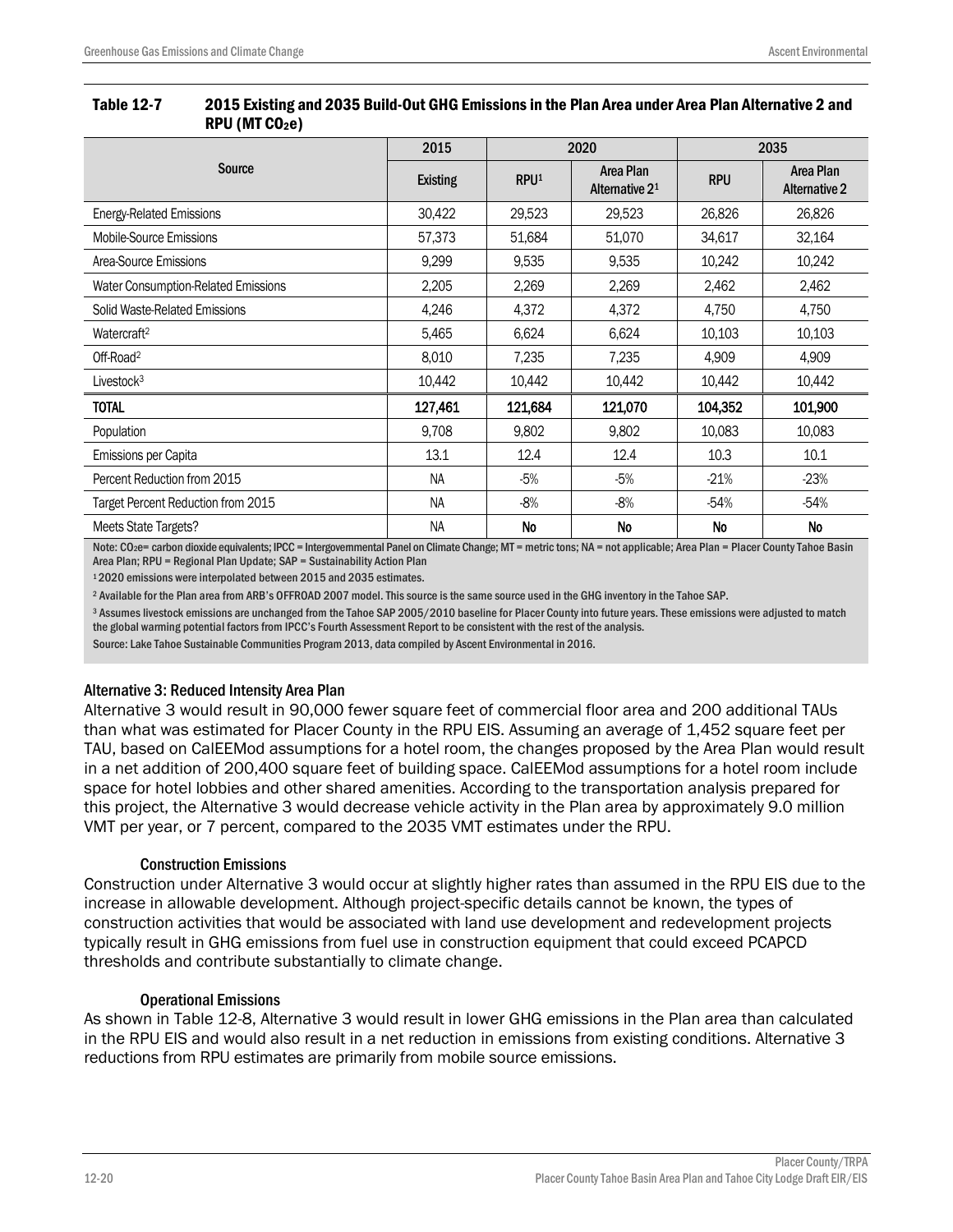| <b>Table 12-8</b> | 2015 Existing and 2035 Build-Out GHG Emissions in the Plan Area under Area Plan Alternative 3 and |
|-------------------|---------------------------------------------------------------------------------------------------|
|                   | $RPU$ (MT $CO2e$ )                                                                                |

| <b>Source</b>                       | 2015            |                  | 2020           | 2035       |                      |  |  |
|-------------------------------------|-----------------|------------------|----------------|------------|----------------------|--|--|
|                                     | <b>Existing</b> | RPU <sup>1</sup> | Alternative 31 | <b>RPU</b> | <b>Alternative 3</b> |  |  |
| <b>Energy-Related Emissions</b>     | 30,422          | 29,523           | 29,608         | 26,826     | 27,167               |  |  |
| Mobile-Source Emissions             | 57,373          | 51,684           | 51,065         | 34,617     | 32,143               |  |  |
| Area-Source Emissions               | 9,299           | 9,535            | 9,535          | 10,242     | 10,242               |  |  |
| Water Consumption-Related Emissions | 2,205           | 2,269            | 2,262          | 2,462      | 2,433                |  |  |
| Solid Waste-Related Emissions       | 4,246           | 4,372            | 4,375          | 4,750      | 4,763                |  |  |
| Watercraft <sup>2</sup>             | 5,465           | 6,624            | 6,624          | 10,103     | 10,103               |  |  |
| Off-Road <sup>2</sup>               | 8,010           | 7,235            | 7,235          | 4,909      | 4,909                |  |  |
| Livestock <sup>3</sup>              | 10,442          | 10,442           | 10,442         | 10,442     | 10,442               |  |  |
| <b>TOTAL</b>                        | 127,461         | 121,684          | 121,146        | 104,352    | 102,202              |  |  |
| Population                          | 9,708           | 9,802            | 9,755          | 10,083     | 9,894                |  |  |
| <b>Emissions per Capita</b>         | 13.1            | 12.4             | 12.4           | 10.3       | 10.3                 |  |  |
| Percent Reduction from 2015         | <b>NA</b>       | $-5%$            | $-5%$          | $-21%$     | $-21%$               |  |  |
| Target Percent Reduction from 2015  | <b>NA</b>       | $-8%$            | $-8%$          | -54%       | $-54%$               |  |  |
| Meets State Targets?                | <b>NA</b>       | No               | No             | No         | No                   |  |  |

Note: CO<sub>2</sub>e= carbon dioxide equivalents; IPCC = Intergovernmental Panel on Climate Change; MT = metric tons; NA = not applicable; Area Plan = Placer County Tahoe Basin Area Plan; RPU = Regional Plan Update; SAP = Sustainability Action Plan

<sup>1</sup>2020 emissions were interpolated between 2015 and 2035 estimates.

<sup>2</sup> Available for the Plan area from ARB's OFFROAD 2007 model. This source is the same source used in the GHG inventory in the Tahoe SAP.

<sup>3</sup> Assumes livestock emissions are unchanged from the Tahoe SAP 2005/2010 baseline for Placer County into future years. These emissions were adjusted to match the global warming potential factors from IPCC's Fourth Assessment Report to be consistent with the rest of the analysis.

Source: Lake Tahoe Sustainable Communities Program 2013, data compiled by Ascent Environmental in 2016.

Based on the results of the GHG emissions modeling presented in Table 12-8, overall GHG emissions in the Plan area would decrease by approximately 25,259 MT CO<sub>2</sub>e/year (or 21 percent) in 2035 under Alternative 3, as compared to existing conditions. The achievement of California's ZNE goals could result in additional emissions reductions from new residential and commercial facilities. Despite an overall reduction in emissions, Alternative 3 would not meet AB 32 goals for 2020 or demonstrate that the Plan area is on a trajectory to meet the state's 2030 and 2050 targets. The RPU also concluded a significant and unavoidable GHG impact for the Tahoe Region, but made this determination based on an estimated increase in emissions. As described above, emissions from implementation of the Kings Beach Center design concept would not exceed project-level PCAPCD significance criteria for GHGs (see Appendix H-5).

The analysis for Alternative 3 shows an overall decrease in emissions within the Plan area, including the Kings Beach Center design concept. However, as shown in Table 12-8, the reduction in emissions would not be sufficient to meet the state's future GHG reduction targets. Thus, Alternative 3 would not result in more severe impacts than already analyzed in the RPU EIS, but the GHG impact in the region would remain potentially significant.

### Alternative 4: No Project

Alternative 4 would include the remaining development allocations authorized in the Regional Plan and without incorporating any of the changes authorized under the Area Plan. Compared to the Regional Plan and Area Plan, Alternative 4, No Project, would result in slightly lower densities, 22 fewer permanent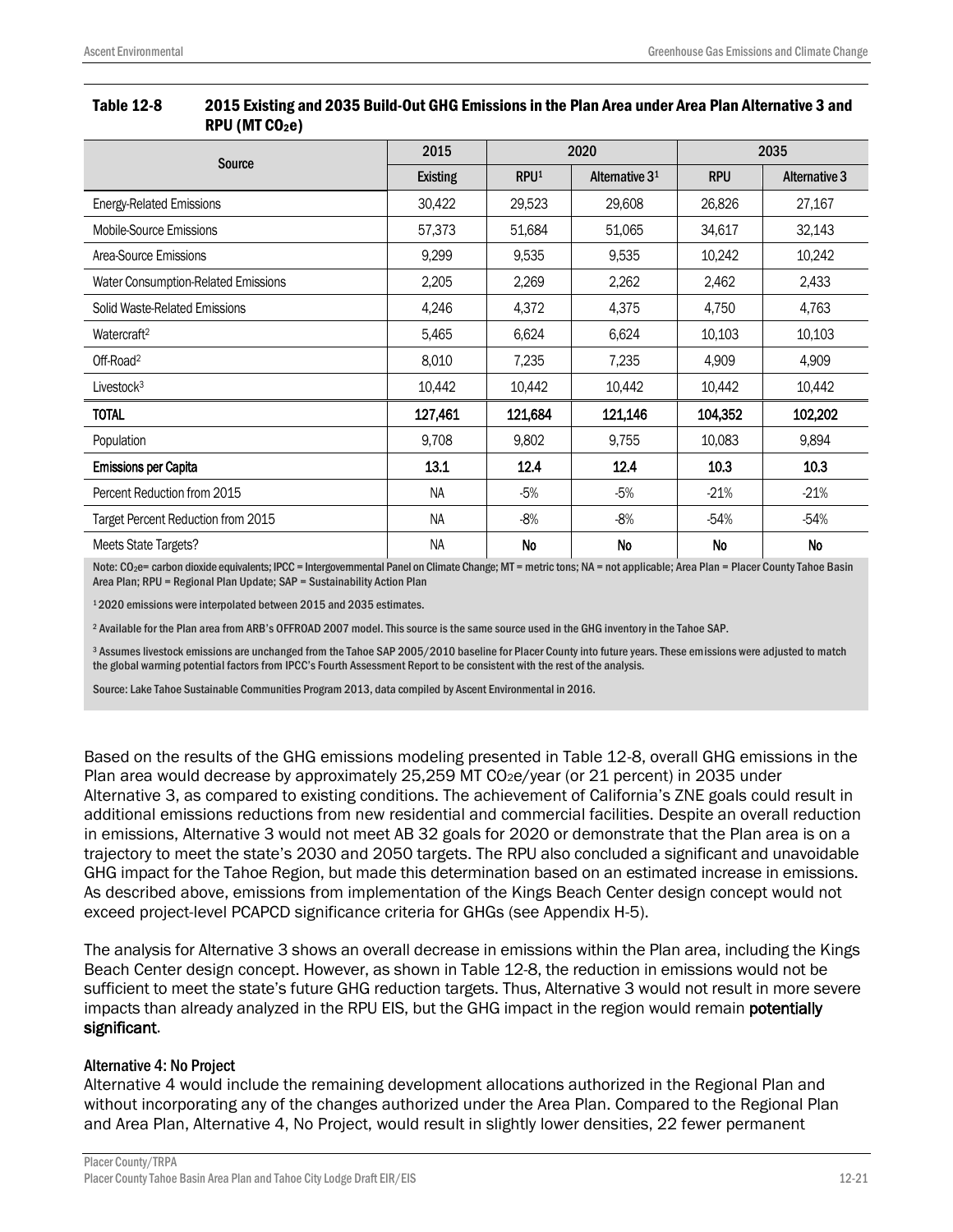residential units, and 24 additional short-term residential units. By 2035, the No Project Alternative would also result in 8.8 million, or 7 percent, fewer VMT per year in the Plan area compared to the 2035 VMT estimates in the RPU EIS.

#### Construction Emissions

Construction under Alternative 4 would occur at the same rates of construction as under the Regional Plan. Although project-specific details cannot be known, the types of construction activities that would be associated with land use development and redevelopment projects typically result in GHG emissions from fuel use in construction equipment that could exceed PCAPCD thresholds and contribute substantially to climate change.

### Operational Emissions

As shown in Table 12-9, Alternative 4 would result in lower GHG emissions in the Plan area than calculated in the RPU EIS and would also result in a net reduction in emissions from existing conditions. Alternative 4 reductions are primarily from mobile source emissions.

### Table 12-9 2015 Existing and 2035 Build-Out GHG Emissions in the Plan Area under Area Plan Alternative 4 and  $RPU$  (MT  $CO<sub>2</sub>e$ )

| <b>Source</b>                       | 2015            |                  | 2020           | 2035       |                      |  |
|-------------------------------------|-----------------|------------------|----------------|------------|----------------------|--|
|                                     | <b>Existing</b> | RPU <sup>1</sup> | Alternative 41 | <b>RPU</b> | <b>Alternative 4</b> |  |
| Energy-Related Emissions            | 30,422          | 29,523           | 29,518         | 26,826     | 26,808               |  |
| Mobile-Source Emissions             | 57,373          | 51,684           | 51,084         | 34,617     | 32,220               |  |
| Area-Source Emissions               | 9,299           | 9,535            | 9,532          | 10,242     | 10,230               |  |
| Water Consumption-Related Emissions | 2,205           | 2,269            | 2,269          | 2,462      | 2,461                |  |
| Solid Waste-Related Emissions       | 4,246           | 4,372            | 4,371          | 4,750      | 4,746                |  |
| Watercraft <sup>2</sup>             | 5,465           | 6,624            | 6,624          | 10,103     | 10,103               |  |
| Off-Road <sup>2</sup>               | 8,010           | 7,235            | 7,235          | 4,909      | 4,909                |  |
| Livestock <sup>3</sup>              | 10,442          | 10,442           | 10,442         | 10,442     | 10,442               |  |
| <b>TOTAL</b>                        | 127,461         | 121,684          | 121,075        | 104,352    | 101,918              |  |
| Population                          | 9,708           | 9,802            | 9,730          | 10,083     | 9,796                |  |
| Emissions per Capita                | 13.1            | 12.4             | 12.4           | 10.3       | 10.4                 |  |
| Percent Reduction from 2015         | <b>NA</b>       | $-5%$            | $-5%$          | $-21%$     | $-21%$               |  |
| Target Percent Reduction from 2015  | <b>NA</b>       | $-8%$            | $-8%$          | -54%       | $-54%$               |  |
| Meets State Targets?                | <b>NA</b>       | No               | No             | No         | No                   |  |

Note: CO<sub>2</sub>e= carbon dioxide equivalents; IPCC = Intergovernmental Panel on Climate Change; MT = metric tons; NA = not applicable; Area Plan = Placer County Tahoe Basin Area Plan; RPU = Regional Plan Update; SAP = Sustainability Action Plan

<sup>1</sup>2020 emissions were interpolated between 2015 and 2035 estimates.

<sup>2</sup> Available for the Plan area from ARB's OFFROAD 2007 model. This source is the same source used in the GHG inventory in the Tahoe SAP.

3 Assumes livestock emissions are unchanged from the Tahoe SAP 2005/2010 baseline for Placer County into future years. These emissions were adjusted to match the global warming potential factors from IPCC's Fourth Assessment Report to be consistent with the rest of the analysis.

Source: Lake Tahoe Sustainable Communities Program 2013, data compiled by Ascent Environmental in 2016.

Based on the results of the GHG emissions modeling presented in Table 12-9, overall GHG emissions in the Plan area would decrease by approximately 25,542 MT CO2e/year (or 21 percent) in 2035 under Alternative 4, as compared to existing conditions. Achievement of California's ZNE goals could result in additional emissions reductions from new residential and commercial facilities. Despite an overall reduction in emissions, Alternative 4 would not meet AB 32 goal for 2020 or demonstrate that the Plan area is on a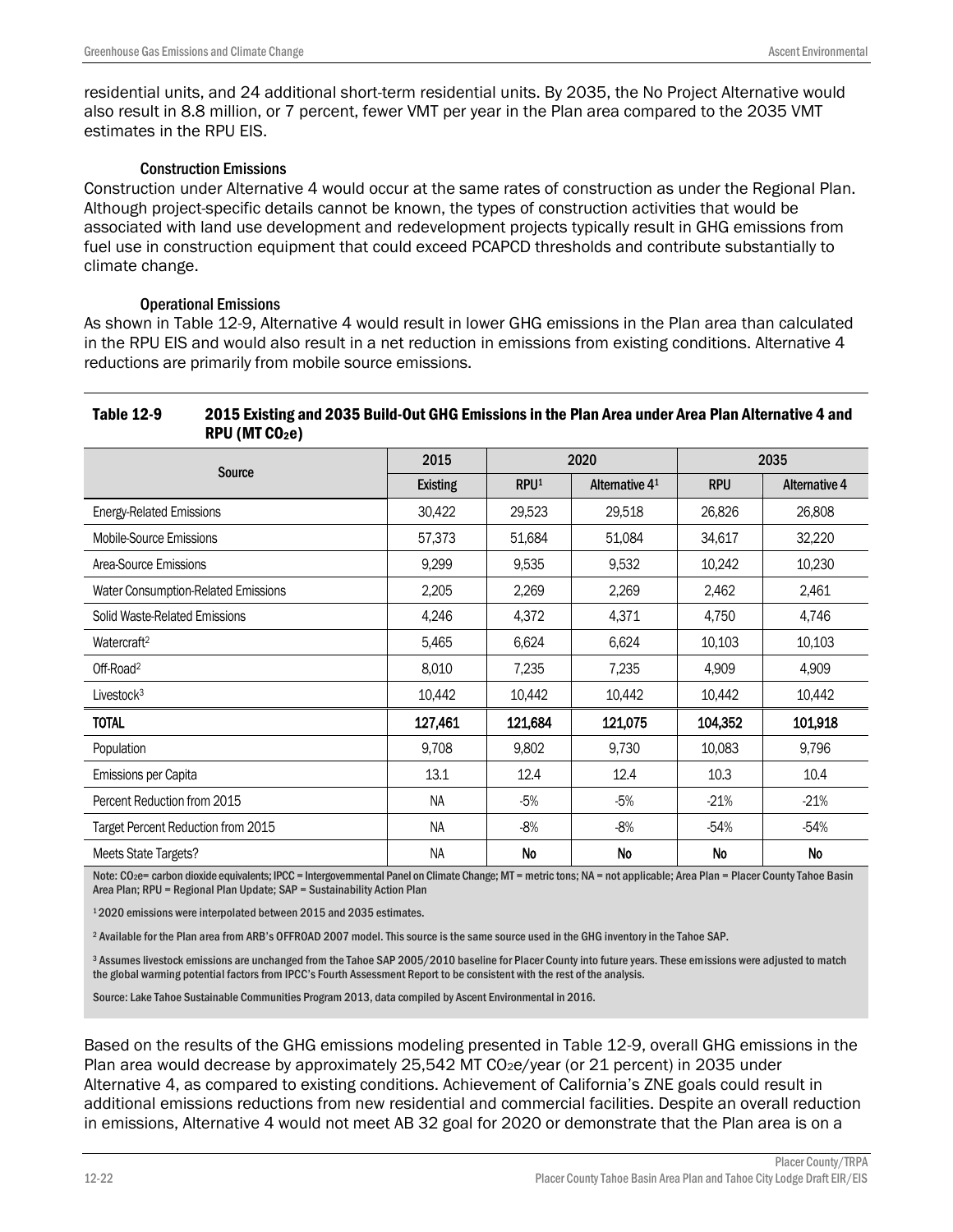trajectory to meet the state's 2030 and 2050 targets. The RPU also concluded a significant and unavoidable GHG impact for the Tahoe Region, but made this determination based on an estimated increase in emissions. As described above, emissions from implementation of the Kings Beach Center design concept would not exceed project-level PCAPCD significance criteria for GHGs (see Appendix H-5).

The analysis for Alternative 4 shows an overall decrease in emissions within the Plan area, including the Kings Beach Center design concept. However, as shown in Table 12-8, the reduction in emissions would not be sufficient to meet the state's future GHG reduction targets. Thus, Alternative 4 would not result in more severe impacts than already analyzed in the RPU EIS and the GHG impact in the region would remain **potentially** significant. Because Alternative 4 is the no project alternative, there is no mechanism to implement mitigation measures.

### Tahoe City Lodge Project-Level Analysis

#### Alternative 1: Proposed Lodge

Alternative 1 would involve the removal of the existing club house and commercial land uses on site and result in the construction and operation of a new 6,738-square-foot golf course clubhouse and 118-unit lodge that includes office space, restaurant, pool deck, and exercise room for a total of 104,007 square feet of new building space (additional building details are available in Chapter 3). These changes result in a net increase of 86,288 square feet of building space, but the proposed lodge would also be subject to higher building efficiency standards applicable at the time the building application is submitted. Thus, the new building would be more efficient on a per-square foot basis, as compared to the existing building. Because the exact level of building energy efficiency depends on when the building applications are submitted, modeling conservatively assumes that building energy efficiency does not change between the existing facility and the proposed lodge. Based on modeling conducted, the proposed lodge would result in a net increase of electricity and natural gas use per year. With respect to mobile sources, the proposed lodge would also increase operational vehicle activity by approximately 2,783 daily VMT as compared to existing 2015 conditions, as estimated by LSC Transportation Consultants (Appendix G-2 – *Traffic Volumes and VMT for Placer Area Plan EIR/EIS*). The increase in VMT would occur even with the decrease in the number of daily trips, as analyzed in Chapter 10, "Transportation and Circulation," and Chapter 13, "Noise," because of the longer trip lengths associated with trips generated by lodging compared to commercial retail land uses.

As shown in Table 12-10, project implementation would result in a net increase of 569 MT CO<sub>2</sub>e/year from existing conditions at the site in 2015. The largest increase in emissions would be from vehicle trips to and from the project site, which would represent approximately 56 percent of annual operational emissions. This net increase in emissions reduction also includes amortized construction emissions which were added to annual operational emissions estimates due to the cumulative nature of GHG emissions. Thus, the project would not result in annual emissions that exceed the threshold of 1,100 MT CO<sub>2</sub>e/year. This would be a lessthan-significant impact. Refer to Appendix H-3 for a detailed summary of the modeling assumptions, inputs, and outputs.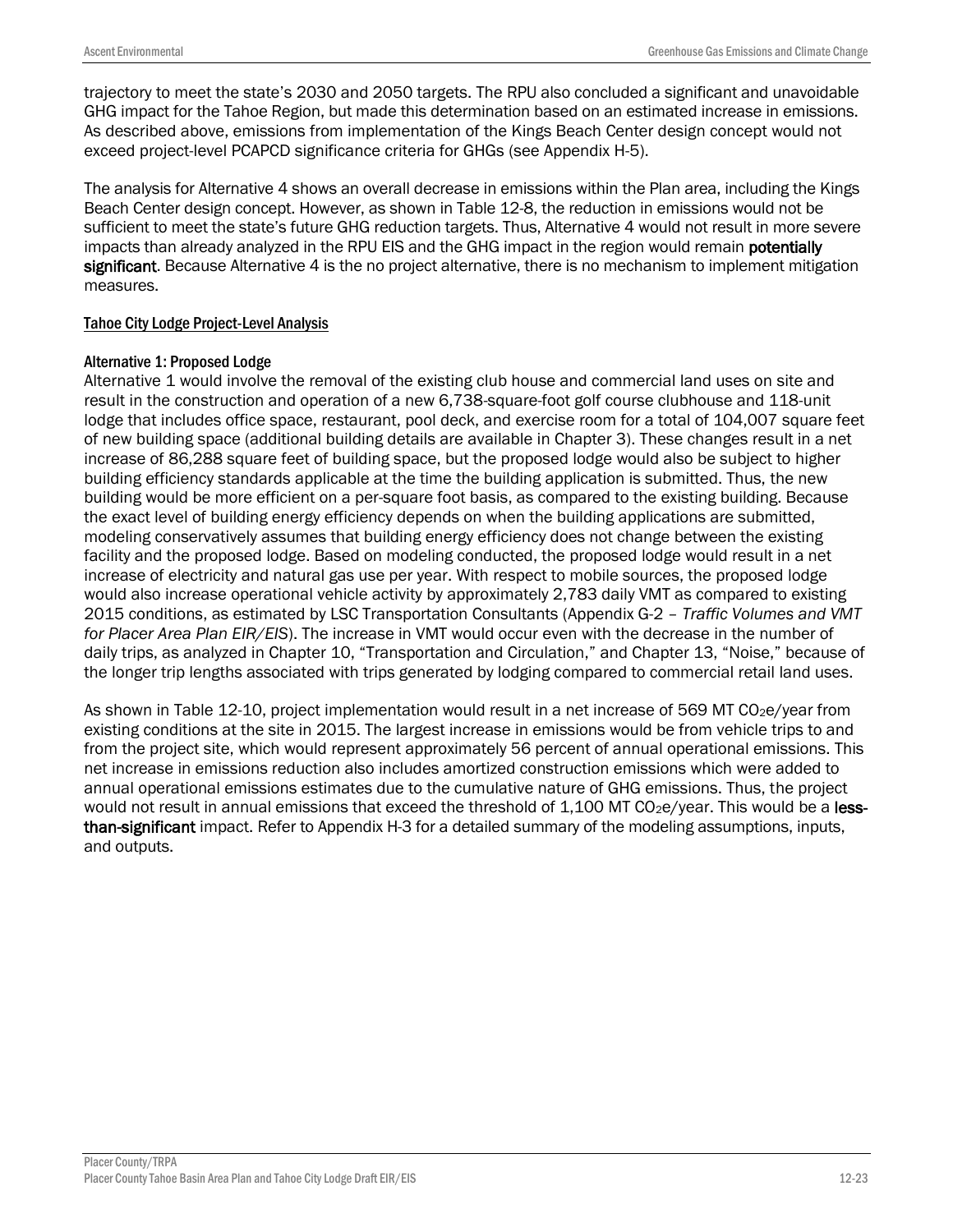| <b>Construction Year</b>                                 | MT CO <sub>2</sub> e/year |
|----------------------------------------------------------|---------------------------|
| 2017                                                     | 500                       |
| 2018                                                     | 180                       |
| <b>Total Construction Emissions</b>                      | 680                       |
| <b>Operational Emissions1</b>                            | MT CO <sub>2</sub> e/year |
| Vehicle Trips <sup>2</sup>                               | 305                       |
| Electricity                                              | 121                       |
| Natural Gas                                              | 87                        |
| Waste                                                    | 25                        |
| Water and Wastewater                                     | 7                         |
| Area Sources <sup>3</sup>                                | $<$ 1                     |
| Total Operational Emissions (net increase from existing) | 546                       |
| Amortized Construction Emissions (30 Year Lifetime)      | 23                        |
| Combined Net Increase 4                                  | 569                       |
| Threshold of Significance                                | 1,100                     |
| Exceed Threshold?                                        | No                        |

#### Table 12-10 Net Greenhouse Gas Emissions Associated with the Tahoe City Lodge – Alternative 1

Notes: GHG = greenhouse gas; MT  $CO<sub>2</sub>e$  = metric tons of carbon dioxide-equivalent

<sup>1</sup> Although operations would begin in the later part of 2018, operational emissions shown above represent GHG emissions in the first full year of operations in 2019. Future mobile-source emissions beyond 2020 are anticipated to decrease over time as older passenger cars are replaced by newer, greenhouse gas-efficient vehicles, including electric and other alternative-fuel vehicles as a result of State and Federal actions regulations (e.g., Advanced Clean Cars Program).

<sup>2</sup> Calculated from daily peak VMT adjusted to annual VMT using a scaling factor of 241 for lodging land use types, as recommended by LSC Transportation Consultants (Shaw pers. comm., 2016)

<sup>3</sup> Area-source GHG emissions from landscaping equipment and wood-burning stoves.

<sup>4</sup> Totals may not add due to rounding.

Source: Shaw pers. comm., 2016, data compiled by Ascent Environmental in 2016.

#### Alternative 2: Reduced Scale Lodge

Alternative 2 would remove existing commercial land uses and result in the operation of a new 56-unit lodge which includes office space, restaurant, pool deck, and exercise room for a total of 60,560 square feet of new building space (additional building details are available in Chapter 3). The existing golf course club house would remain unchanged. These changes result in a net increase of 42,841 square feet of building space. For the same reasons and using the same methods indicated under Alternative 1, the reduced scale lodge would result in a net increase of electricity and natural gas use per year. With respect to mobile sources, the reduced scale lodge would decrease vehicle activity generated by the site by 2,844 daily VMT from existing 2015 conditions (see Appendix G-2 – *Traffic Volumes and VMT for Placer Area Plan EIR/EIS*). The increase in VMT would occur even with the decrease in the number of daily trips, as analyzed in Chapter 10, "Transportation and Circulation," and Chapter 13, "Noise," because of the longer trip lengths associated with trips generated by lodging compared to commercial retail land uses.

As shown in Table 12-11, project implementation would result in a net decrease of 80 MT CO2e/year from existing conditions at the site in 2015. This reduction results from the substantial decrease in VMT due to the reduce lodge size, when compared to existing commercial land use operations, as estimated by LSC Transportation Consultants (see Appendix G-2 – *Traffic Volumes and VMT for Placer Area Plan EIR/EIS*). This reduction also includes amortized construction emissions which were added to annual operational emissions estimates due to the cumulative nature of GHG emissions. Thus, the project would not result in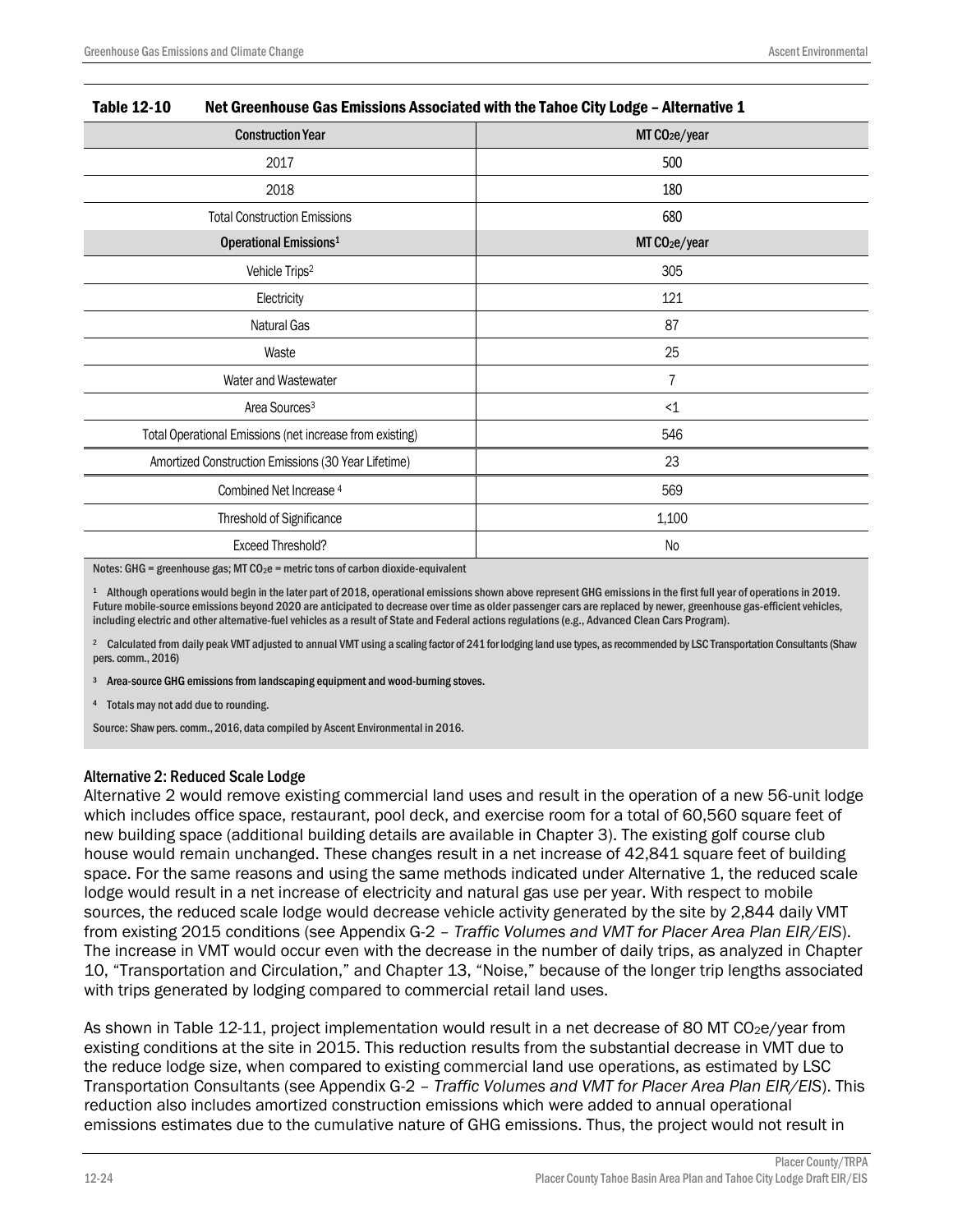annual emissions that exceed the threshold of 1,100 MT CO<sub>2</sub>e/year. This would be a less-than-significant impact. Refer to Appendix H-3 for a detailed summary of the modeling assumptions, inputs, and outputs.

| <b>Table 12-11</b>                                       | Net Greenhouse Gas Emissions Associated with the Tahoe City Lodge - Alternative 2 |
|----------------------------------------------------------|-----------------------------------------------------------------------------------|
| <b>Construction Year</b>                                 | MT CO <sub>2</sub> e/year                                                         |
| 2017                                                     | 427                                                                               |
| 2018                                                     | 153                                                                               |
| <b>Total Construction Emissions</b>                      | 580                                                                               |
| Operational Emissions <sup>1</sup>                       | MT CO <sub>2</sub> e/year                                                         |
| Vehicle Trips <sup>2</sup>                               | $-312$                                                                            |
| Electricity                                              | 120                                                                               |
| Natural Gas                                              | 91                                                                                |
| Waste                                                    | $-1$                                                                              |
| Water and Wastewater                                     | 4                                                                                 |
| Area Sources <sup>3</sup>                                | $<$ 1                                                                             |
| Total Operational Emissions (net increase from existing) | -99                                                                               |
| Amortized Construction Emissions (30 Year Lifetime)      | 19                                                                                |
| Combined Net Increase 4                                  | $-80$                                                                             |
| Threshold of Significance                                | 1,100                                                                             |
| Exceed Threshold?                                        | No                                                                                |

Notes: GHG = greenhouse gas; MT  $CO<sub>2</sub>e$  = metric tons of carbon dioxide-equivalent

<sup>1</sup> Although operations would begin in the later part of 2018, operational emissions shown above represent GHG emissions in the first full year of operations in 2019. Future mobile-source emissions beyond 2020 are anticipated to decrease over time as older passenger cars are replaced by newer, greenhouse gas-efficient vehicles, including electric and other alternative-fuel vehicles as a result of State and Federal actions regulations (e.g., Advanced Clean Cars Program).

<sup>2</sup> Calculated from daily peak VMT adjusted to annual VMT using a scaling factor of 241 for lodging land use types, as recommended by LSC Transportation Consultants (Shaw pers. comm., 2016)

<sup>3</sup> Area-source GHG emissions from landscaping equipment and wood-burning stoves.

<sup>4</sup> Totals may not add due to rounding.

Source: Shaw pers. comm., 2016, data compiled by Ascent Environmental in 2016.

#### Alternative 3: Reduced Height Lodge

Alternative 3 would remove the existing club house and commercial land uses on-site and result in the operation of a new 6,738-square-foot golf course clubhouse and a 118-unit lodge. The lodge would include office space, restaurant, pool deck, and exercise room for a total of 108,915 sq. ft. of new building space (additional building details are available in Chapter 3). These changes result in a net increase of 91,196 square feet of building space. For the same reasons and using the same methods indicated under Alternative 1, the reduced height lodge would result in a net increase of electricity and natural gas use per year. With respect to mobile sources, the reduced scale lodge would also increase vehicle activity by approximately 2,783 daily VMT as compared to existing 2015 conditions (see Appendix G-2 – *Traffic Volumes and VMT for Placer Area Plan EIR/EIS*). The increase in VMT would occur even with the decrease in the number of daily trips, as analyzed in Chapter 10, "Transportation and Circulation," and Chapter 13, "Noise," because of the longer trip lengths associated with trips generated by lodging compared to commercial retail land uses.

As shown in Table 12-12, project implementation would result in a net increase of 587 MT  $CO<sub>2</sub>e/year$  from existing conditions at the site in 2015. The largest increase in emissions would be from vehicle trips to and from the project site, which would represent approximately 54 percent of annual operational emissions. This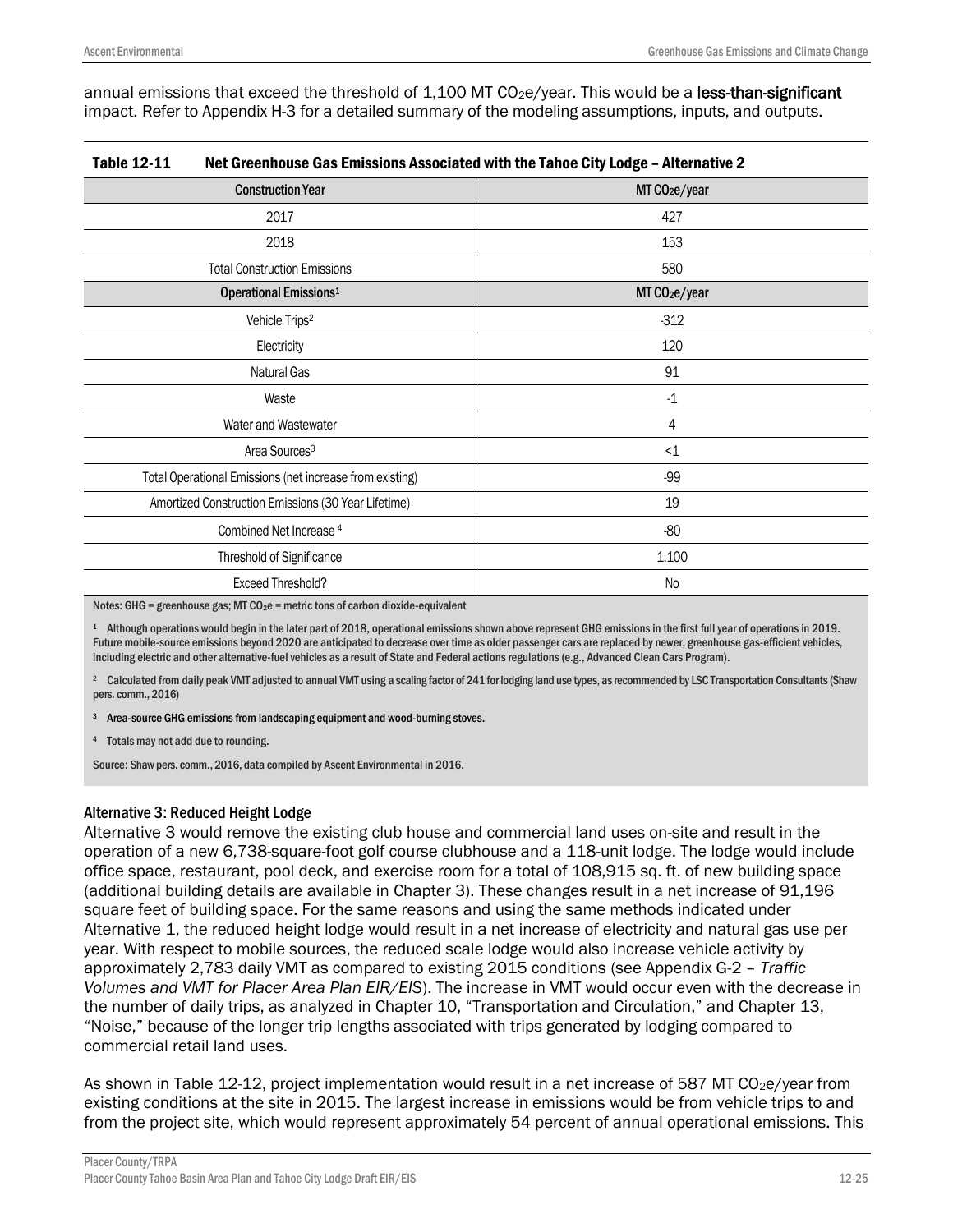net increase in emissions reduction also includes amortized construction emissions which were added to annual operational emissions estimates due to the cumulative nature of GHG emissions. Thus, the project would not result in annual emissions that exceed the threshold of  $1,100$  MT CO<sub>2</sub>e/year. This would be a lessthan-significant impact. Refer to Appendix H-3 for a detailed summary of the modeling assumptions, inputs, and outputs.

| <b>Table 12-12</b> |                                                          | Net Greenhouse Gas Emissions Associated with the Tahoe City Lodge - Alternative 3 |
|--------------------|----------------------------------------------------------|-----------------------------------------------------------------------------------|
|                    | <b>Construction Year</b>                                 | MT CO <sub>2</sub> e/year                                                         |
|                    | 2017                                                     | 507                                                                               |
|                    | 2018                                                     | 183                                                                               |
|                    | <b>Total Construction Emissions</b>                      | 691                                                                               |
|                    | Operational Emissions <sup>1</sup>                       | MT CO <sub>2</sub> e/year                                                         |
|                    | Vehicle Trips <sup>2</sup>                               | 306                                                                               |
|                    | Electricity                                              | 137                                                                               |
|                    | Natural Gas                                              | 95                                                                                |
|                    | Waste                                                    | 18                                                                                |
|                    | Water and Wastewater                                     | 8                                                                                 |
|                    | Area Sources <sup>3</sup>                                | $\leq$ 1                                                                          |
|                    | Total Operational Emissions (net increase from existing) | $-564$                                                                            |
|                    | Amortized Construction Emissions (30 Year Lifetime)      | 23                                                                                |
|                    | Combined Net Increase 4                                  | 587                                                                               |
|                    | Threshold of Significance                                | 1,100                                                                             |
|                    | Exceed Threshold?                                        | No                                                                                |

Notes: GHG = greenhouse gas; MT  $CO<sub>2</sub>e$  = metric tons of carbon dioxide-equivalent

<sup>1</sup> Although operations would begin in the later part of 2018, operational emissions shown above represent GHG emissions in the first full year of operations in 2019. Future mobile-source emissions beyond 2020 are anticipated to decrease over time as older passenger cars are replaced by newer, greenhouse gas-efficient vehicles, including electric and other alternative-fuel vehicles as a result of State and Federal actions regulations (e.g., Advanced Clean Cars Program).

<sup>2</sup> Calculated from daily peak VMT adjusted to annual VMT using a scaling factor of 241 for lodging land use types, as recommended by LSC Transportation Consultants (Shaw pers. comm., 2016)

<sup>3</sup> Area-source GHG emissions from landscaping equipment and wood-burning stoves.

<sup>4</sup> Totals may not add due to rounding.

Source: Shaw pers. comm., 2016, data compiled by Ascent Environmental in 2016.

#### Alternative 4: No Project

The No Project alternative would continue operation of the existing commercial land use which would include a foreseeable renovation with no change in building square footage. The existing clubhouse would remain unchanged. At full occupancy, the renovated commercial land use would increase vehicle activity by approximately 8,029 daily VMT as compared to existing 2015 conditions (see Appendix G-2 – *Traffic Volumes and VMT for Placer Area Plan EIR/EIS*).

As shown in Table 12-13, the No Project alternative would result in a net increase of 988 MT CO<sub>2</sub>e/year from existing conditions at the site in 2015. The largest increase in emissions would be from vehicle trips to and from the project site, which would represent approximately 89 percent of annual operational emissions. This net increase in emissions reduction does not include emissions resulting from the potential renovation of existing facilities. Thus, the No Project alternative would not result in annual emissions that exceed the threshold of 1,100 MT CO<sub>2</sub>e/year. This would be a less-than-significant impact. Refer to Appendix H-3 for a detailed summary of the modeling assumptions, inputs, and outputs.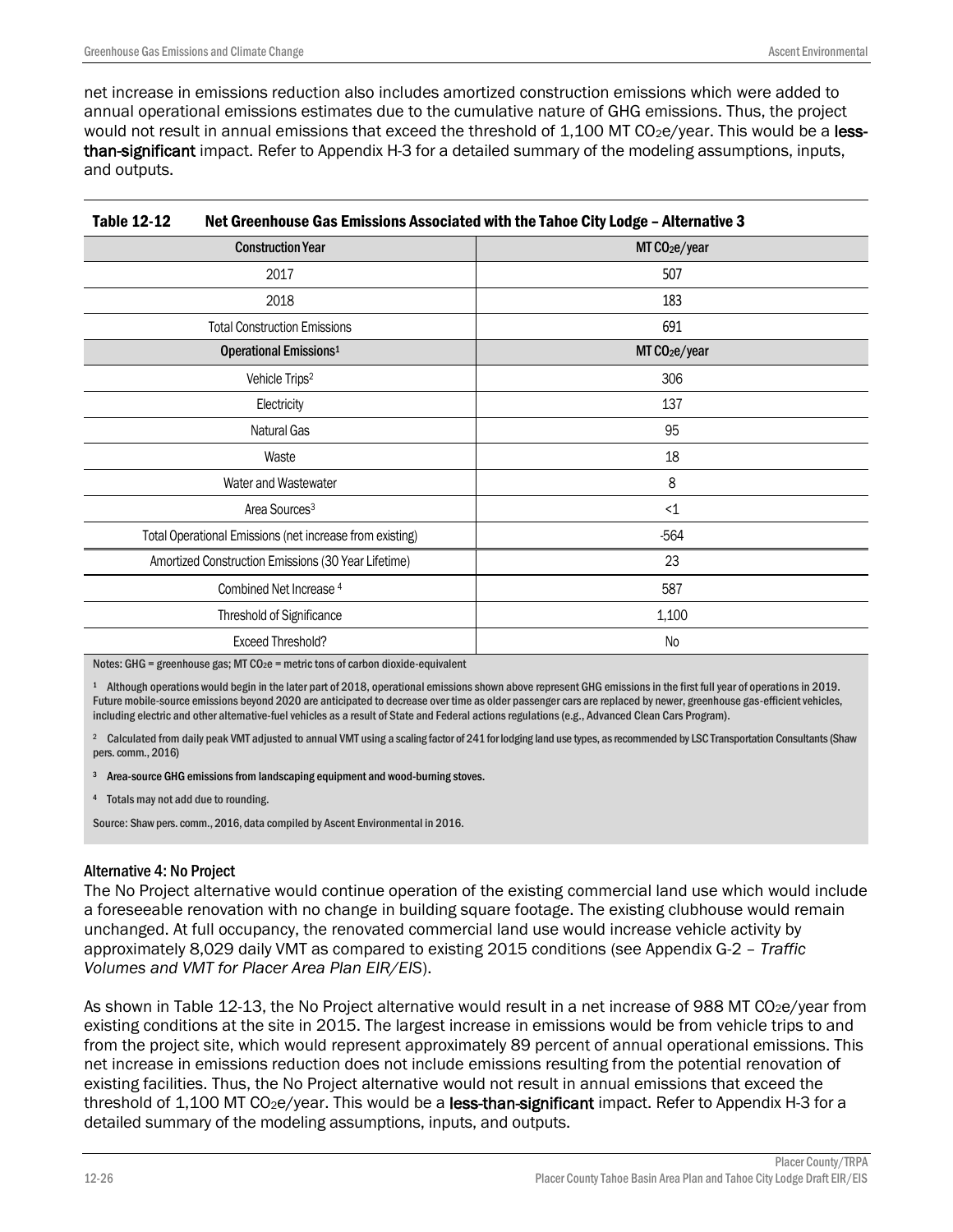| Operational Emissions <sup>1</sup>                       | MT CO <sub>2</sub> e/year |
|----------------------------------------------------------|---------------------------|
| Vehicle Trips <sup>2</sup>                               | 882                       |
| Electricity                                              | 40                        |
| Natural Gas                                              | 46                        |
| Waste                                                    | 12                        |
| Water and Wastewater                                     | 8                         |
| Area Sources <sup>3</sup>                                | $<$ 1                     |
| Total Operational Emissions (net increase from existing) | 988                       |
| Amortized Construction Emissions (30 Year Lifetime)      | 1,100                     |
| Combined Net Increase 4                                  | No                        |

#### Table 12-13 Net Greenhouse Gas Emissions Associated with the Tahoe City Lodge – Alternative 4

Notes: GHG = greenhouse gas; MT CO<sub>2</sub>e = metric tons of carbon dioxide-equivalent

<sup>1</sup> Although operations would begin in the later part of 2018, operational emissions shown above represent GHG emissions in the first full year of operations in 2019. Future mobile-source emissions beyond 2020 are anticipated to decrease over time as older passenger cars are replaced by newer, greenhouse gas-efficient vehicles, including electric and other alternative-fuel vehicles as a result of State and Federal actions regulations (e.g., Advanced Clean Cars Program).

<sup>2</sup> Calculated from daily peak VMT adjusted to annual VMT using a scaling factor of 241 for lodging land use types, as recommended by LSC Transportation Consultants (Shaw pers. comm., 2016)

<sup>3</sup> Area-source GHG emissions from landscaping equipment and wood-burning stoves.

<sup>4</sup> Totals may not add due to rounding.

Source: Shaw pers. comm., 2016, data compiled by Ascent Environmental in 2016.

## Mitigation Measures

## Mitigation Measure 12-1: Implement all feasible energy, water, transportation, and vegetation measures recommended by PCAPCD

*The following mitigation measure is required for Area Plan Alternatives 1, 2, and 3.*

Require, as feasible, new construction to implement energy, water, transportation, and vegetation measures recommended by PCAPCD available in Appendix F-1 of the District's CEQA Handbook. This would apply to new construction occurring under the Area Plan, including the proposed lodge project. Also, initiate a funding program to apply these measures to existing facilities within the Plan area, as feasible (PCAPCD 2012).

These recommended measures include, but are not limited to:

- Installing Tank-less or Energy Efficiency water heaters (E5)
- $\triangle$  Installing solar water heaters (E3)
- Installing energy efficient roofing  $(E4)$
- ▲ Require Energy Star-rated appliances in new construction (E9)
- ▲ Pre-Plumb new construction for Solar Energy and design for load (E12)
- $\blacktriangle$  Install low-flow water fixtures (W1)
- ▲ Use reclaimed water for irrigation (W3)
- Provide bus shelters and lanes and provide bike parking (T1, T2, and T3)
- $\blacktriangle$  Plant drought tolerant plants (V2)
- ▲ Prohibit gas-powered landscaping equipment (V3)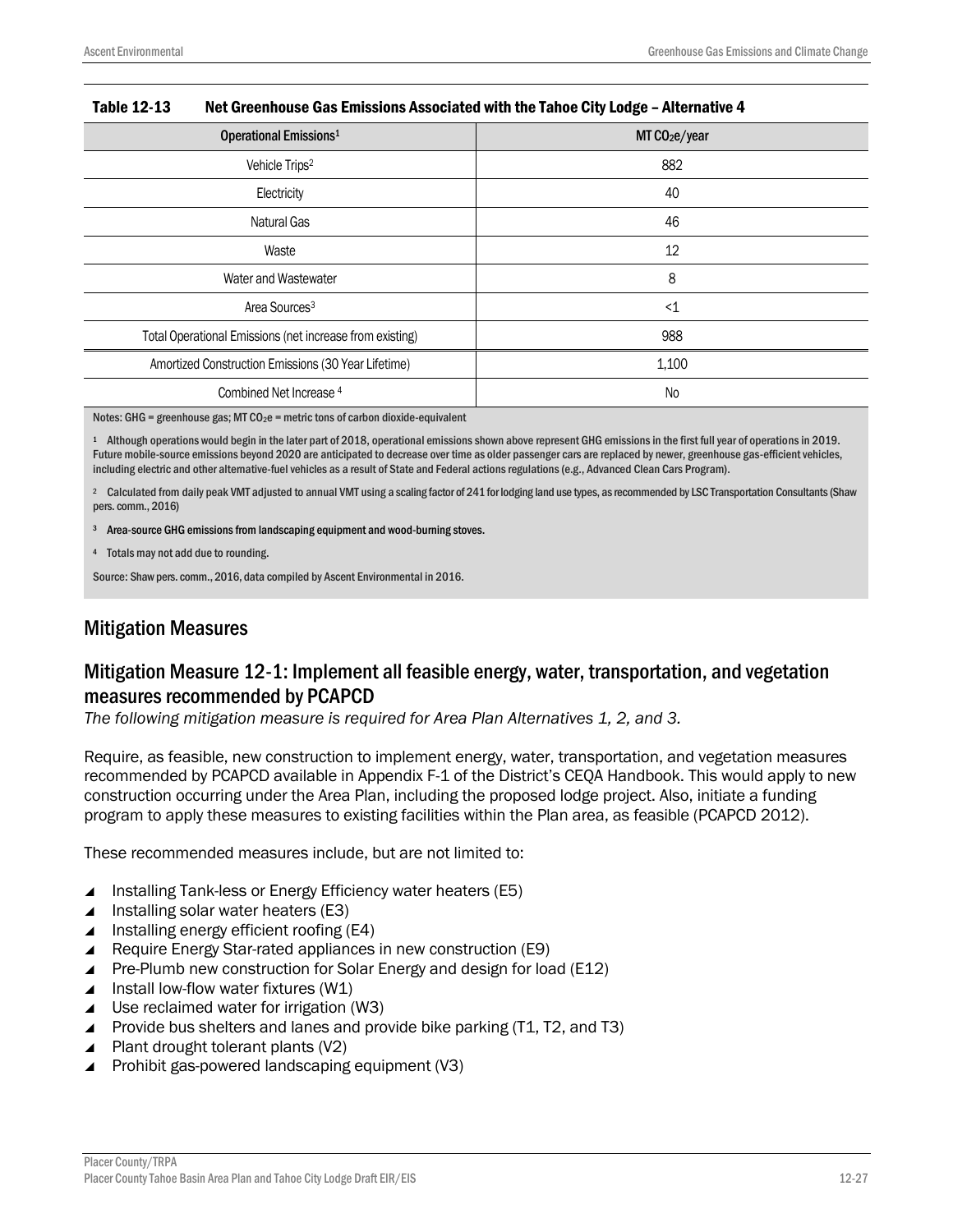### Significance after Mitigation (applies to Area Plan impacts only)

Among the Area Plan alternatives, Alternative 2 provides the greatest GHG reductions, as compared to existing conditions, followed closely by the No Project alternative. However, under all alternatives, the Area Plan may not reduce overall regional emissions to less-than-significant levels. Implementation of Mitigation Measure 12-1 would reduce some of the anticipated future GHG emissions at buildout. Some of these measures would also be consistent with those identified in the Tahoe SAP. However, the exact effectiveness of these measures would depend on participation rates, available funding, and available technology at the time of installation. Given the uncertain effect of these mitigation measures, the Area Plan would have a considerable contribution to the cumulative impact of greenhouse gas emissions and climate change significant and unavoidable for all alternatives.

## Impact 12-2: Consistency with SB 375 targets

Area Plan Alternatives 1 through 4 would meet and exceed TMPO's ARB-issued SB 375 GHG reduction targets for 2020 and 2035. The Area Plan alternatives would also meet and exceed the percent reductions in GHG emissions per capita by 2020 and 2035, from 2005 levels, anticipated for the Tahoe Region in the Tahoe RTP/SCS. The allowed land uses under the Area Plan also include the Kings Beach Center design concept and the Tahoe City Lodge. Therefore, this impact would be less than significant.

Under SB 375, ARB issued to TMPO regional GHG reduction targets to reduce emissions from on-road passenger vehicles. These targets are a 7 percent reduction in GHG per capita by 2020 and a 5 percent reduction in GHG per capita by 2035 compared with 2005 levels and apply to mobile-source emissions from automobiles, light-duty trucks, and medium-duty trucks traveling in the California portion of the Tahoe Basin. TMPO and TRPA's adopted SCS also demonstrates that, if implemented, the Lake Tahoe Region would achieve a 12.1 percent passenger vehicle greenhouse gas per capita reduction in 2020, and a 7.2 percent reduction in 2035 from 2005 levels (ARB 2013b).

VMT generated in the region under the Area Plan and Regional Plan was estimated by LSC Transportation Consultants using TRPA's travel demand model and the method recommended by the Regional Targets Advisory Committee for SB 375 analyses, detailed further in Appendix G-2, *Traffic Volumes and VMT for Placer Area Plan EIR/EIS*. Mobile-source emissions associated with VMT from automobiles, light-duty trucks, and medium-duty trucks were estimated using the EMFAC2014 model. For the purposes of comparing to SB 375 targets, ACC program, LCFS, and other AB 32 Scoping Plan measures were excluded from the mobilesource emissions modeling used in this impact analysis, because SB 375 targets were based on scenarios in which GHG reductions from these measures were not applied.

### Placer County Tahoe Basin Area Plan Program-Level/Tahoe City Lodge Project-Level Analysis

The RPU EIS determined the significance of plan-level GHG impacts by comparing plan-level emissions to the achievement of SB 375 GHG reduction targets of 7 percent and 5 percent per capita in 2020 and 2035, respectively. This target was based on ARB's final resolution of TMPO's SB 375 Sustainable Communities Strategy (ARB 2013b). For the purposes of this analysis, the same reduction targets were used to determine Area Plan's consistency with SB 375 and TMPO targets. Because the Tahoe City Lodge and the Kings Beach Center design concept are included in the land use plan under the Area Plan alternatives, the significance determination at the plan-level for the Area Plan would also apply at the project-level for the lodge project and Kings Beach Center design concept.

### Alternative 1: Proposed Area Plan/Proposed Lodge

Results of mobile-source GHG emissions modeling associated with Alternative 1 are summarized in Table 12-14.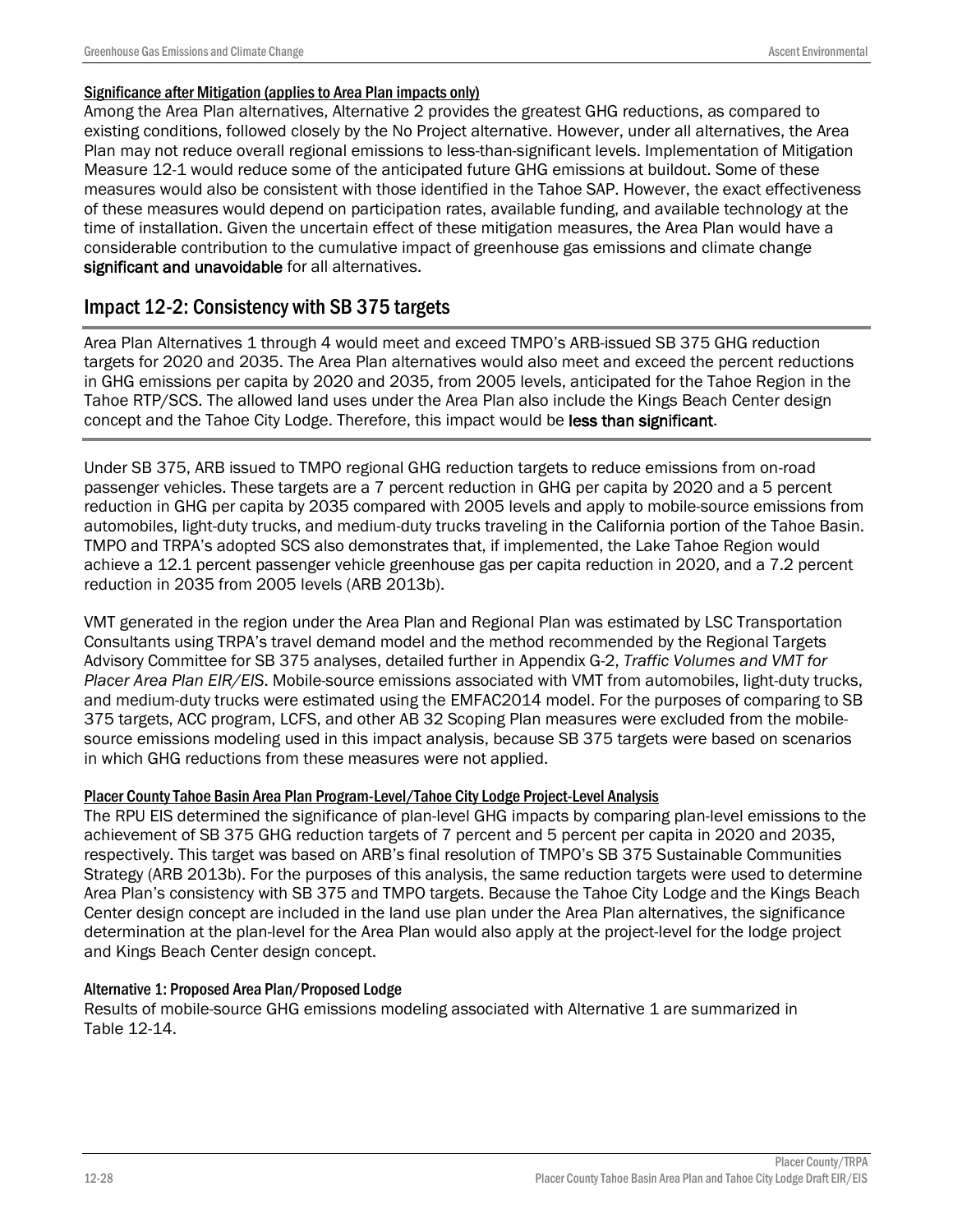| 2005                                                                               |     | 2020                                                                                        |         | 2035                                                                                        |         |
|------------------------------------------------------------------------------------|-----|---------------------------------------------------------------------------------------------|---------|---------------------------------------------------------------------------------------------|---------|
| Mobile source GHG emissions (MT CO <sub>2</sub> e) <sup>1</sup>                    |     | 62,846 Mobile source GHG emissions (MT CO2e)                                                |         | 49,640 Mobile source GHG emissions (MT CO2e)                                                | 47,856  |
| Population                                                                         |     | 9,108 Population                                                                            | 9.802   | Population                                                                                  | 10,083  |
| Mobile source GHG emissions per Capita<br>(MT CO <sub>2</sub> e / person/year) $2$ | 6.9 | Mobile source GHG emissions per Capita<br>(MT CO <sub>2</sub> e / person/year) <sup>2</sup> | 5.1     | Mobile source GHG emissions per Capita<br>(MT CO <sub>2</sub> e / person/year) <sup>2</sup> | 4.7     |
|                                                                                    |     | % change GHG per capita from 2005                                                           | $-26.6$ | % change GHG per capita from 2005                                                           | $-31.2$ |
|                                                                                    |     | TRPA/Tahoe RTP/SCS Target                                                                   |         | -12.1%   TRPA/Tahoe RTP/SCS Target                                                          | $-7.2%$ |
|                                                                                    |     | TRPA/Tahoe RTP/SCS Target Met?                                                              | Yes     | TRPA/Tahoe RTP/SCS Target Met?                                                              | Yes     |
|                                                                                    |     | SB 375 Target                                                                               | $-7%$   | SB 375 Target                                                                               | $-5%$   |
|                                                                                    |     | SB 375 Target Met?                                                                          | Yes     | SB 375 Target Met?                                                                          | Yes     |

### Table 12-14 Alternative 1 Mobile-Source Greenhouse Gas Emissions for the Plan Area

Notes: CO<sub>2</sub>e = carbon dioxide-equivalent; GHG = greenhouse gas; IPCC = Intergovernmental Panel on Climate Change; MT = metric tons; NA = not available; SAP = Sustainability Action Plan; TMPO = Tahoe Metropolitan Planning Organization; TRPA = Tahoe Regional Planning Association; VMT = vehiclemiles traveled

<sup>1</sup> As reported in the Tahoe SAP for the Placer County portion of the Tahoe Basin and scaled to match global warming potential factors from IPCC's Fourth Assessment Report, consistent with the rest of the analysis and the California GHG Inventory.

<sup>2</sup> Vehicle-related GHG emissions were estimated for the entire on-road vehicle fleet in the Basin, including autos, buses, light-, medium-, and heavy- duty vehicles and trucks. However, GHG emission estimates for purposes of meeting SB 375 targets include only autos and light- and medium duty- trucks. The percent of mobile source emissions as attributable to passenger vehicles reported in the Tahoe SAP for 2005 was not available. Thus, the 2020 and 2035 mobile source emissions were also estimated for the entire fleet. Because passenger vehicle emissions contribute to total mobile source emissions, it is anticipated that passenger vehicle emissions and passenger vehicle emissions per capita would be less than presented here. Thus, the mobile-source emissions presented here are conservative estimates of passenger vehicle emissions.

Source: LSC Transportation Consultants 2016 (Appendix G-4 – LOS Intersection Output), data compiled by Ascent Environmental in 2016.

As shown in Table 12-14, Alternative 1 would result in a net reduction in total mobile-source GHG emissions associated with all vehicles in the Plan area in both 2020 and 2035 compared to 2005 levels, despite an increase in population. Under Alternative 1, mobile-source emissions per capita in the Plan area would decrease by 27 percent by 2020 and 31 percent by 2035 from 2005 levels. Thus, Alternative 1 would meet and exceed the anticipated regional reductions in the Tahoe RTP/SCS of 12.1 percent below 2005 levels by 2020 and 7.2 percent below 2005 by 2035 which has been demonstrated to meet SB 375 requirements, and this impact would be less-than-significant.

#### Alternative 2: Area Plan with No Substitute Standards/Reduced Scale Lodge

Results of mobile-source GHG emissions modeling associated with Alternative 2 are summarized in Table 12-15.

| <br>שטות וואז דעון וואן שונטונים שוויט שני שונטטוויט שונט שטויים א טווישטויים שני הייד |       |                                                                                   |         |                                                                                    |         |
|----------------------------------------------------------------------------------------|-------|-----------------------------------------------------------------------------------|---------|------------------------------------------------------------------------------------|---------|
| 2005                                                                                   |       | 2020                                                                              |         | 2035                                                                               |         |
| Mobile source GHG emissions (MT CO2e) <sup>1</sup>                                     |       | 62,846   Mobile source GHG emissions (MT CO2e)                                    |         | 49,680   Mobile source GHG emissions (MT CO2e)                                     | 48.007  |
| Population                                                                             | 9.108 | Population                                                                        | 9,802   | Population                                                                         | 10,083  |
| Mobile source GHG emissions per Capita<br>(MT CO <sub>2</sub> e / person/year) $2$     | 6.9   | Mobile source GHG emissions per Capita<br>(MT CO <sub>2</sub> e /person/year) $2$ | 5.1     | Mobile source GHG emissions per Capita<br>(MT CO <sub>2</sub> e / person/year) $2$ | 4.8     |
|                                                                                        |       | % change GHG per capita from 2005                                                 | $-26.5$ | % change GHG per capita from 2005                                                  | $-31.0$ |
|                                                                                        |       | TRPA/Tahoe RTP/SCS Target                                                         |         | -12.1%   TRPA/Tahoe RTP/SCS Target                                                 | $-7.2%$ |
|                                                                                        |       | TRPA/Tahoe RTP/SCS Target Met?                                                    | Yes     | TRPA/Tahoe RTP/SCS Target Met?                                                     | Yes     |
|                                                                                        |       | SB 375 Target                                                                     | $-7%$   | SB 375 Target                                                                      | -5%     |
|                                                                                        |       | SB 375 Target Met?                                                                | Yes     | SB 375 Target Met?                                                                 | Yes     |

| Alternative 2 Mobile-Source Greenhouse Gas Emissions for the Plan Area<br><b>Table 12-15</b> |  |  |
|----------------------------------------------------------------------------------------------|--|--|
|----------------------------------------------------------------------------------------------|--|--|

Notes: CO<sub>2</sub>e = carbon dioxide-equivalent; GHG = greenhouse gas; IPCC = Intergovernmental Panel on Climate Change; MT = metric tons; NA = not available; SAP = Sustainability Action Plan; TMPO = Tahoe Metropolitan Planning Organization; TRPA = Tahoe Regional Planning Association; VMT = vehiclemiles traveled <sup>1</sup> As reported in the Tahoe SAP for the Placer County portion of the Tahoe Basin and scaled to match global warming potential factors from IPCC's Fourth Assessment Report, consistent with the rest of the analysis and the California GHG Inventory.

<sup>2</sup> Vehicle-related GHG emissions were estimated for the entire on-road vehicle fleet in the Basin, including autos, buses, light-,medium-, and heavy- duty vehicles and trucks. However, GHG emission estimates for purposes of meeting SB 375 targets include only autos and light- and medium duty- trucks. The percent of mobile source emissions as attributable to passenger vehicles reported in the Tahoe SAP for 2005 was not available. Thus, the 2020 and 2035 mobile source emissions were also estimated for the entire fleet. Because passenger vehicle emissions contribute to total mobile source emissions, it is anticipated that passenger vehicle emissions and passenger vehicle emissions per capita would be less than presented here. Thus, the mobile-source emissions presented here are conservative estimates of passenger vehicle emissions.

Source: LSC Transportation Consultants 2016 (Appendix G-4 – LOS Intersection Output), data compiled by Ascent Environmental in 2016.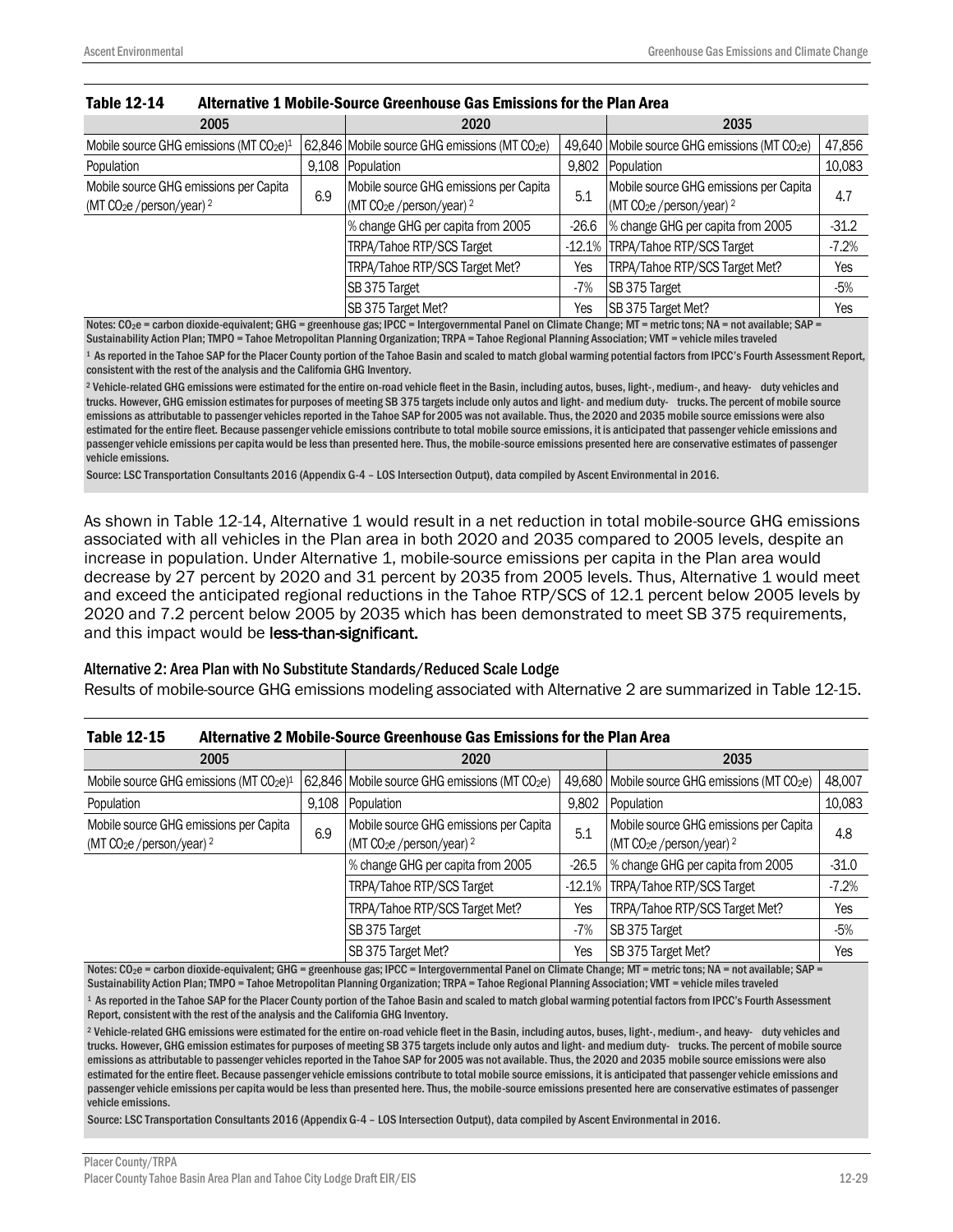As shown in Table 12-15, Alternative 2 would result in a net reduction in total mobile-source GHG emissions associated with all vehicles in the Plan area in both 2020 and 2035 compared to 2005 levels, despite an increase in population. Under Alternative 2, mobile-source emissions per capita in the Plan area would decrease by 27 percent by 2020 and 31 percent by 2035 from 2005 levels. Thus, Alternative 2 would meet and exceed the anticipated regional reductions in the Tahoe RTP/SCS of 12.1 percent below 2005 levels by 2020 and 7.2 percent below 2005 by 2035 which has been demonstrated to meet SB 375 requirements, and this impact would be less-than-significant.

#### Alternative 3: Reduced Intensity Area Plan

Results of mobile-source GHG emissions modeling associated with Alternative 3 are summarized in Table 12-16.

| 2005  |                                                                                           | 2020     |                                                        |                                                                                                                                                                      |  |  |
|-------|-------------------------------------------------------------------------------------------|----------|--------------------------------------------------------|----------------------------------------------------------------------------------------------------------------------------------------------------------------------|--|--|
|       |                                                                                           |          |                                                        | 47,975                                                                                                                                                               |  |  |
| 9,108 | Population                                                                                | 9.755    | Population                                             | 9,894                                                                                                                                                                |  |  |
| 6.9   | Mobile source GHG emissions per<br>Capita (MT CO <sub>2</sub> e/person/year) <sup>2</sup> | 5.1      | Capita (MT CO <sub>2</sub> e/person/year) <sup>2</sup> | 4.8                                                                                                                                                                  |  |  |
|       | % change GHG per capita from 2005                                                         | $-26.2$  | % change GHG per capita from 2005                      | $-29.7$                                                                                                                                                              |  |  |
|       | TRPA/Tahoe RTP/SCS Target                                                                 | $-12.1%$ | TRPA/Tahoe RTP/SCS Target                              | $-7.2%$                                                                                                                                                              |  |  |
|       | TRPA/Tahoe RTP/SCS Target Met?                                                            | Yes      | TRPA/Tahoe RTP/SCS Target Met?                         | Yes                                                                                                                                                                  |  |  |
|       | SB 375 Target                                                                             | $-7%$    | SB 375 Target                                          | $-5%$                                                                                                                                                                |  |  |
|       | SB 375 Target Met?                                                                        | Yes      | SB 375 Target Met?                                     | Yes                                                                                                                                                                  |  |  |
|       |                                                                                           |          |                                                        | 2035<br>62,846   Mobile source GHG emissions (MT CO <sub>2</sub> e)   49,672   Mobile source GHG emissions (MT CO <sub>2</sub> e)<br>Mobile source GHG emissions per |  |  |

| <b>Table 12-16</b> | Alternative 3 Mobile-Source Greenhouse Gas Emissions for the Plan Area |
|--------------------|------------------------------------------------------------------------|
|                    |                                                                        |

Notes:  $CO_2e$  = carbon dioxide-equivalent; GHG = greenhouse gas; IPCC = Intergovernmental Panel on Climate Change; MT = metric tons; NA = not available; SAP = Sustainability Action Plan; TMPO = Tahoe Metropolitan Planning Organization; TRPA = Tahoe Regional Planning Association; VMT = vehiclemiles traveled

<sup>1</sup> As reported in the Tahoe SAP for the Placer County portion of the Tahoe Basin and scaled to match global warming potential factors from IPCC's Fourth Assessment Report, consistent with the rest of the analysis and the California GHG Inventory.

<sup>2</sup> Vehicle-related GHG emissions were estimated for the entire on-road vehicle fleet in the Basin, including autos, buses, light-,medium-, and heavy- duty vehicles and trucks. However, GHG emission estimates for purposes of meeting SB 375 targets include only autos and light- and medium duty- trucks. The percent of mobile source emissions as attributable to passenger vehicles reported in the Tahoe SAP for 2005 was not available. Thus, the 2020 and 2035 mobile source emissions were also estimated for the entire fleet. Because passenger vehicle emissions contribute to total mobile source emissions, it is anticipated that passenger vehicle emissions and passenger vehicle emissions per capita would be less than presented here. Thus, the mobile-source emissions presented here are conservative estimates of passenger vehicle emissions.

Source: LSC Transportation Consultants 2016 (Appendix G-4 – LOS Intersection Output), data compiled by Ascent Environmental in 2016.

As shown in Table 12-16, Alternative 3 would result in a net reduction in total mobile-source GHG emissions associated with all vehicles in the Plan area in both 2020 and 2035 compared to 2005 levels, despite an increase in population. Under Alternative 3, mobile-source emissions per capita in the Plan area would decrease by 26 percent by 2020 and 30 percent by 2035 from 2005 levels. Thus, Alternative 3 would meet and exceed the anticipated regional reductions in the Tahoe RTP/SCS of 12.1 percent below 2005 levels by 2020 and 7.2 percent below 2005 by 2035 which has been demonstrated to meet SB 375 requirements, and this impact would be less-than-significant.

### Alternative 4: No Project

Results of mobile-source GHG emissions modeling associated with Alternative 4 are summarized in Table 12-17.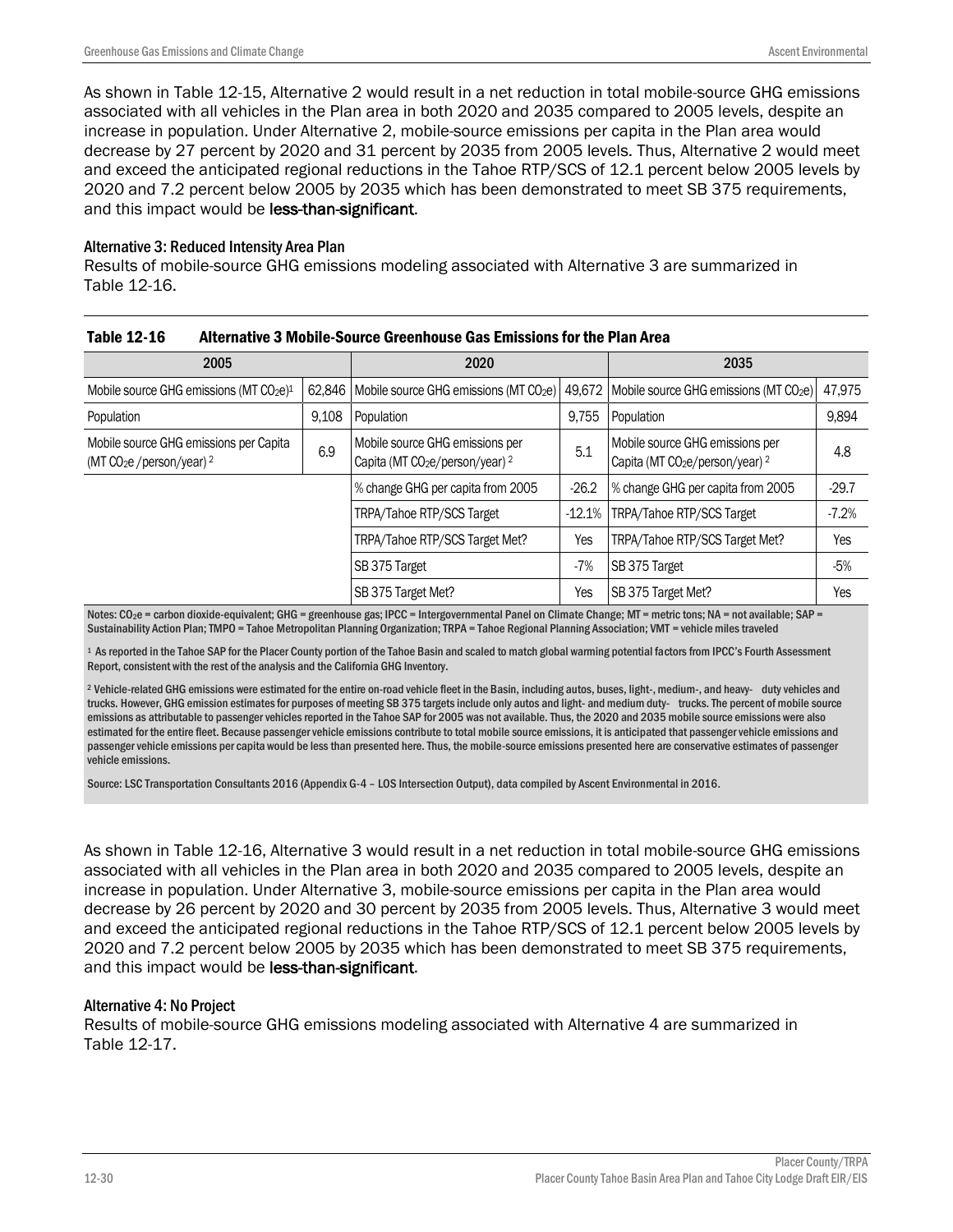| 2005                                                                                      |        | 2020                                                                                      |          | 2035                                                                                      |         |
|-------------------------------------------------------------------------------------------|--------|-------------------------------------------------------------------------------------------|----------|-------------------------------------------------------------------------------------------|---------|
| Mobile source GHG emissions (MT CO2e) <sup>1</sup>                                        | 62.846 | Mobile source GHG emissions (MT CO2e)                                                     | 49.702   | Mobile source GHG emissions (MT CO2e)                                                     | 48.090  |
| Population                                                                                | 9.108  | Population                                                                                | 9.730    | Population                                                                                | 9,796   |
| Mobile source GHG emissions per Capita<br>(MT CO <sub>2</sub> e/person/year) <sup>2</sup> | 6.9    | Mobile source GHG emissions per<br>Capita (MT CO <sub>2</sub> e/person/year) <sup>2</sup> | 5.1      | Mobile source GHG emissions per<br>Capita (MT CO <sub>2</sub> e/person/year) <sup>2</sup> | 4.9     |
|                                                                                           |        | % change GHG per capita from 2005                                                         | $-26.0$  | % change GHG per capita from 2005                                                         | $-28.9$ |
|                                                                                           |        | TRPA/Tahoe RTP/SCS Target                                                                 | $-12.1%$ | TRPA/Tahoe RTP/SCS Target                                                                 | $-7.2%$ |
|                                                                                           |        | TRPA/Tahoe RTP/SCS Target Met?                                                            | Yes      | TRPA/Tahoe RTP/SCS Target Met?                                                            | Yes     |
|                                                                                           |        | SB 375 Target                                                                             | $-7%$    | SB 375 Target                                                                             | $-5%$   |
|                                                                                           |        | SB 375 Target Met?                                                                        | Yes      | SB 375 Target Met?                                                                        | Yes     |

Notes: CO<sub>2</sub>e = carbon dioxide-equivalent; GHG = greenhouse gas; IPCC = Intergovernmental Panel on Climate Change; MT = metric tons; NA = not available; SAP = Sustainability Action Plan; TMPO = Tahoe Metropolitan Planning Organization; TRPA = Tahoe Regional Planning Association; VMT = vehiclemiles traveled

<sup>1</sup> As reported in the Tahoe SAP for the Placer County portion of the Tahoe Basin and scaled to match global warming potential factors from IPCC's Fourth Assessment Report, consistent with the rest of the analysis and the California GHG Inventory.

<sup>2</sup> Vehicle-related GHG emissions were estimated for the entire on-road vehicle fleet in the Basin, including autos, buses, light-, medium-, and heavy- duty vehicles and trucks. However, GHG emission estimates for purposes of meeting SB 375 targets include only autos and light- and medium duty- trucks. The percent of mobile source emissions as attributable to passenger vehicles reported in the Tahoe SAP for 2005 was not available. Thus, the 2020 and 2035 mobile source emissions were also estimated for the entire fleet. Because passenger vehicle emissions contribute to total mobile source emissions, it is anticipated that passenger vehicle emissions and passenger vehicle emissions per capita would be less than presented here. Thus, the mobile-source emissions presented here are conservative estimates of passenger vehicle emissions.

Source: LSC Transportation Consultants 2016 (Appendix G-4 – LOS Intersection Output), data compiled by Ascent Environmental in 2016.

As shown in Table 12-17, Alternative 4 would result in a net reduction in total mobile-source GHG emissions associated with all vehicles in the Plan area in both 2020 and 2035 compared to 2005 levels, despite an increase in population. Under Alternative 4, mobile-source emissions per capita in the Plan area would decrease by 26 percent by 2020 and 29 percent by 2035 from 2005 levels. Thus, Alternative 4 would meet and exceed the anticipated regional reductions in the Tahoe RTP/SCS of 12.1 percent below 2005 levels by 2020 and 7.2 percent below 2005 by 2035 which has been demonstrated to meet SB 375 requirements, and this impact would be less-than-significant.

### Mitigation Measures

No mitigation is required.

### Impact 12-3: Impacts of climate change on the project

Climate change is projected to result in a variety of effects that would influence conditions in the Plan area including increased temperatures, leading to increased wildland fire risk; changes to timing and intensity of precipitation, resulting in increased stormwater runoff, flood risk, and water supply impacts; and potentially changes to snow pack conditions that could be more favorable to avalanche formation. However, there are numerous programs and policies in place to protect against and respond to wildland fire, as well as to protect new land uses and facilities from flooding and avalanche exposure. This impact would be less than significant for all of the Area Plan and Tahoe City Lodge alternatives.

As discussed previously in this chapter, there is substantial evidence that human-induced increases in GHG concentrations in the atmosphere have led to increased global average temperatures (climate change) through the intensification of the greenhouse effect, and associated changes in local, regional, and global average climatic conditions.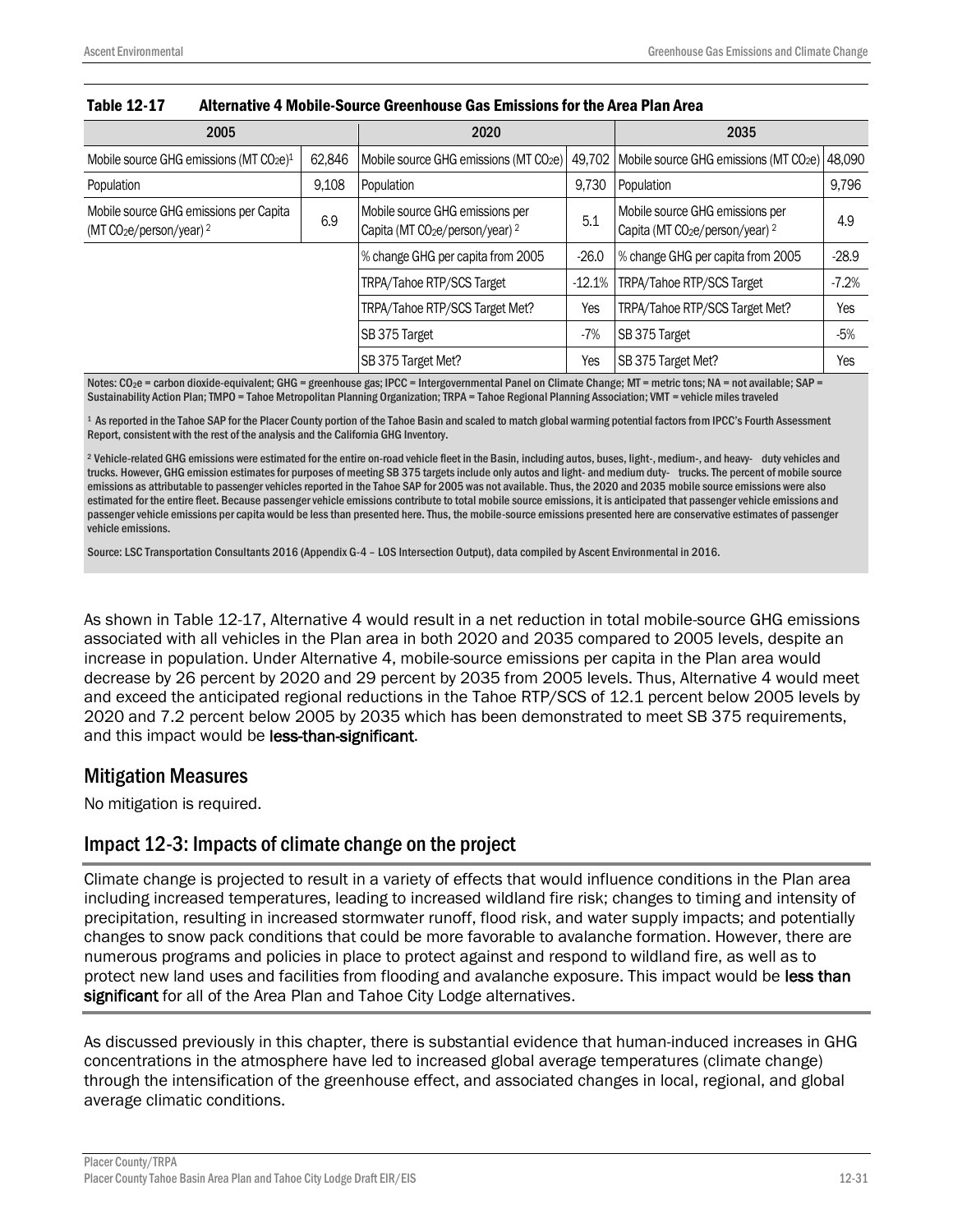Although there is strong scientific consensus that global climate change is occurring and is influenced by human activity, there is less certainty as to the timing, severity, and potential consequences of the climate phenomena, particularly at specific locations. Scientists have identified several ways in which global climate change could alter the physical environment in California (CNRA 2012, DWR 2006, IPCC 2014a, IPCC 2014b). These include:

- ▲ increased average temperatures;
- modifications to the timing, amount, and form (rain versus snow) of precipitation;
- $\triangle$  changes in the timing and amount of runoff;
- ▲ reduced water supply;
- $\triangleleft$  deterioration of water quality; and
- **A** elevated sea level.

These climate change effects may translate into a variety of issues and concerns that may affect the Area Plan and lodge project area, including but not limited to:

- **increased frequency and intensity of wildfire as a result of changing precipitation patterns and** temperatures;
- increased stormwater runoff associated with changes to precipitation patterns and snowmelt patterns;
- increased risk of avalanches, mudslides, and flooding associated with changes to precipitation and snowmelt patterns; and
- decreased snowpack resulting in lower water supply during summer months and negative economic effects from impaired winter recreation.

Despite the global effects of climate change, how those effects would impact the project areas would depend on the policies, plan or project designs, and programs in place that would lessen climate change impacts. This analysis is addressed separately for the Area Plan and lodge below.

### Placer County Tahoe Basin Area Plan Program-Level Analysis

### Alternatives 1 through 4

Risk of exposure of structures and people to wildfire are addressed in Impact 18-4. Climate change could increase wildfire risk due to prolonged droughts that reduce moisture in plants and soils and the water supply needed to fight fires. As discussed in Impact 18-4, the Plan area contains large areas of high to very high fire hazards as well as some moderate fire hazard areas (see Exhibit 18-1). Fire codes applicable to the Plan area include codes from the North Tahoe Fire Protection District (NTFPD), Placer County, Placer County Local Hazard Mitigation Plan, the North Tahoe Community Wildfire Protection Plan, and the California Fire Code as well as ordinances specific to cities located within the Plan area. These applicable codes include guidance on defensible space, fire flow levels for hydrants, sprinkler requirements, and other preventative and defensive actions. The covenants, conditions, and restrictions for individual projects would mandate that property owners maintain adequate defensible space around structures. California Department of Forestry and Fire Protection (CAL FIRE) plans for Placer County include continued provision of fire protection and prevention services for areas surrounding the Plan area. The Multi-Jurisdictional Fuel Reduction and Wildfire Prevention Strategy for the Lake Tahoe Region (Fuel Reduction Strategy) also provides land management, fire, and regulatory agencies with strategies to reduce the probability of a catastrophic fire in the region. See Chapter 17, "Public Services and Recreation," and Chapter 18, "Hazards and Hazardous Materials," for additional information on plans and policies related to wildfire. Implementation of these plans and policies would reduce the likelihood of wildland fire and reduce the negative effects of wildfires through management of fuels and implementation of best practices, and would ensure that resources to respond to occurrence of wildland fire would be available. In addition, the project would also comply with appropriate Emergency Vehicle Access standards (see Chapter 18, "Hazards and Hazardous Materials," for more details); and no new wood-burning open-hearth fireplaces would be allowed under current TRPA Code.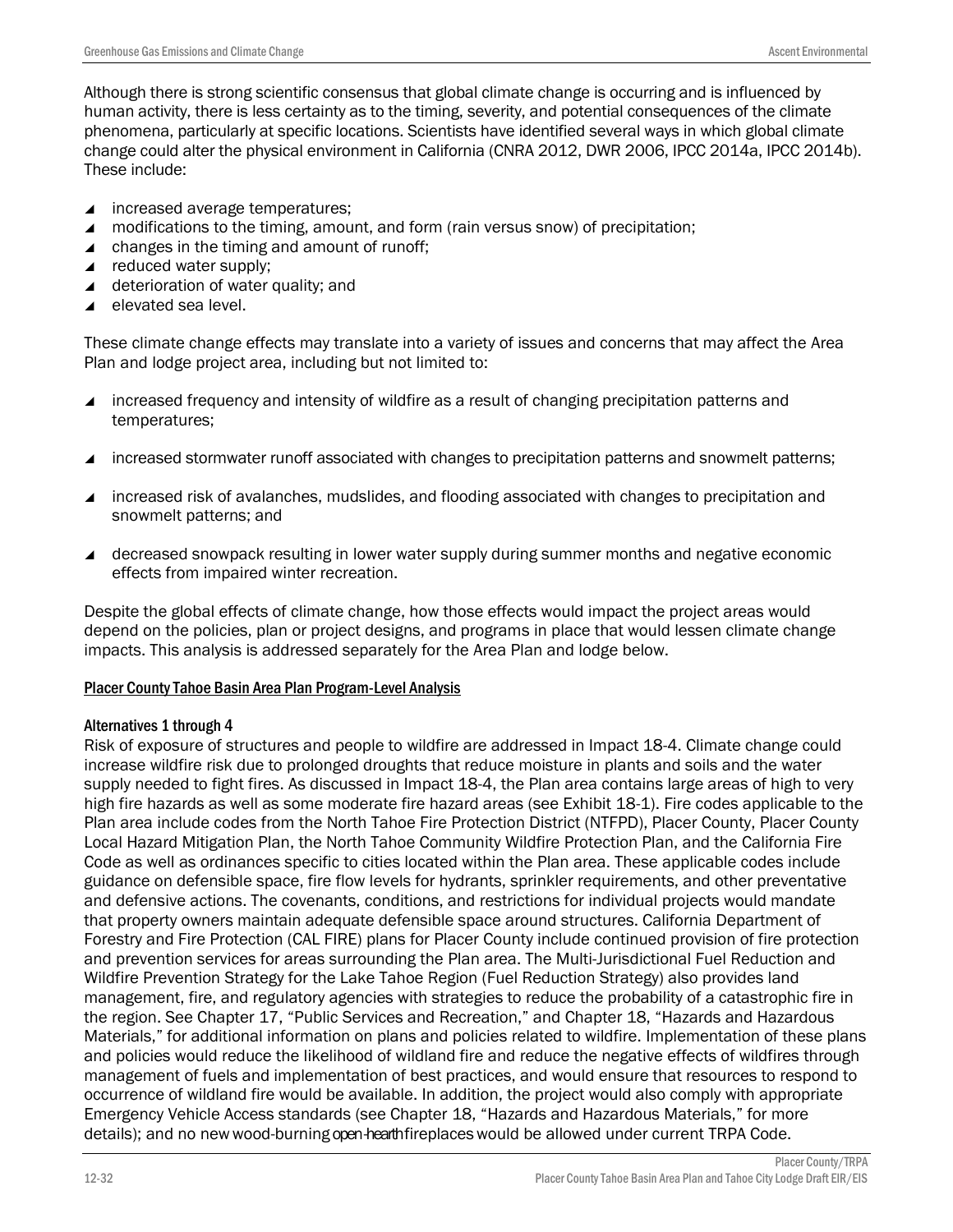Therefore, the Plan area would be resilient to potential increases in wildfire risk that might result from climate change.

With regard to flood risk associated with increased stormwater runoff and changes to precipitation patterns and snowmelt patterns, the Kings Beach Center design concept is located outside of the 100-year flood zone, however portions of the communities of Kings Beach, Tahoe Vista, Tahoe Pines, Dollar Point, Tahoe City, and Homewood could be inundated during a 100-year flood event. However, several policies would minimize the potential for future projects to expose people or property to flood risks. The TRPA Code of Ordinances, under Section 35.4.2, requires that all new development, grading, and filling be prohibited within 100-year floodplains except for certain public outdoor recreation or public service facilities that meet specific code requirements. TRPA's BMP Handbook and Chapter 35 and other TRPA Code provisions would serve to reduce flood risk by managing stormwater runoff and drainage systems so that post-development peak flows do not exceed pre-development flows. Finally, compliance with the Placer County Flood Damage Prevention Regulations (Placer County Code Section 15.52) requires special permits applications for any developments in special flood hazard areas and provides guidance on other flood prevention strategies. Although current flood risk in the Plan area is low, implementing current policies would further reduce flood risk (see Chapter 15, "Hydrology and Water Quality").

With regard to water supply, the IPCC reports that droughts are likely to become more frequent and persistent throughout the world in the 21st century due to changes in atmospheric temperatures and dynamics (IPCC 2007). Periods of extended drought, decreased snow pack, increased reliance on groundwater, use of water supplies for firefighting, and other responses will require careful monitoring and management of water supplies statewide and beyond. While the impacts of climate change on Lake Tahoe and the groundwater resources that supply water to the Plan area cannot be known with specificity, it is important to acknowledge that a changing climate is likely to result in the need for additional conservation measures and judicious use of water supplies into the future. Urban Water Management Plans such as those prepared by Tahoe City Public Utility District and North Tahoe Public Utility District are required to be updated every 5 years and, among other things, are required to describe water supply reliability and vulnerability to seasonal or climatic shortage; provide data for average, single dry, and multiple dry years; and\address urban water shortage contingency analysis.

With regard to avalanche risk, parts of the Plan area's varied terrain contains slopes steep enough to generate avalanches or areas that are susceptible to landslides or similar hazards, as detailed in Chapter 14, "Geology, Soils, Land Capability, and Coverage." Most steep terrain could produce minor sloughs of snow, but it is likely that dense forest cover would prevent avalanche slab formation. Steep terrain without dense forest cover, such as those located at ski resorts, would be more susceptible to avalanche formation, but would also more likely already have avalanche controls measures in place to intervene snow pack formation or lessen the effects of an avalanche. Furthermore, avalanche hazards are mitigated by the existing protective provisions included in the Placer County and TRPA permitting process.

Development under the Area Plan Alternatives 1 through 3 and under Alternative 4, the No Project Alternative, would be subject to all applicable local regulations, codes, and programs that would reduce the extent and severity of climate change-related impacts to the project by providing methods for adapting to these changes (e.g., manage wildfire, drainage and runoff, and avalanche risk). Area Plan goals, policies, and implementation measures are would neither violate nor conflict with policies and plans that would reduce the extent and severity of these potential climate change-related effects. For these reasons, this impact would be less than significant.

### Tahoe City Lodge Project-Level Analysis

### Alternatives 1 through 4

As discussed in Impact 18-4, the lodge site is located within a very high fire hazard area (see Exhibit 18-1). However, the project site is currently developed with three commercial buildings, a golf course, and golf course clubhouse within a developed area of Tahoe City. The project site is surrounded by developed urban uses in an area where the topography is fairly level, fuel loads are relatively low, and existing access for